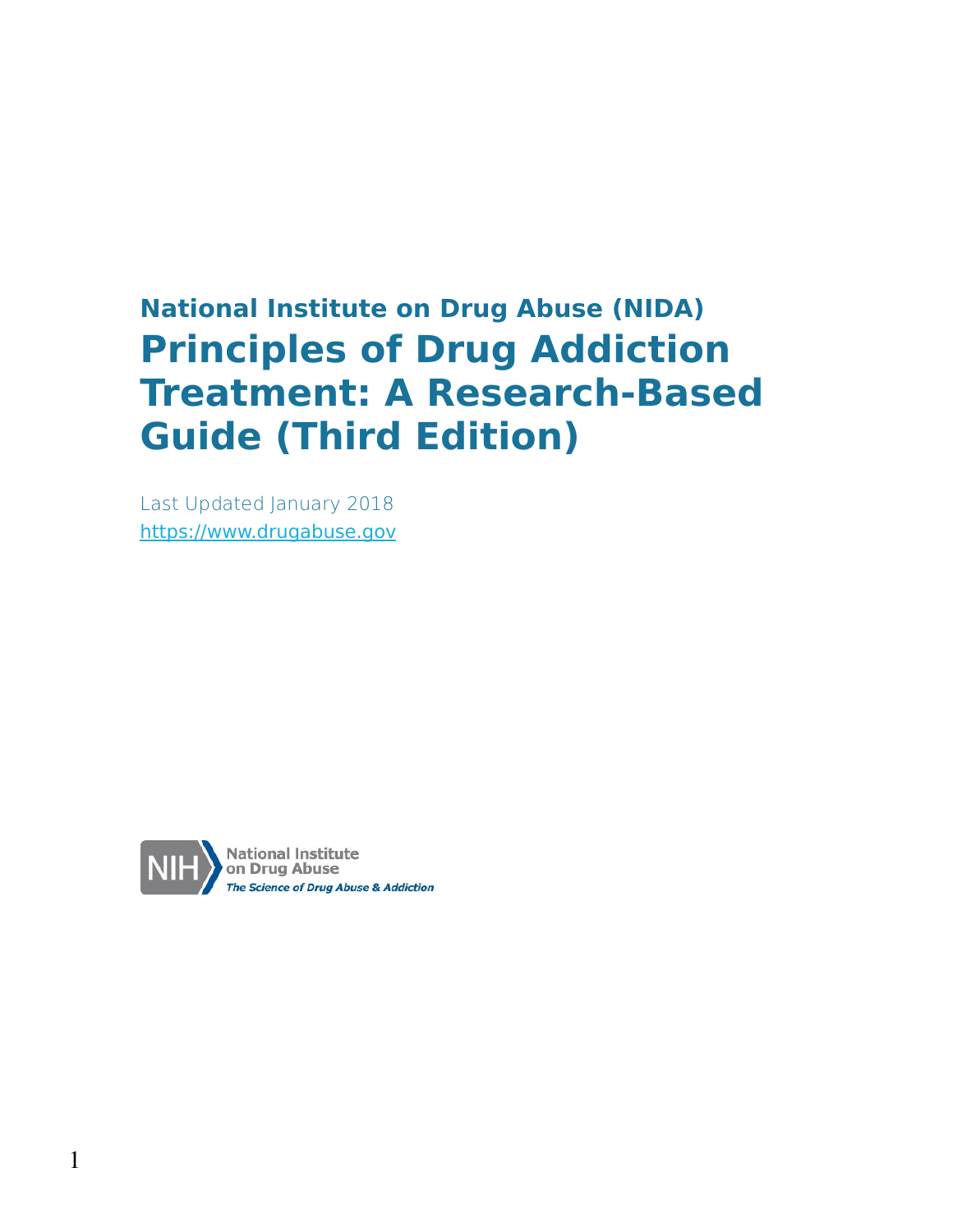# **Table of Contents**

#### **Principles of Drug Addiction Treatment: A Research-Based Guide (Third Edition)**

Preface

Principles of Effective Treatment

Frequently Asked Questions

Drug Addiction Treatment in the United States

Evidence-Based Approaches to Drug Addiction Treatment

**Resources** 

Acknowledgments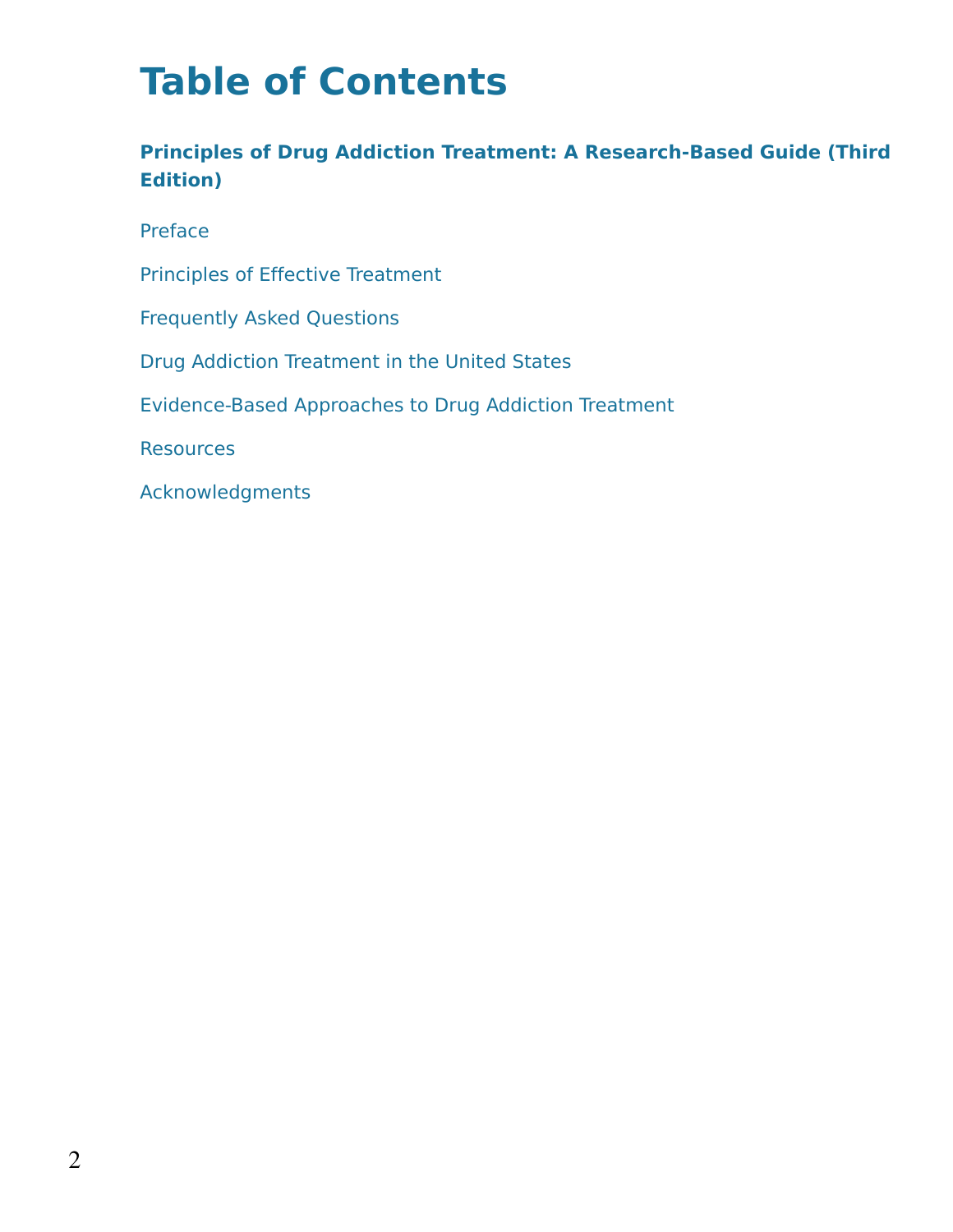## **Preface**

#### **Drug addiction is a complex illness.**

It is characterized by intense and, at times, uncontrollable drug craving, along with compulsive drug seeking and use that persist even in the face of devastating consequences. This update of the National Institute on Drug Abuse's Principles of Drug Addiction Treatment is intended to address addiction to a wide variety of drugs, including nicotine, alcohol, and illicit and prescription drugs. It is designed to serve as a resource for healthcare providers, family members, and other stakeholders trying to address the myriad problems faced by patients in need of treatment for drug abuse or addiction.

Addiction affects multiple brain circuits, including those involved in reward and motivation, learning and memory, and inhibitory control over behavior. That is why addiction is a brain disease. Some individuals are more vulnerable than others to becoming addicted, depending on the interplay between genetic makeup, age of exposure to drugs, and other environmental influences. While a person initially chooses to take drugs, over time the effects of prolonged exposure on brain functioning compromise that ability to choose, and seeking and consuming the drug become compulsive, often eluding a person's selfcontrol or willpower.

But addiction is more than just compulsive drug taking—it can also produce far-reaching health and social consequences. For example, drug abuse and addiction increase a person's risk for a variety of other mental and physical illnesses related to a drug-abusing lifestyle or the toxic effects of the drugs themselves. Additionally, the dysfunctional behaviors that result from drug abuse can interfere with a person's normal functioning in the family, the workplace, and the broader community.

Because drug abuse and addiction have so many dimensions and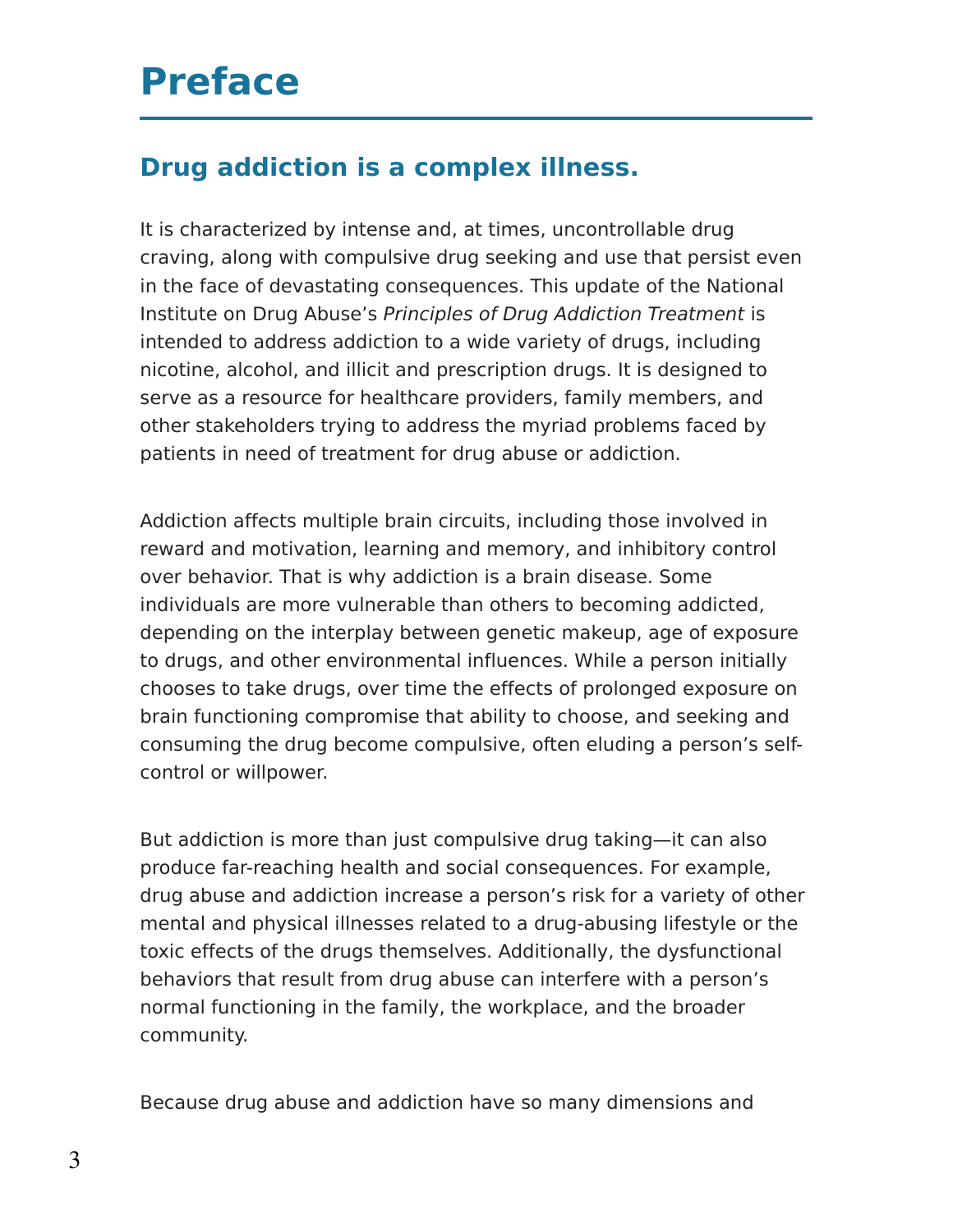disrupt so many aspects of an individual's life, treatment is not simple. Effective treatment programs typically incorporate many components, each directed to a particular aspect of the illness and its consequences. Addiction treatment must help the individual stop using drugs, maintain a drug-free lifestyle, and achieve productive functioning in the family, at work, and in society. Because addiction is a disease, most people cannot simply stop using drugs for a few days and be cured. Patients typically require long-term or repeated episodes of care to achieve the ultimate goal of sustained abstinence and recovery of their lives. Indeed, scientific research and clinical practice demonstrate the value of continuing care in treating addiction, with a variety of approaches having been tested and integrated in residential and community settings.

As we look toward the future, we will harness new research results on the influence of genetics and environment on gene function and expression (i.e., epigenetics), which are heralding the development of personalized treatment interventions. These findings will be integrated with current evidence supporting the most effective drug abuse and addiction treatments and their implementation, which are reflected in this guide.

**Nora D. Volkow, M.D. Director** National Institute on Drug Abuse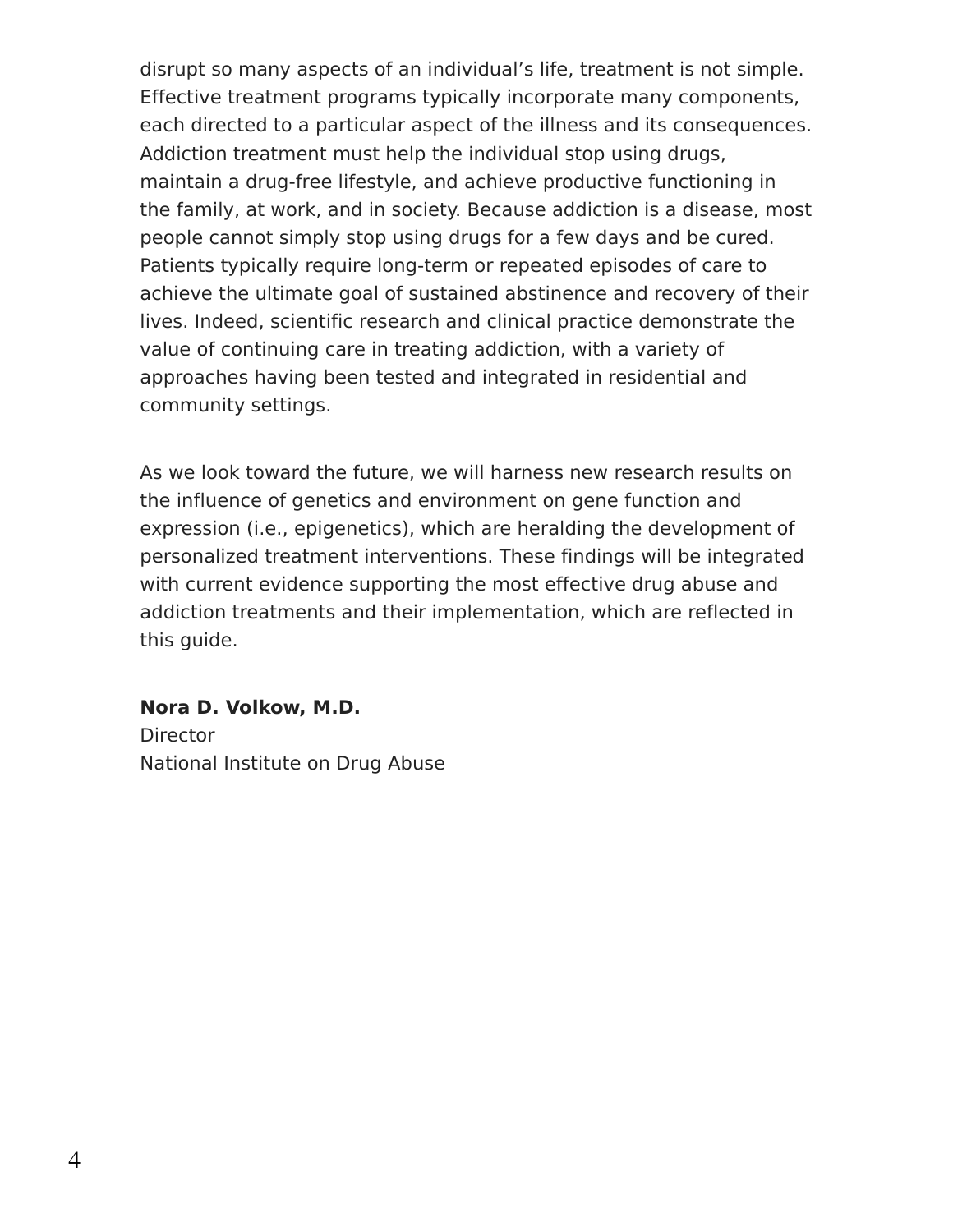# **Principles of Effective Treatment**

- 1. **Addiction is a complex but treatable disease that affects brain function and behavior.** Drugs of abuse alter the brain's structure and function, resulting in changes that persist long after drug use has ceased. This may explain why drug abusers are at risk for relapse even after long periods of abstinence and despite the potentially devastating consequences.
- 2. **No single treatment is appropriate for everyone.** Treatment varies depending on the type of drug and the characteristics of the patients. Matching treatment settings, interventions, and services to an individual's particular problems and needs is critical to his or her ultimate success in returning to productive functioning in the family, workplace, and society.
- 3. **Treatment needs to be readily available.** Because drugaddicted individuals may be uncertain about entering treatment, taking advantage of available services the moment people are ready for treatment is critical. Potential patients can be lost if treatment is not immediately available or readily accessible. As with other chronic diseases, the earlier treatment is offered in the disease process, the greater the likelihood of positive outcomes.
- 4. **Effective treatment attends to multiple needs of the individual, not just his or her drug abuse.** To be effective, treatment must address the individual's drug abuse and any associated medical, psychological, social, vocational, and legal problems. It is also important that treatment be appropriate to the individual's age, gender, ethnicity, and culture.
- 5. **Remaining in treatment for an adequate period of time is critical.** The appropriate duration for an individual depends on the type and degree of the patient's problems and needs. Research indicates that most addicted individuals need at least 3 months in treatment to significantly reduce or stop their drug use and that the best outcomes occur with longer durations of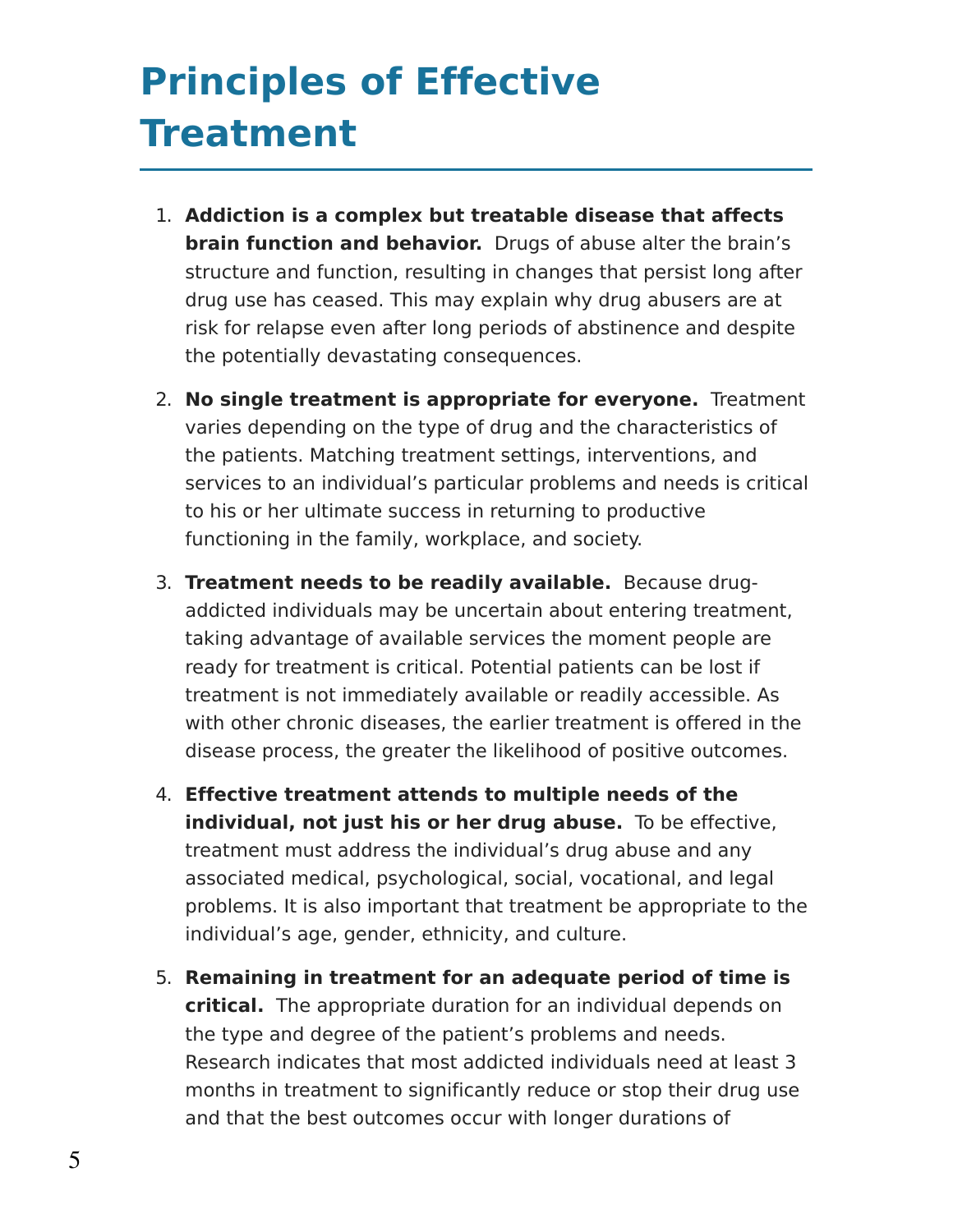treatment. Recovery from drug addiction is a long-term process and frequently requires multiple episodes of treatment. As with other chronic illnesses, relapses to drug abuse can occur and should signal a need for treatment to be reinstated or adjusted. Because individuals often leave treatment prematurely, programs should include strategies to engage and keep patients in treatment.

- 6. **Behavioral therapies—including individual, family, or group counseling—are the most commonly used forms of drug abuse treatment.** Behavioral therapies vary in their focus and may involve addressing a patient's motivation to change, providing incentives for abstinence, building skills to resist drug use, replacing drug-using activities with constructive and rewarding activities, improving problem-solving skills, and facilitating better interpersonal relationships. Also, participation in group therapy and other peer support programs during and following treatment can help maintain abstinence.
- 7. **Medications are an important element of treatment for many patients, especially when combined with counseling and other behavioral therapies.** For example, methadone, buprenorphine, and naltrexone (including a new long-acting formulation) are effective in helping individuals addicted to heroin or other opioids stabilize their lives and reduce their illicit drug use. Acamprosate, disulfiram, and naltrexone are medications approved for treating alcohol dependence. For persons addicted to nicotine, a nicotine replacement product (available as patches, gum, lozenges, or nasal spray) or an oral medication (such as bupropion or varenicline) can be an effective component of treatment when part of a comprehensive behavioral treatment program.
- 8. **An individual's treatment and services plan must be assessed continually and modified as necessary to ensure that it meets his or her changing needs.** A patient may require varying combinations of services and treatment components during the course of treatment and recovery. In addition to counseling or psychotherapy, a patient may require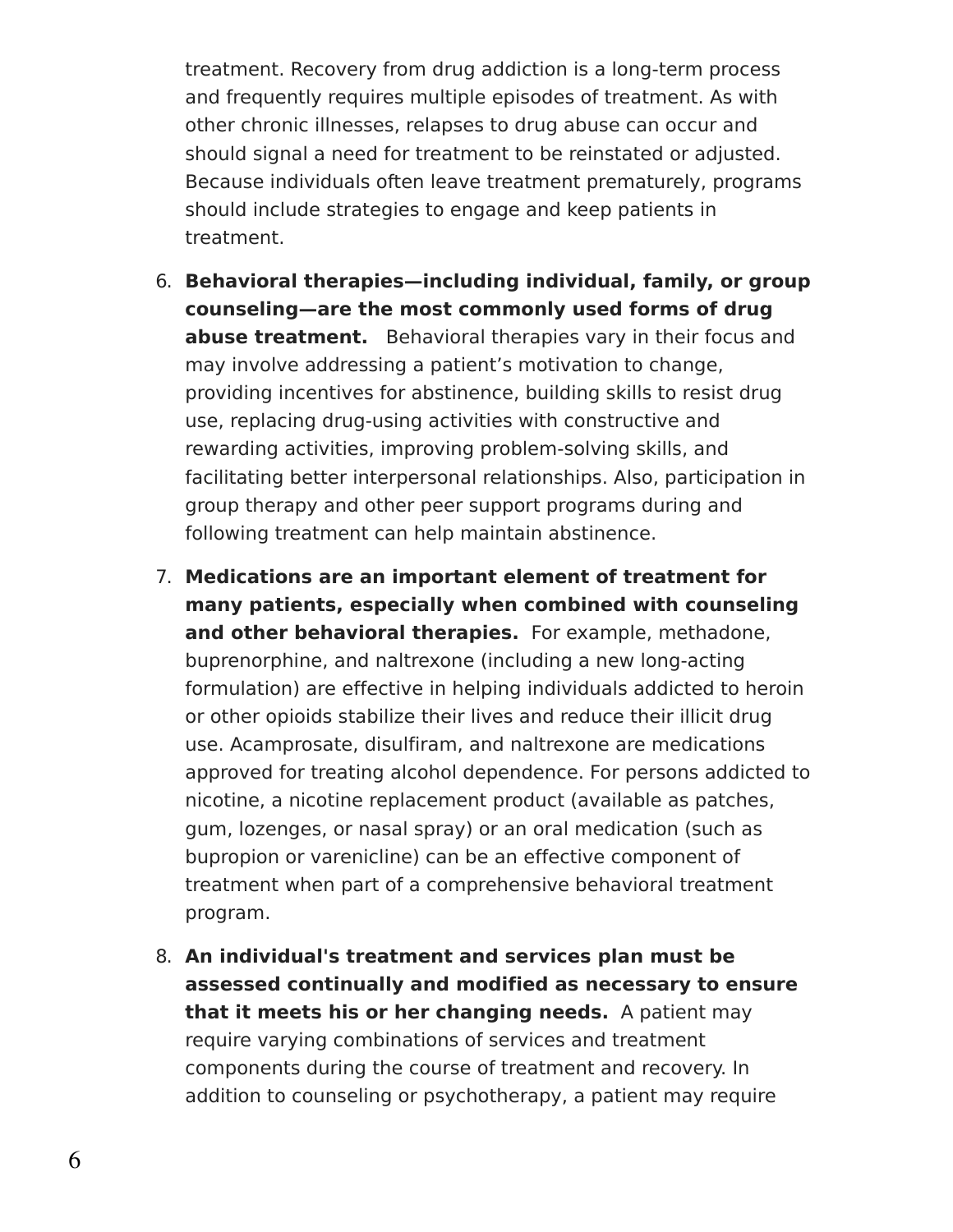medication, medical services, family therapy, parenting instruction, vocational rehabilitation, and/or social and legal services. For many patients, a continuing care approach provides the best results, with the treatment intensity varying according to a person's changing needs.

- 9. **Many drug-addicted individuals also have other mental disorders.** Because drug abuse and addiction—both of which are mental disorders—often co-occur with other mental illnesses, patients presenting with one condition should be assessed for the other(s). And when these problems co-occur, treatment should address both (or all), including the use of medications as appropriate.
- 10. **Medically assisted detoxification is only the first stage of addiction treatment and by itself does little to change long-term drug abuse.** Although medically assisted detoxification can safely manage the acute physical symptoms of withdrawal and can, for some, pave the way for effective longterm addiction treatment, detoxification alone is rarely sufficient to help addicted individuals achieve long-term abstinence. Thus, patients should be encouraged to continue drug treatment following detoxification. Motivational enhancement and incentive strategies, begun at initial patient intake, can improve treatment engagement.
- 11. **Treatment does not need to be voluntary to be effective.** Sanctions or enticements from family, employment settings, and/or the criminal justice system can significantly increase treatment entry, retention rates, and the ultimate success of drug treatment interventions.
- 12. **Drug use during treatment must be monitored continuously, as lapses during treatment do occur.** Knowing their drug use is being monitored can be a powerful incentive for patients and can help them withstand urges to use drugs. Monitoring also provides an early indication of a return to drug use, signaling a possible need to adjust an individual's treatment plan to better meet his or her needs.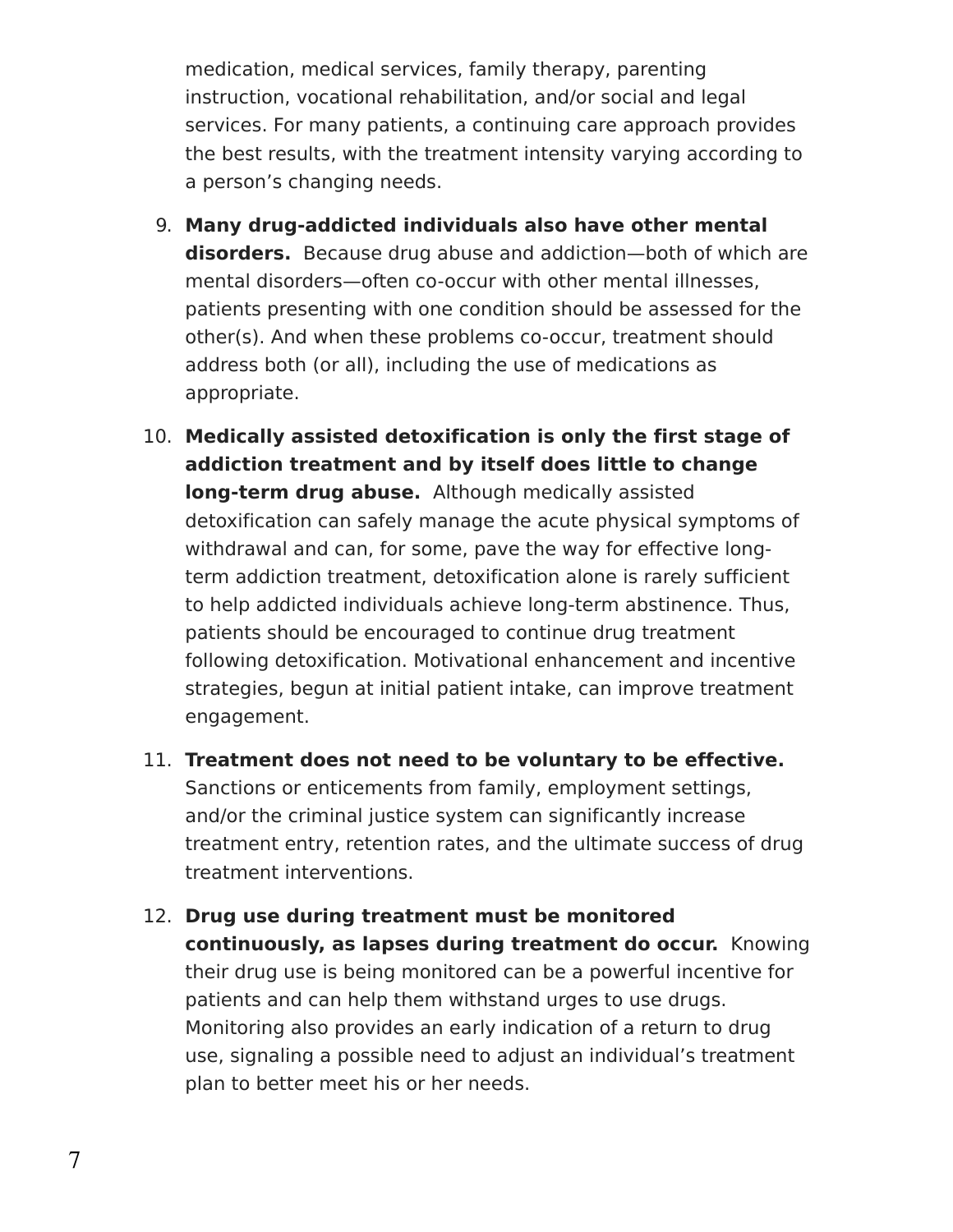13. **Treatment programs should test patients for the presence of HIV/AIDS, hepatitis B and C, tuberculosis, and other infectious diseases as well as provide targeted riskreduction counseling, linking patients to treatment if necessary.** Typically, drug abuse treatment addresses some of the drug-related behaviors that put people at risk of infectious diseases. Targeted counseling focused on reducing infectious disease risk can help patients further reduce or avoid substancerelated and other high-risk behaviors. Counseling can also help those who are already infected to manage their illness. Moreover, engaging in substance abuse treatment can facilitate adherence to other medical treatments. Substance abuse treatment facilities should provide onsite, rapid HIV testing rather than referrals to offsite testing—research shows that doing so increases the likelihood that patients will be tested and receive their test results. Treatment providers should also inform patients that highly active antiretroviral therapy (HAART) has proven effective in combating HIV, including among drug-abusing populations, and help link them to HIV treatment if they test positive.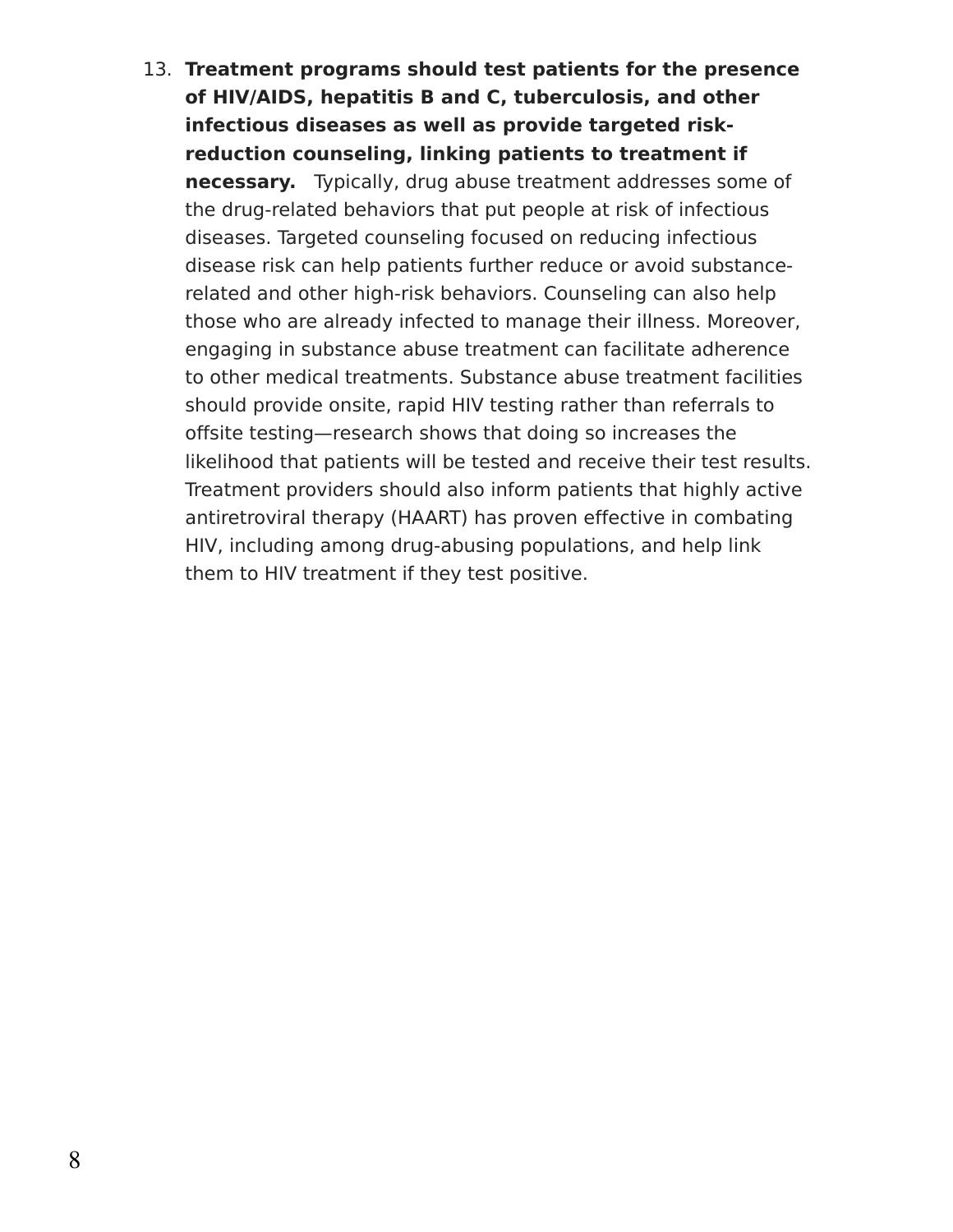# **Frequently Asked Questions**

Treatment varies depending on the type of drug and the characteristics of the patient. The best programs provide a combination of therapies and other services.

## **Why do drug-addicted persons keep using drugs?**

Nearly all addicted individuals believe at the outset that they can stop using drugs on their own, and most try to stop without treatment. Although some people are successful, many attempts result in failure to achieve long-term abstinence. Research has shown that long-term drug abuse results in changes in the brain that persist long after a person stops using drugs. These drug-induced changes in brain function can have many behavioral consequences, including an inability to exert control over the impulse to use drugs despite adverse consequences—the defining characteristic of addiction.

Long-term drug use results in significant changes in brain function that can persist long after the individual stops using drugs.

Understanding that addiction has such a fundamental biological component may help explain the difficulty of achieving and maintaining abstinence without treatment. Psychological stress from work, family problems, psychiatric illness, pain associated with medical problems, social cues (such as meeting individuals from one's drugusing past), or environmental cues (such as encountering streets, objects, or even smells associated with drug abuse) can trigger intense cravings without the individual even being consciously aware of the triggering event. Any one of these factors can hinder attainment of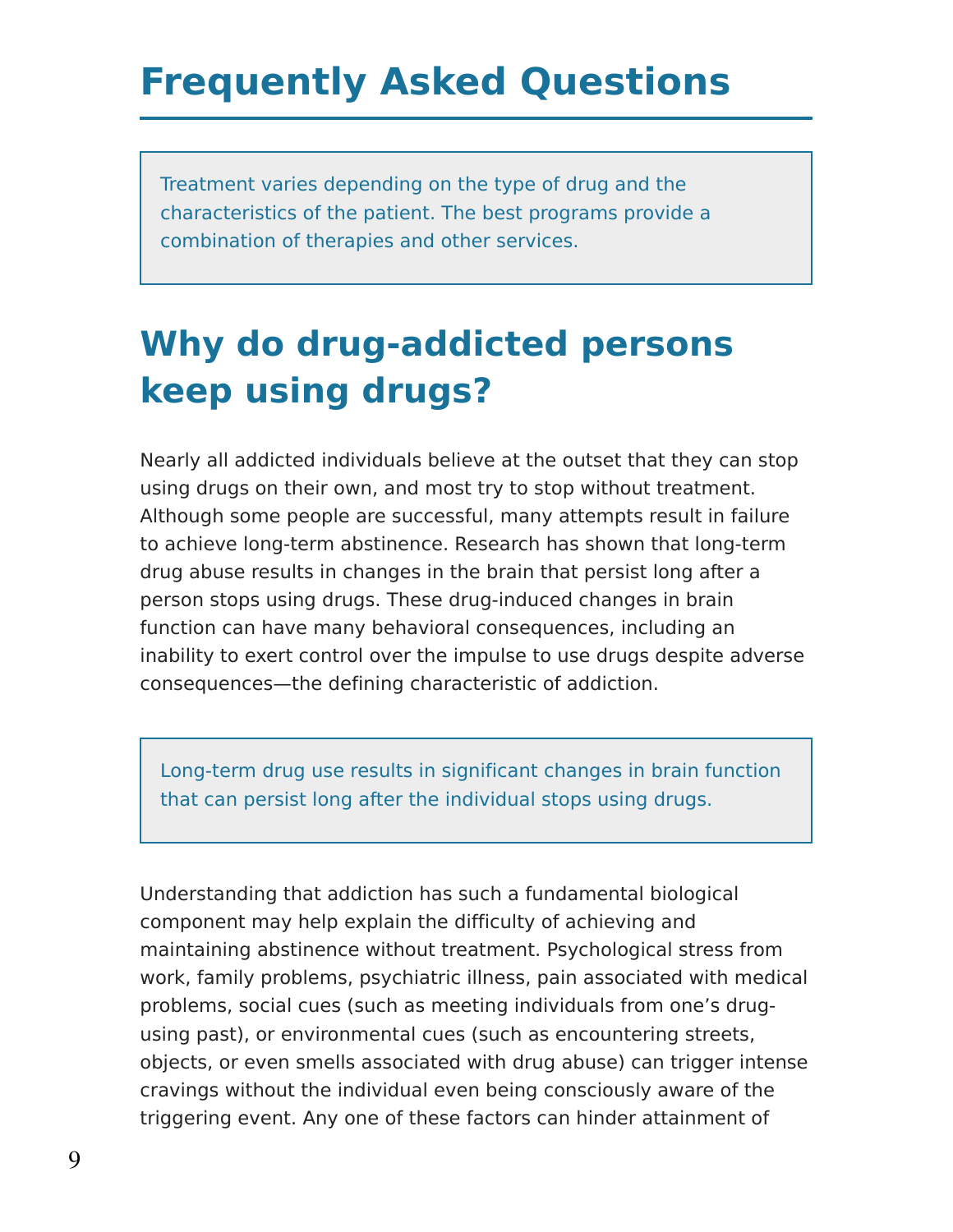sustained abstinence and make relapse more likely. Nevertheless, research indicates that active participation in treatment is an essential component for good outcomes and can benefit even the most severely addicted individuals.

### **What is drug addiction treatment?**

Drug treatment is intended to help addicted individuals stop compulsive drug seeking and use. Treatment can occur in a variety of settings, take many different forms, and last for different lengths of time. Because drug addiction is typically a chronic disorder characterized by occasional relapses, a short-term, one-time treatment is usually not sufficient. For many, treatment is a long-term process that involves multiple interventions and regular monitoring.



There are a variety of evidence-based approaches to treating addiction. Drug treatment can include behavioral therapy (such as cognitivebehavioral therapy or contingency management), medications, or their combination. The specific type of treatment or combination of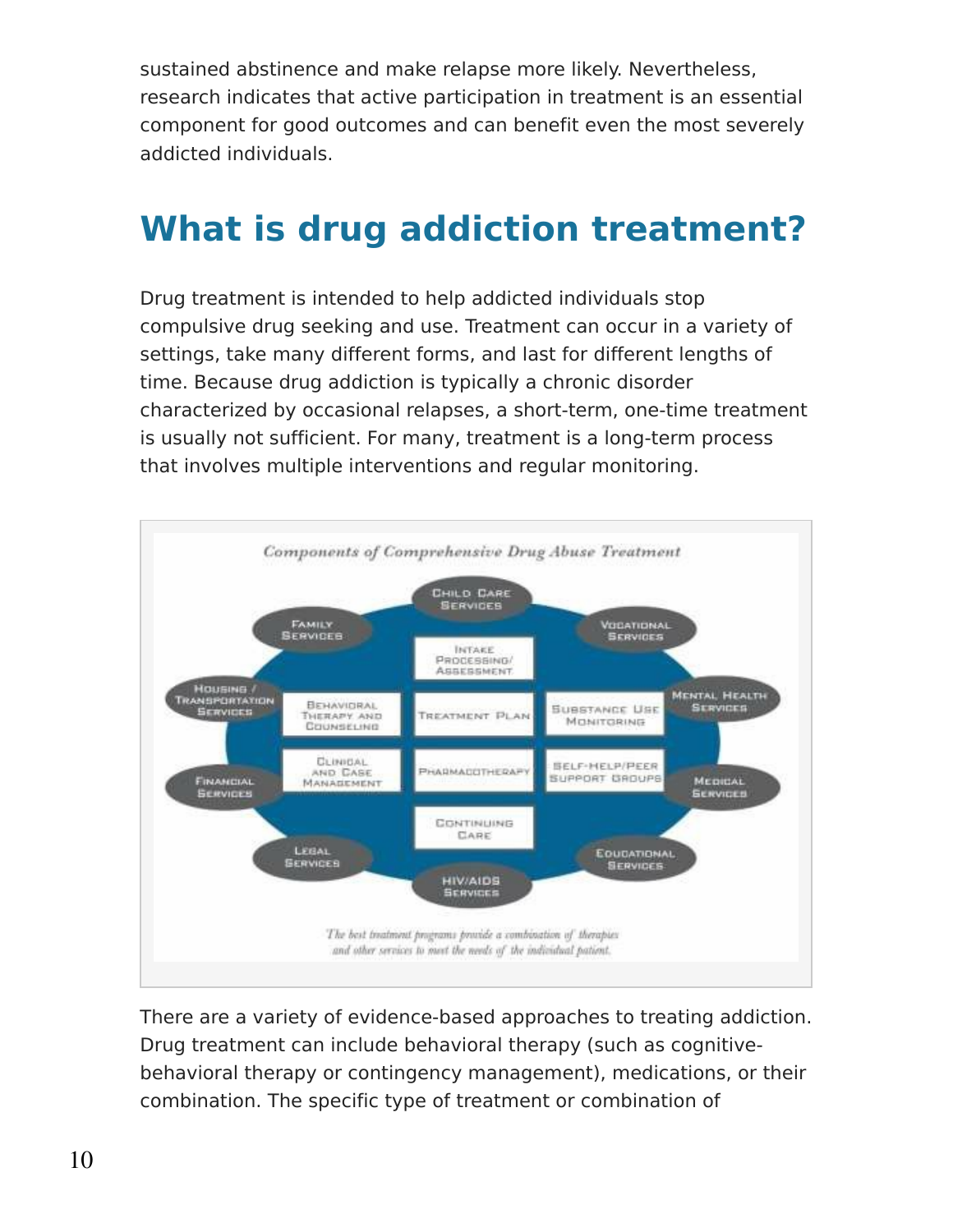treatments will vary depending on the patient's individual needs and, often, on the types of drugs they use.

Drug addiction treatment can include medications, behavioral therapies, or their combination.

Treatment medications, such as methadone, buprenorphine, and naltrexone (including a new long-acting formulation), are available for individuals addicted to opioids, while nicotine preparations (patches, gum, lozenges, and nasal spray) and the medications varenicline and bupropion are available for individuals addicted to tobacco. Disulfiram, acamprosate, and naltrexone are medications available for treating alcohol dependence, $^1$  $^1$  which commonly co-occurs with other drug addictions, including addiction to prescription medications.

Treatments for prescription drug abuse tend to be similar to those for illicit drugs that affect the same brain systems. For example, buprenorphine, used to treat heroin addiction, can also be used to treat addiction to opioid pain medications. Addiction to prescription stimulants, which affect the same brain systems as illicit stimulants like cocaine, can be treated with behavioral therapies, as there are not yet medications for treating addiction to these types of drugs.

Behavioral therapies can help motivate people to participate in drug treatment, offer strategies for coping with drug cravings, teach ways to avoid drugs and prevent relapse, and help individuals deal with relapse if it occurs. Behavioral therapies can also help people improve communication, relationship, and parenting skills, as well as family dynamics.

Many treatment programs employ both individual and group therapies. Group therapy can provide social reinforcement and help enforce behavioral contingencies that promote abstinence and a non-drugusing lifestyle. Some of the more established behavioral treatments,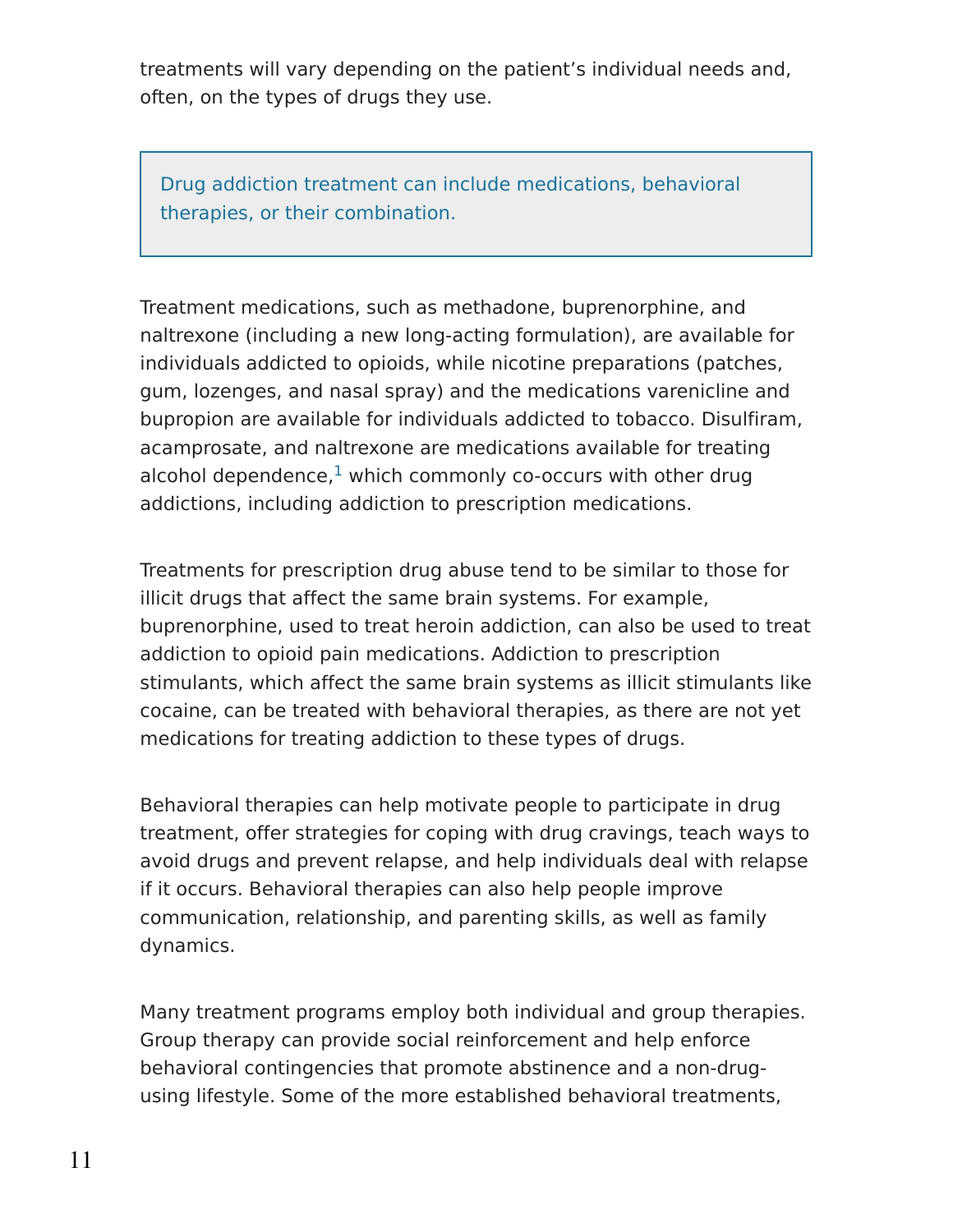such as contingency management and cognitive-behavioral therapy, are also being adapted for group settings to improve efficiency and cost-effectiveness. However, particularly in adolescents, there can also be a danger of unintended harmful (or iatrogenic) effects of group treatment—sometimes group members (especially groups of highly delinquent youth) can reinforce drug use and thereby derail the purpose of the therapy. Thus, trained counselors should be aware of and monitor for such effects.

Because they work on different aspects of addiction, combinations of behavioral therapies and medications (when available) generally appear to be more effective than either approach used alone.

Finally, people who are addicted to drugs often suffer from other health (e.g., depression, HIV), occupational, legal, familial, and social problems that should be addressed concurrently. The best programs provide a combination of therapies and other services to meet an individual patient's needs. Psychoactive medications, such as antidepressants, anti-anxiety agents, mood stabilizers, and antipsychotic medications, may be critical for treatment success when patients have co-occurring mental disorders such as depression, anxiety disorders (including post-traumatic stress disorder), bipolar disorder, or schizophrenia. In addition, most people with severe addiction abuse multiple drugs and require treatment for all substances abused.

Treatment for drug abuse and addiction is delivered in many different settings using a variety of behavioral and pharmacological approaches.

 $1$ Another drug, topiramate, has also shown promise in studies and is sometimes prescribed (off-label) for this purpose although it has not received FDA approval as a treatment for alcohol dependence.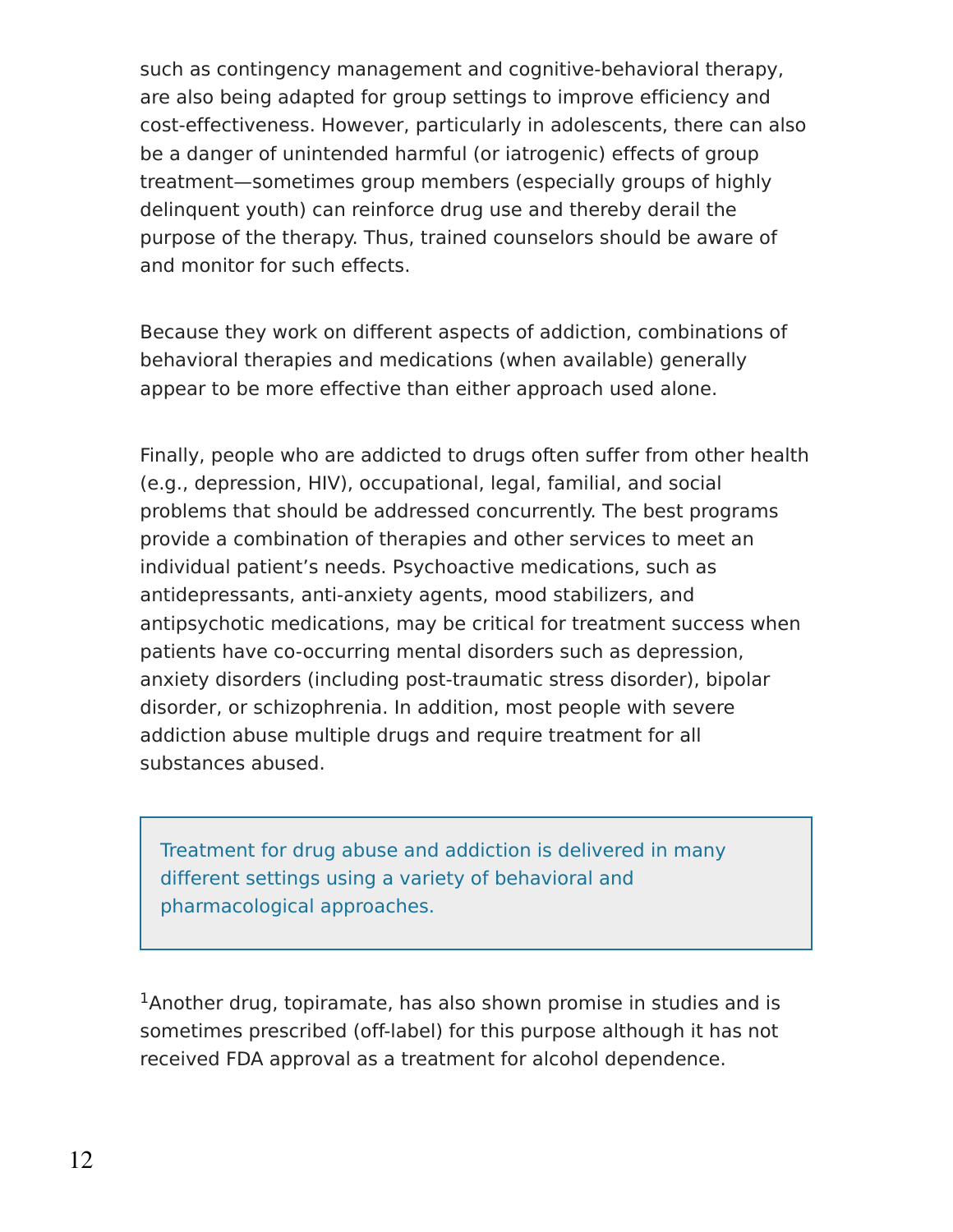## **How effective is drug addiction treatment?**

In addition to stopping drug abuse, the goal of treatment is to return people to productive functioning in the family, workplace, and community. According to research that tracks individuals in treatment over extended periods, most people who get into and remain in treatment stop using drugs, decrease their criminal activity, and improve their occupational, social, and psychological functioning. For example, methadone treatment has been shown to increase participation in behavioral therapy and decrease both drug use and criminal behavior. However, individual treatment outcomes depend on the extent and nature of the patient's problems, the appropriateness of treatment and related services used to address those problems, and the quality of interaction between the patient and his or her treatment providers.

Relapse rates for addiction resemble those of other chronic diseases such as diabetes, hypertension, and asthma.

Like other chronic diseases, addiction can be managed successfully. Treatment enables people to counteract addiction's powerful disruptive effects on the brain and behavior and to regain control of their lives. The chronic nature of the disease means that relapsing to drug abuse is not only possible but also likely, with symptom recurrence rates similar to those for other well-characterized chronic medical illnesses such as diabetes, hypertension, and asthma (see figure, "Comparison of Relapse Rates Between Drug Addiction and Other Chronic Illnesses") —that also have both physiological and behavioral components.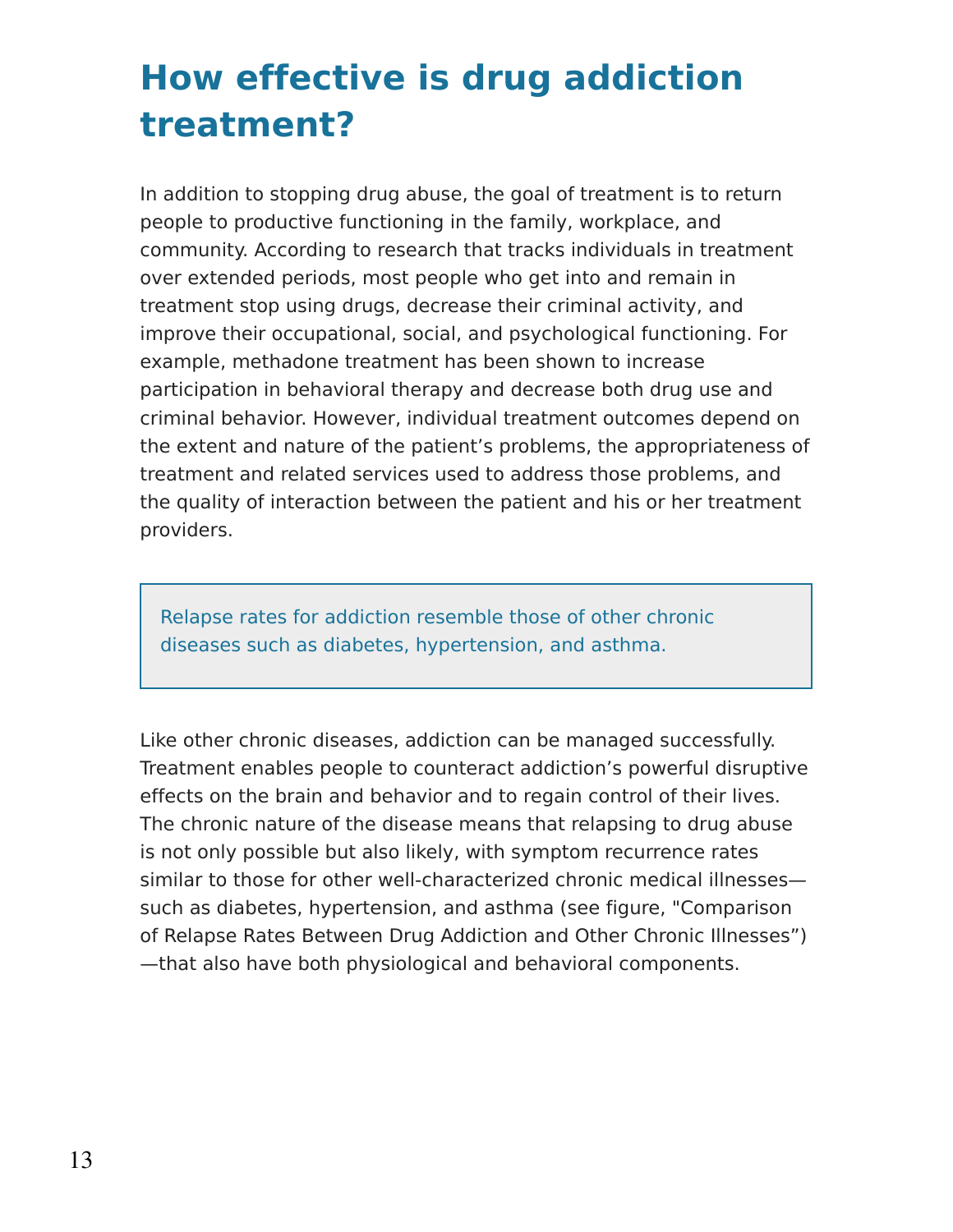

Unfortunately, when relapse occurs many deem treatment a failure. This is not the case: Successful treatment for addiction typically requires continual evaluation and modification as appropriate, similar to the approach taken for other chronic diseases. For example, when a patient is receiving active treatment for hypertension and symptoms decrease, treatment is deemed successful, even though symptoms may recur when treatment is discontinued. For the addicted individual, lapses to drug abuse do not indicate failure—rather, they signify that treatment needs to be reinstated or adjusted, or that alternate treatment is needed (see figure, "Why is Addiction Treatment Evaluated Differently?").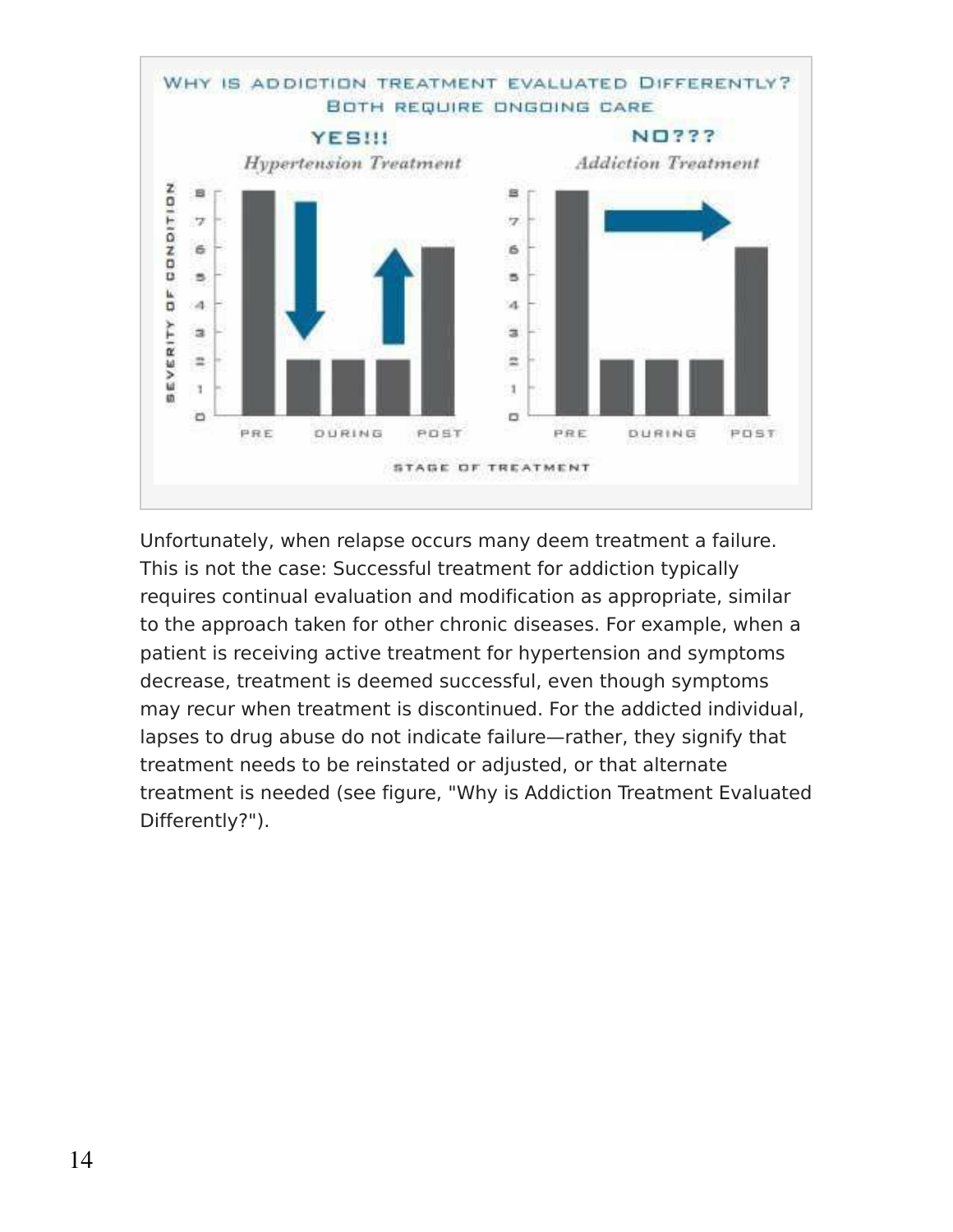| TYPE I DIABETES       |                 |           |                  |  |
|-----------------------|-----------------|-----------|------------------|--|
|                       |                 | 30 та 50% |                  |  |
| <b>DRUG ADDICTION</b> |                 |           |                  |  |
|                       |                 |           |                  |  |
|                       |                 |           | 40 TO 60%        |  |
| <b>HYPERTENSION</b>   | <b>CROCHEAN</b> |           |                  |  |
|                       |                 |           | <b>50 TO 70%</b> |  |
| <b>ASTHMA</b>         |                 |           |                  |  |

### **Is drug addiction treatment worth its cost?**

Substance abuse costs our Nation over \$600 billion annually and treatment can help reduce these costs. Drug addiction treatment has been shown to reduce associated health and social costs by far more than the cost of the treatment itself. Treatment is also much less expensive than its alternatives, such as incarcerating addicted persons. For example, the average cost for 1 full year of methadone maintenance treatment is approximately \$4,700 per patient, whereas 1 full year of imprisonment costs approximately \$24,000 per person.

Drug addiction treatment reduces drug use and its associated health and social costs.

According to several conservative estimates, every dollar invested in addiction treatment programs yields a return of between \$4 and \$7 in reduced drug-related crime, criminal justice costs, and theft. When savings related to healthcare are included, total savings can exceed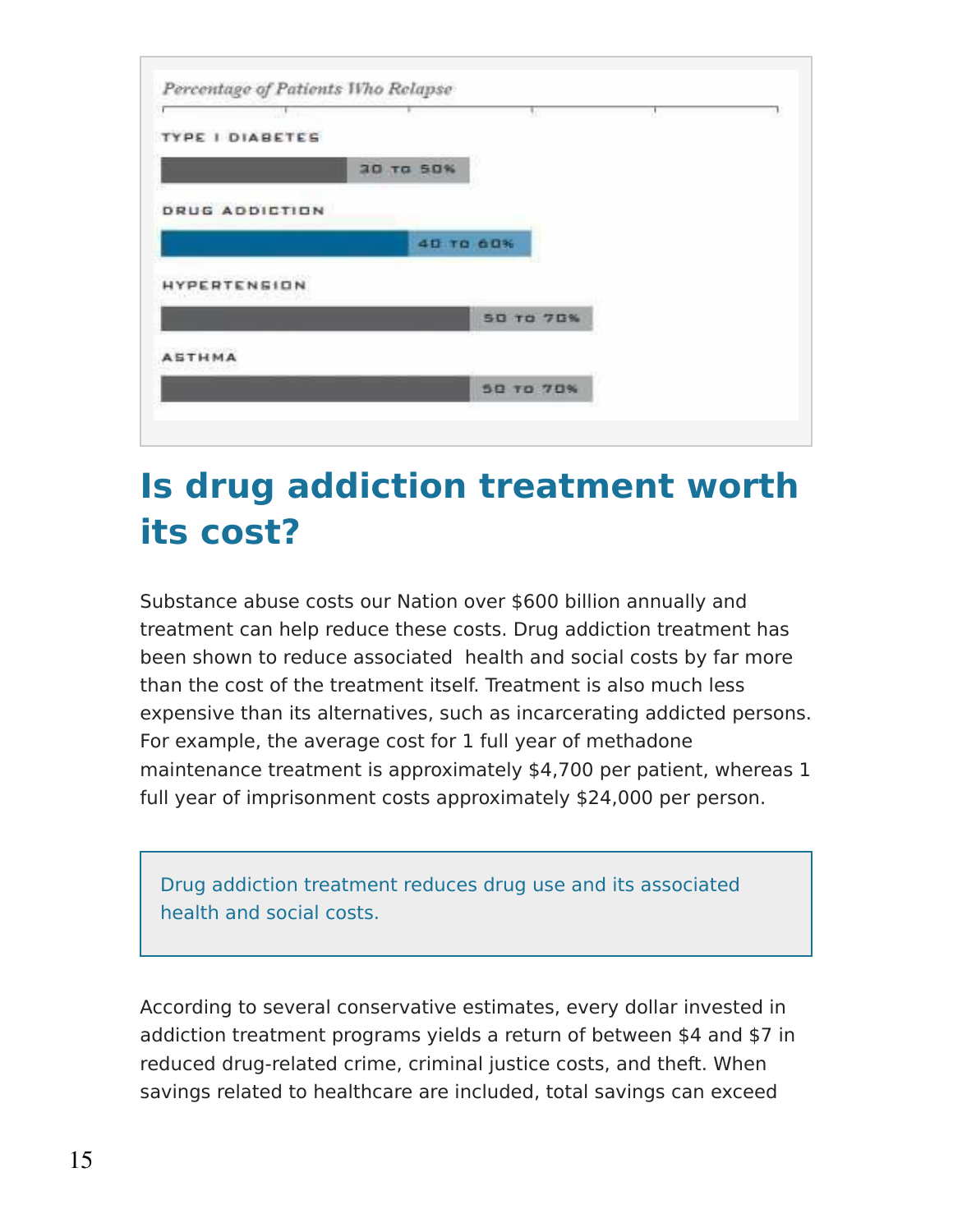costs by a ratio of 12 to 1. Major savings to the individual and to society also stem from fewer interpersonal conflicts; greater workplace productivity; and fewer drug-related accidents, including overdoses and deaths.

## **How long does drug addiction treatment usually last?**

Individuals progress through drug addiction treatment at various rates, so there is no predetermined length of treatment. However, research has shown unequivocally that good outcomes are contingent on adequate treatment length. Generally, for residential or outpatient treatment, participation for less than 90 days is of limited effectiveness, and treatment lasting significantly longer is recommended for maintaining positive outcomes. For methadone maintenance, 12 months is considered the minimum, and some opioidaddicted individuals continue to benefit from methadone maintenance for many years.

Good outcomes are contingent on adequate treatment length.

Treatment dropout is one of the major problems encountered by treatment programs; therefore, motivational techniques that can keep patients engaged will also improve outcomes. By viewing addiction as a chronic disease and offering continuing care and monitoring, programs can succeed, but this will often require multiple episodes of treatment and readily readmitting patients that have relapsed.

# **What helps people stay in treatment?**

Because successful outcomes often depend on a person's staying in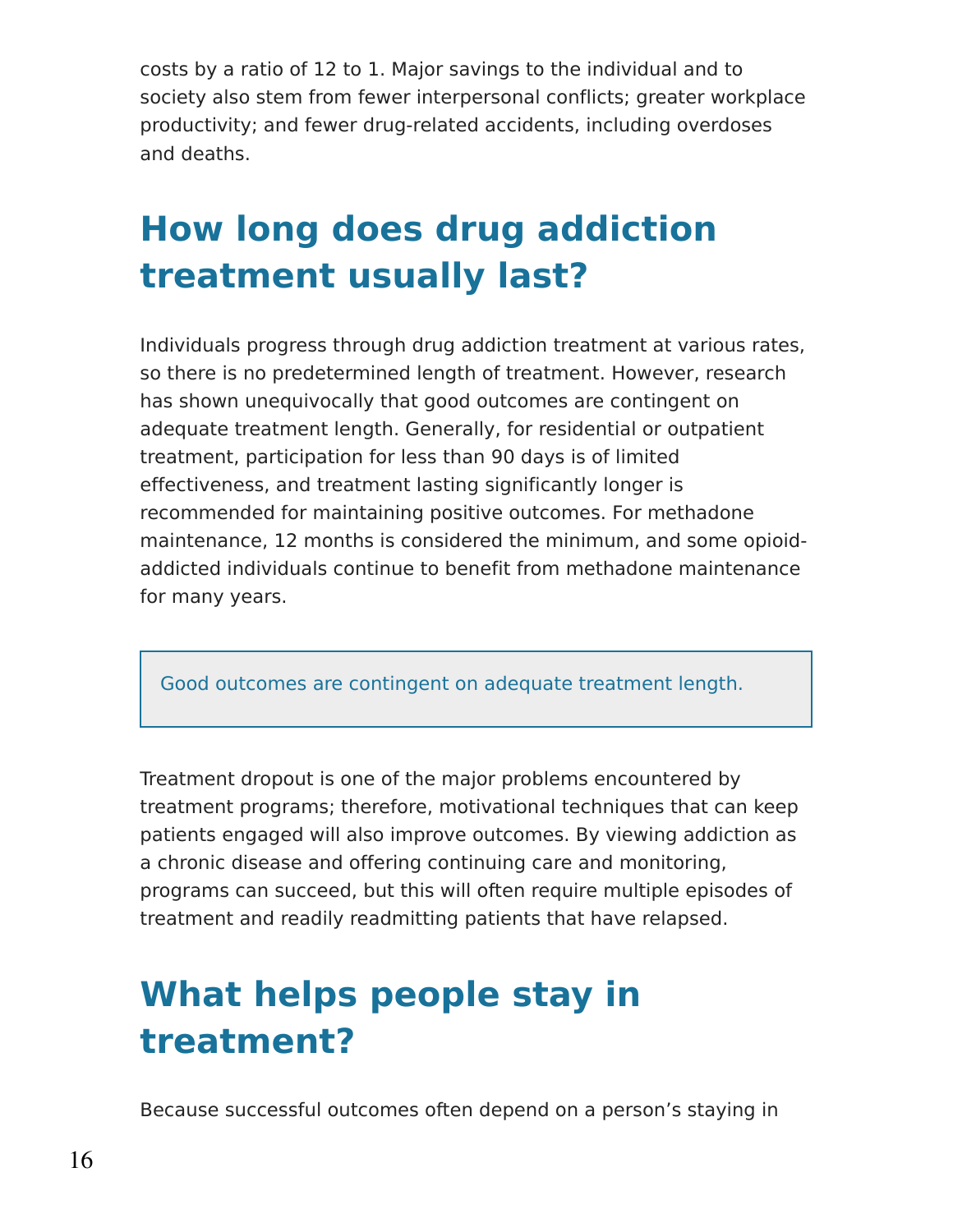treatment long enough to reap its full benefits, strategies for keeping people in treatment are critical. Whether a patient stays in treatment depends on factors associated with both the individual and the program. Individual factors related to engagement and retention typically include motivation to change drug-using behavior; degree of support from family and friends; and, frequently, pressure from the criminal justice system, child protection services, employers, or family. Within a treatment program, successful clinicians can establish a positive, therapeutic relationship with their patients. The clinician should ensure that a treatment plan is developed cooperatively with the person seeking treatment, that the plan is followed, and that treatment expectations are clearly understood. Medical, psychiatric, and social services should also be available.

Whether a patient stays in treatment depends on factors associated with both the individual and the program.

Because some problems (such as serious medical or mental illness or criminal involvement) increase the likelihood of patients dropping out of treatment, intensive interventions may be required to retain them. After a course of intensive treatment, the provider should ensure a transition to less intensive continuing care to support and monitor individuals in their ongoing recovery.

## **How do we get more substanceabusing people into treatment?**

It has been known for many years that the "treatment gap" is massive —that is, among those who need treatment for a substance use disorder, few receive it. In 2011, 21.6 million persons aged 12 or older needed treatment for an illicit drug or alcohol use problem, but only 2.3 million received treatment at a specialty substance abuse facility.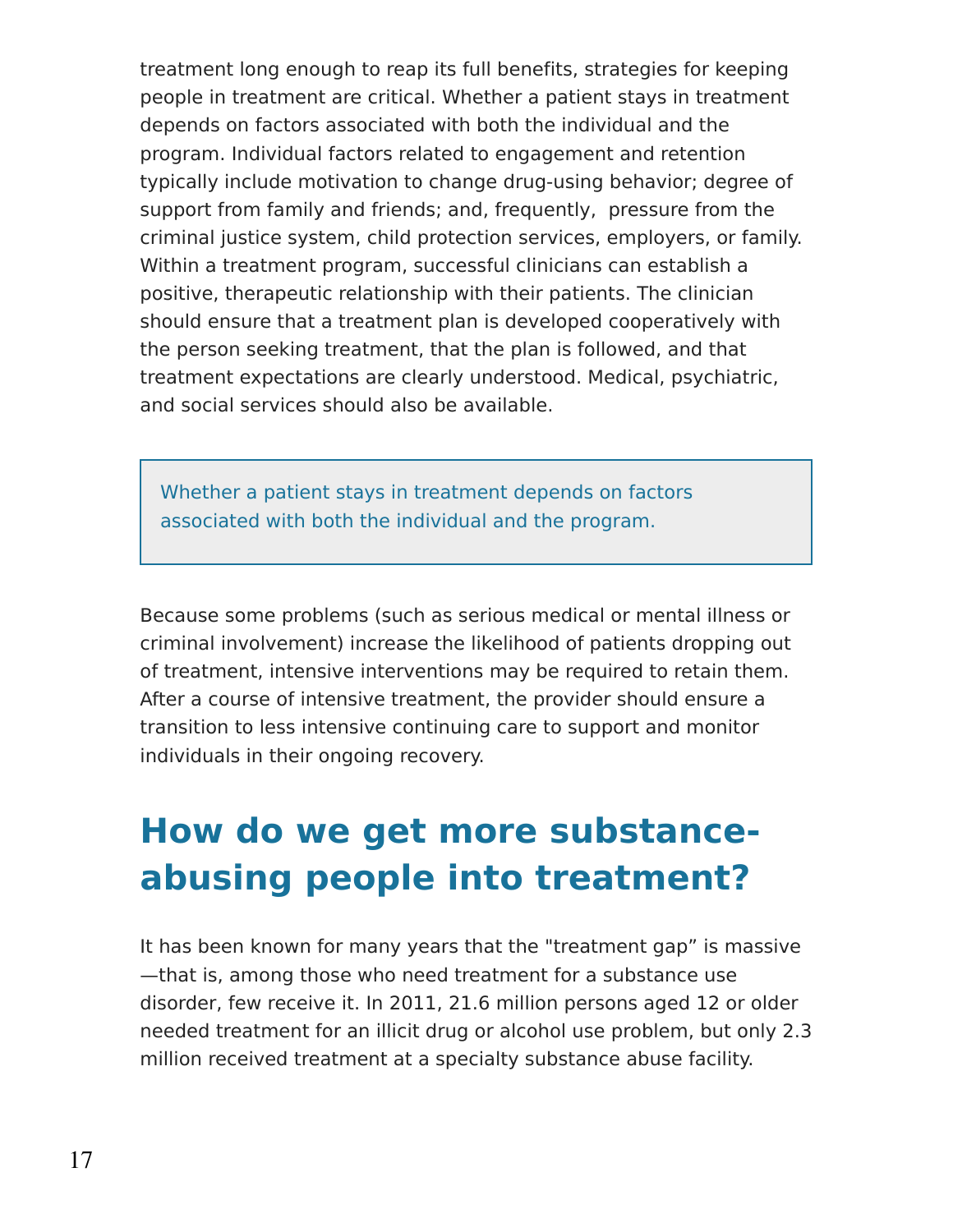Reducing this gap requires a multipronged approach. Strategies include increasing access to effective treatment, achieving insurance parity (now in its earliest phase of implementation), reducing stigma, and raising awareness among both patients and healthcare professionals of the value of addiction treatment. To assist physicians in identifying treatment need in their patients and making appropriate referrals, NIDA is encouraging widespread use of screening, brief intervention, and referral to treatment (SBIRT) tools for use in primary care settings through its NIDAMED initiative. SBIRT, which evidence shows to be effective against tobacco and alcohol use—and, increasingly, against abuse of illicit and prescription drugs—has the potential not only to catch people before serious drug problems develop, but also to identify people in need of treatment and connect them with appropriate treatment providers.

## **How can family and friends make a difference in the life of someone needing treatment?**

Family and friends can play critical roles in motivating individuals with drug problems to enter and stay in treatment. Family therapy can also be important, especially for adolescents. Involvement of a family member or significant other in an individual's treatment program can strengthen and extend treatment benefits.

## **Where can family members go for information on treatment options?**

Trying to locate appropriate treatment for a loved one, especially finding a program tailored to an individual's particular needs, can be a difficult process. However, there are some resources to help with this process. For example, NIDA's handbook Seeking Drug Abuse Treatment: Know What to Ask offers guidance in finding the right treatment program. Numerous online resources can help locate a local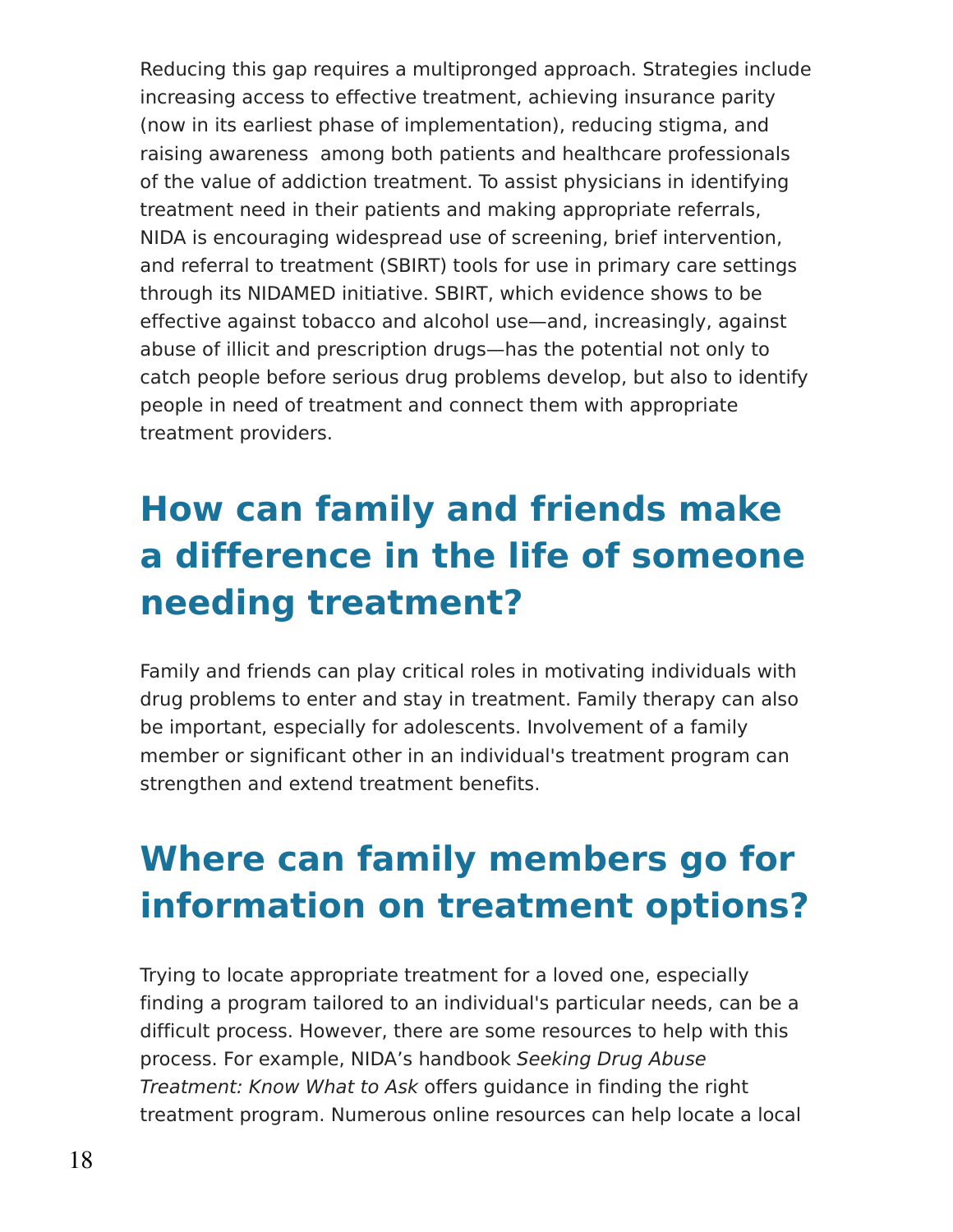program or provide other information, including:

- The Substance Abuse and Mental Health Services Administration (SAMHSA) maintains a Web site [\(www.findtreatment.samhsa.gov](http://www.findtreatment.samhsa.gov/)) that shows the location of residential, outpatient, and hospital inpatient treatment programs for drug addiction and alcoholism throughout the country. This information is also accessible by calling 1-800-662-HELP.
- The National Suicide Prevention Lifeline (1-800-273-TALK) offers more than just suicide prevention—it can also help with a host of issues, including drug and alcohol abuse, and can connect individuals with a nearby professional.
- The National Alliance on Mental Illness [\(www.nami.org](http://www.nami.org/)) and Mental Health America [\(www.mentalhealthamerica.net](http://www.mentalhealthamerica.net/)) are alliances of nonprofit, self-help support organizations for patients and families dealing with a variety of mental disorders. Both have State and local affiliates throughout the country and may be especially helpful for patients with comorbid conditions.
- The American Academy of Addiction Psychiatry and the American Academy of Child and Adolescent Psychiatry each have physician locator tools posted on their Web sites at [aaap.org](http://www.aaap.org/) and [aacap.org](http://www.aacap.org/), respectively.
- Faces & Voices of Recovery [\(facesandvoicesofrecovery.org](http://facesandvoicesofrecovery.org/)), founded in 2001, is an advocacy organization for individuals in long-term recovery that strategizes on ways to reach out to the medical, public health, criminal justice, and other communities to promote and celebrate recovery from addiction to alcohol and other drugs.
- The Partnership at Drugfree.org [\(drugfree.org](http://drugfree.org/)) is an organization that provides information and resources on teen drug use and addiction for parents, to help them prevent and intervene in their children's drug use or find treatment for a child who needs it. They offer a toll-free helpline for parents (1-855-378-4373).
- The American Society of Addiction Medicine [\(asam.org](http://www.asam.org/)) is a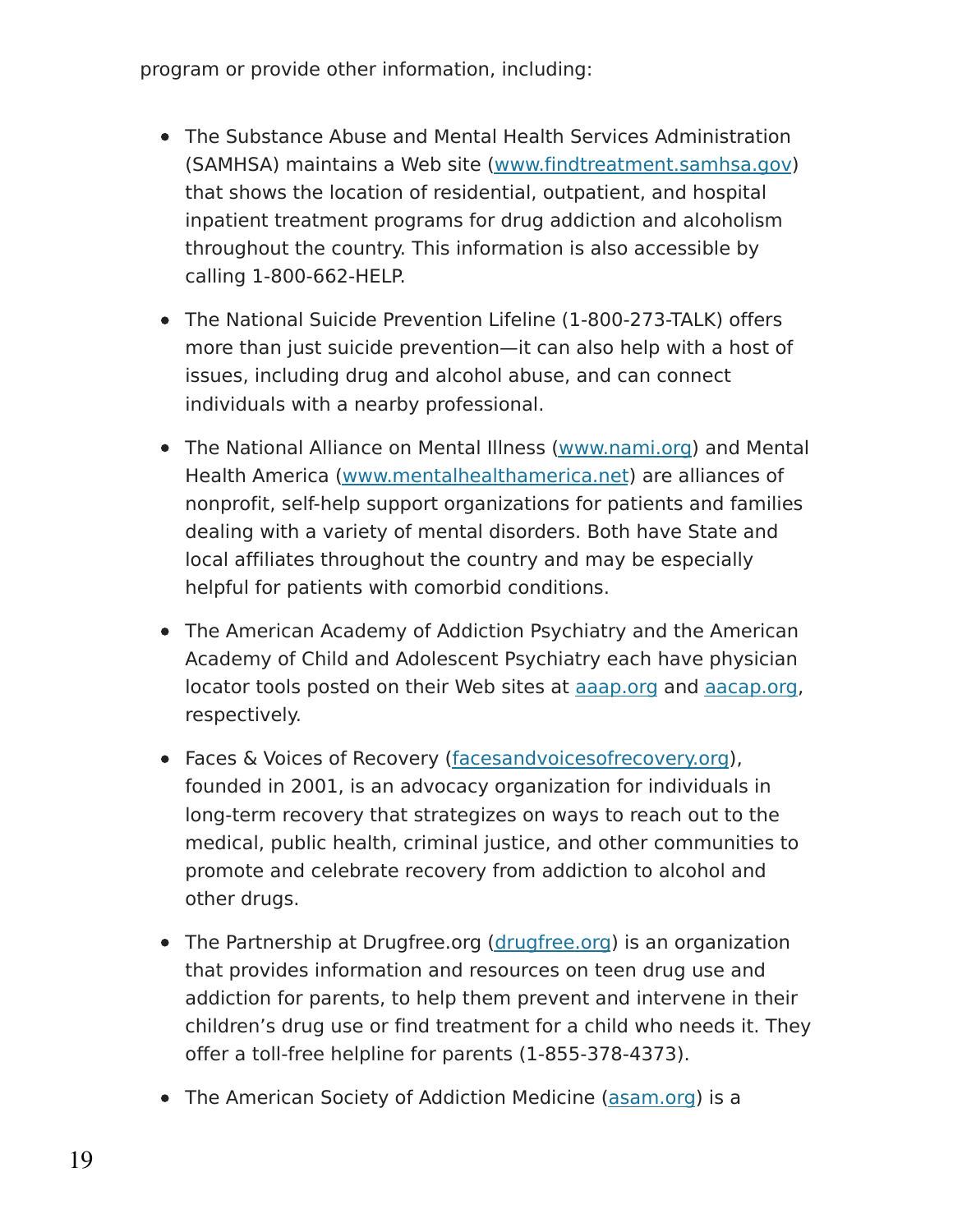society of physicians aimed at increasing access to addiction treatment. Their Web site has a nationwide directory of addiction medicine professionals.

- NIDA's National Drug Abuse Treatment Clinical Trials Network [\(drugabuse.gov/about-nida/organization/cctn/ctn](http://drugabuse.gov/about-nida/organization/cctn/ctn)) provides information for those interested in participating in a clinical trial testing a promising substance abuse intervention; or visit [clinicaltrials.gov](http://clinicaltrials.gov/).
- NIDA's DrugPubs Research Dissemination Center [\(drugpubs.drugabuse.gov](https://drugpubs.drugabuse.gov/)) provides booklets, pamphlets, fact sheets, and other informational resources on drugs, drug abuse, and treatment.
- The National Institute on Alcohol Abuse and Alcoholism [\(niaaa.nih.gov](http://niaaa.nih.gov/)) provides information on alcohol, alcohol use, and treatment of alcohol-related problems [\(niaaa.nih.gov/search/node/treatment](http://niaaa.nih.gov/search/node/treatment)).

## **How can the workplace play a role in substance abuse treatment?**

Many workplaces sponsor Employee Assistance Programs (EAPs) that offer short-term counseling and/or assistance in linking employees with drug or alcohol problems to local treatment resources, including peer support/recovery groups. In addition, therapeutic work environments that provide employment for drug-abusing individuals who can demonstrate abstinence have been shown not only to promote a continued drug-free lifestyle but also to improve job skills, punctuality, and other behaviors necessary for active employment throughout life. Urine testing facilities, trained personnel, and workplace monitors are needed to implement this type of treatment.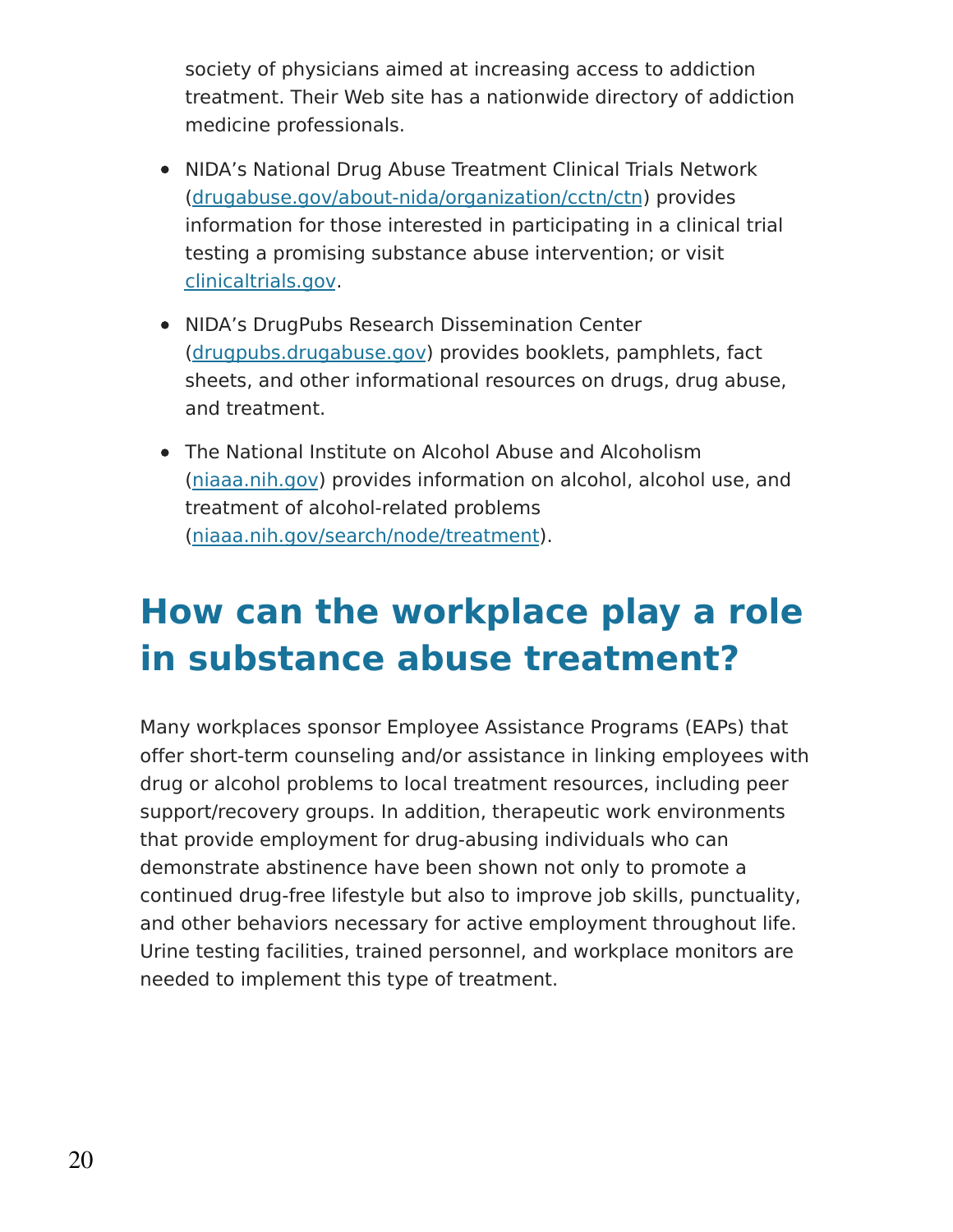## **What role can the criminal justice system play in addressing drug addiction?**

It is estimated that about one-half of State and Federal prisoners abuse or are addicted to drugs, but relatively few receive treatment while incarcerated. Initiating drug abuse treatment in prison and continuing it upon release is vital to both individual recovery and to public health and safety. Various studies have shown that combining prison- and community-based treatment for addicted offenders reduces the risk of both recidivism to drug-related criminal behavior and relapse to drug use—which, in turn, nets huge savings in societal costs. A 2009 study in Baltimore, Maryland, for example, found that opioid-addicted prisoners who started methadone treatment (along with counseling) in prison and then continued it after release had better outcomes (reduced drug use and criminal activity) than those who only received counseling while in prison or those who only started methadone treatment after their release.

Individuals who enter treatment under legal pressure have outcomes as favorable as those who enter treatment voluntarily.

The majority of offenders involved with the criminal justice system are not in prison but are under community supervision. For those with known drug problems, drug addiction treatment may be recommended or mandated as a condition of probation. Research has demonstrated that individuals who enter treatment under legal pressure have outcomes as favorable as those who enter treatment voluntarily.

The criminal justice system refers drug offenders into treatment through a variety of mechanisms, such as diverting nonviolent offenders to treatment; stipulating treatment as a condition of incarceration, probation, or pretrial release; and convening specialized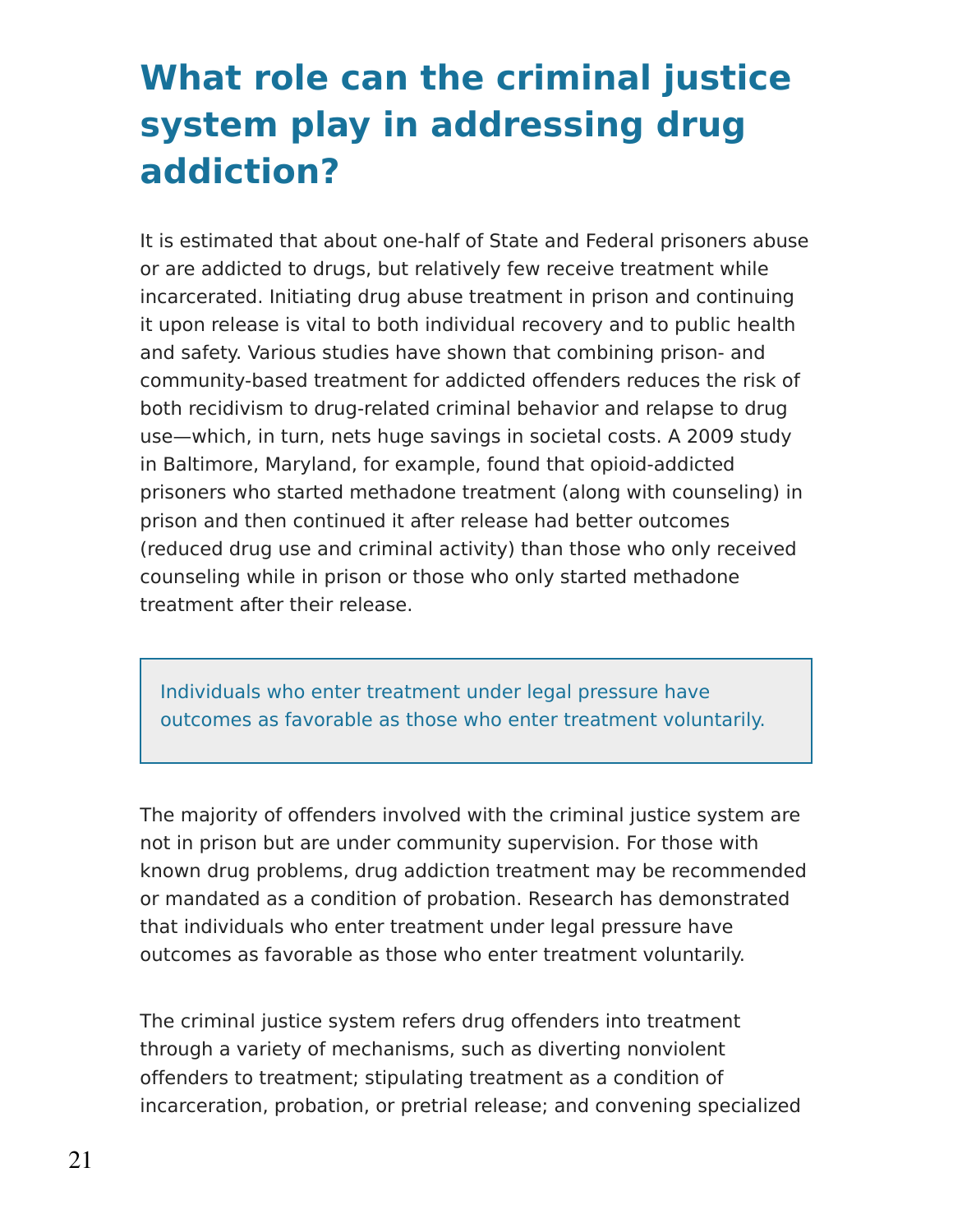courts, or drug courts, that handle drug offense cases. These courts mandate and arrange for treatment as an alternative to incarceration, actively monitor progress in treatment, and arrange for other services for drug-involved offenders.

The most effective models integrate criminal justice and drug treatment systems and services. Treatment and criminal justice personnel work together on treatment planning—including implementation of screening, placement, testing, monitoring, and supervision—as well as on the systematic use of sanctions and rewards. Treatment for incarcerated drug abusers should include continuing care, monitoring, and supervision after incarceration and during parole. Methods to achieve better coordination between parole/probation officers and health providers are being studied to improve offender outcomes. (For more information, please see NIDA's Principles of Drug Abuse Treatment for Criminal Justice Populations: A [Research-Based](https://www.drugabuse.gov/publications/principles-drug-abuse-treatment-criminal-justice-populations-research-based-guide) Guide [revised 2012].)

## **What are the unique needs of women with substance use disorders?**

Gender-related drug abuse treatment should attend not only to biological differences but also to social and environmental factors, all of which can influence the motivations for drug use, the reasons for seeking treatment, the types of environments where treatment is obtained, the treatments that are most effective, and the consequences of not receiving treatment. Many life circumstances predominate in women as a group, which may require a specialized treatment approach. For example, research has shown that physical and sexual trauma followed by post-traumatic stress disorder (PTSD) is more common in drug-abusing women than in men seeking treatment. Other factors unique to women that can influence the treatment process include issues around how they come into treatment (as women are more likely than men to seek the assistance of a general or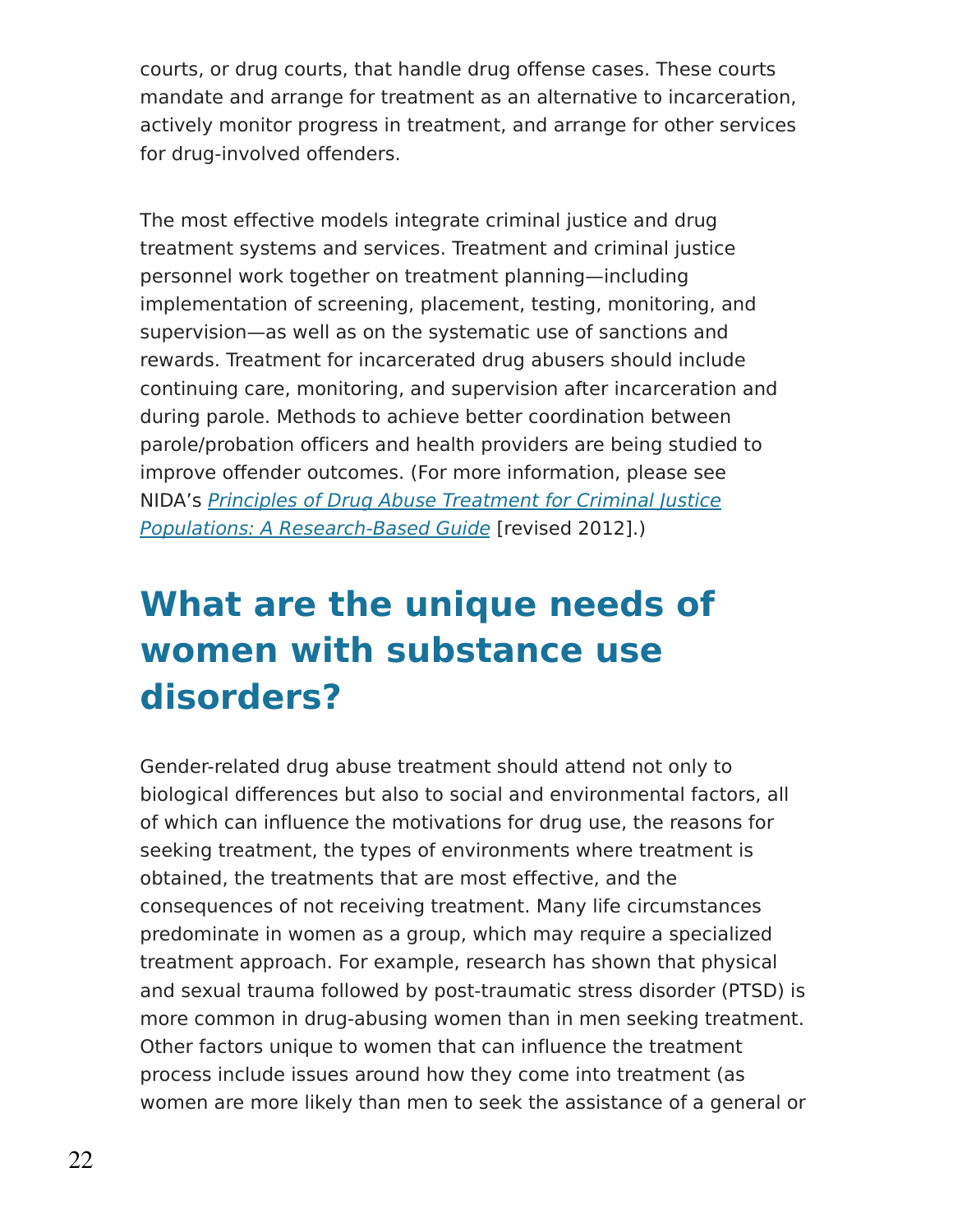mental health practitioner), financial independence, and pregnancy and child care.

## **What are the unique needs of pregnant women with substance use disorders?**

Using drugs, alcohol, or tobacco during pregnancy exposes not just the woman but also her developing fetus to the substance and can have potentially deleterious and even long-term effects on exposed children. Smoking during pregnancy can increase risk of stillbirth, infant mortality, sudden infant death syndrome, preterm birth, respiratory problems, slowed fetal growth, and low birth weight. Drinking during pregnancy can lead to the child developing fetal alcohol spectrum disorders, characterized by low birth weight and enduring cognitive and behavioral problems.

Prenatal use of some drugs, including opioids, may cause a withdrawal syndrome in newborns called neonatal abstinence syndrome (NAS). Babies with NAS are at greater risk of seizures, respiratory problems, feeding difficulties, low birth weight, and even death.

Research has established the value of evidence-based treatments for pregnant women (and their babies), including medications. For example, although no medications have been FDA-approved to treat opioid dependence in pregnant women, methadone maintenance combined with prenatal care and a comprehensive drug treatment program can improve many of the detrimental outcomes associated with untreated heroin abuse. However, newborns exposed to methadone during pregnancy still require treatment for withdrawal symptoms. Recently, another medication option for opioid dependence, buprenorphine, has been shown to produce fewer NAS symptoms in babies than methadone, resulting in shorter infant hospital stays. In general, it is important to closely monitor women who are trying to quit drug use during pregnancy and to provide treatment as needed.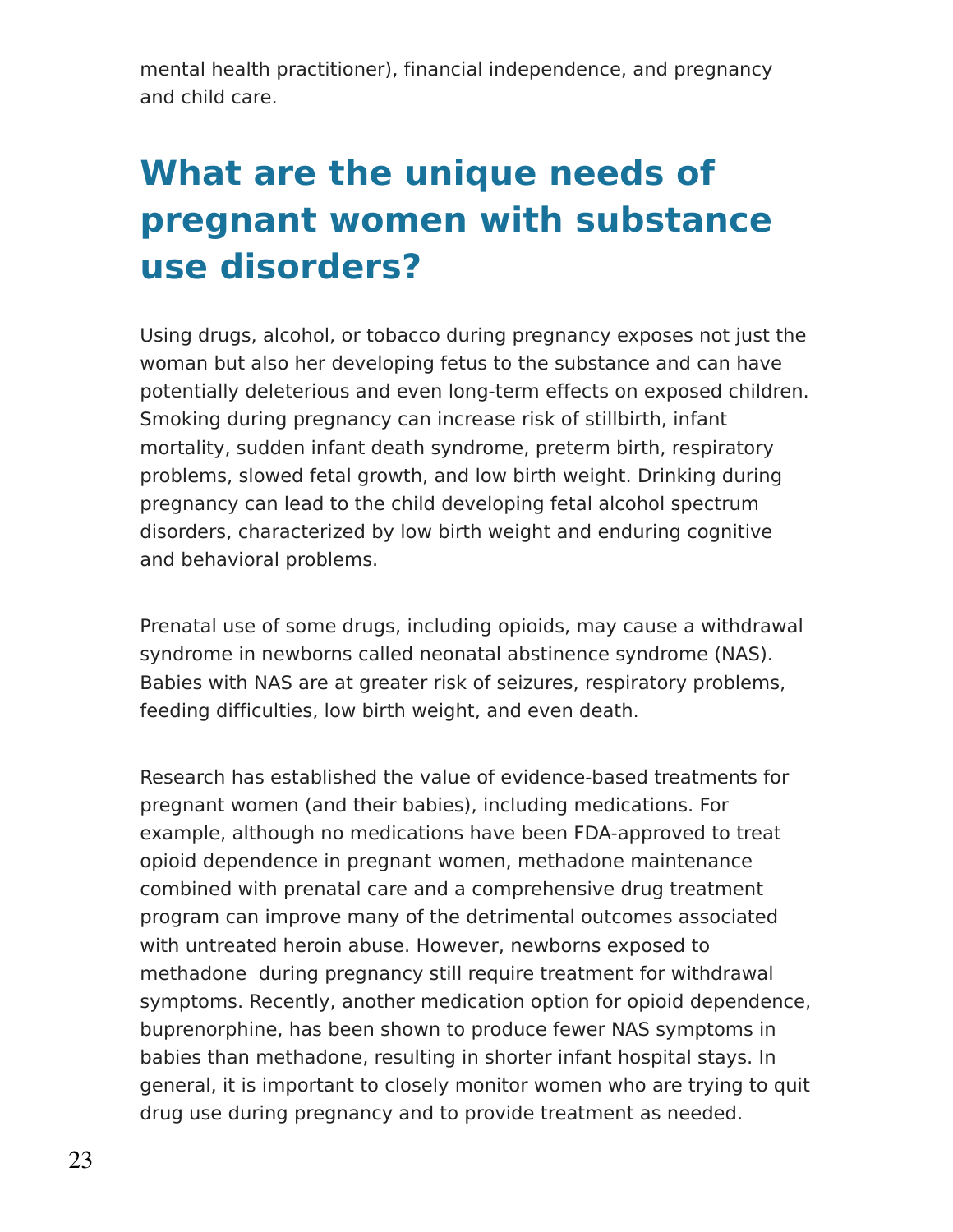## **What are the unique needs of adolescents with substance use disorders?**

Adolescent drug abusers have unique needs stemming from their immature neurocognitive and psychosocial stage of development. Research has demonstrated that the brain undergoes a prolonged process of development and refinement from birth through early adulthood. Over the course of this developmental period, a young person's actions go from being more impulsive to being more reasoned and reflective. In fact, the brain areas most closely associated with aspects of behavior such as decision-making, judgment, planning, and self-control undergo a period of rapid development during adolescence and young adulthood.

Adolescent drug abuse is also often associated with other co-occurring mental health problems. These include attention-deficit hyperactivity disorder (ADHD), oppositional defiant disorder, and conduct problems, as well as depressive and anxiety disorders.

Adolescents are also especially sensitive to social cues, with peer groups and families being highly influential during this time. Therefore, treatments that facilitate positive parental involvement, integrate other systems in which the adolescent participates (such as school and athletics), and recognize the importance of prosocial peer relationships are among the most effective. Access to comprehensive assessment, treatment, case management, and family-support services that are developmentally, culturally, and gender-appropriate is also integral when addressing adolescent addiction.

Medications for substance abuse among adolescents may in certain cases be helpful. Currently, the only addiction medications approved by FDA for people under 18 are over-the-counter transdermal nicotine skin patches, chewing gum, and lozenges (physician advice should be sought first). Buprenorphine, a medication for treating opioid addiction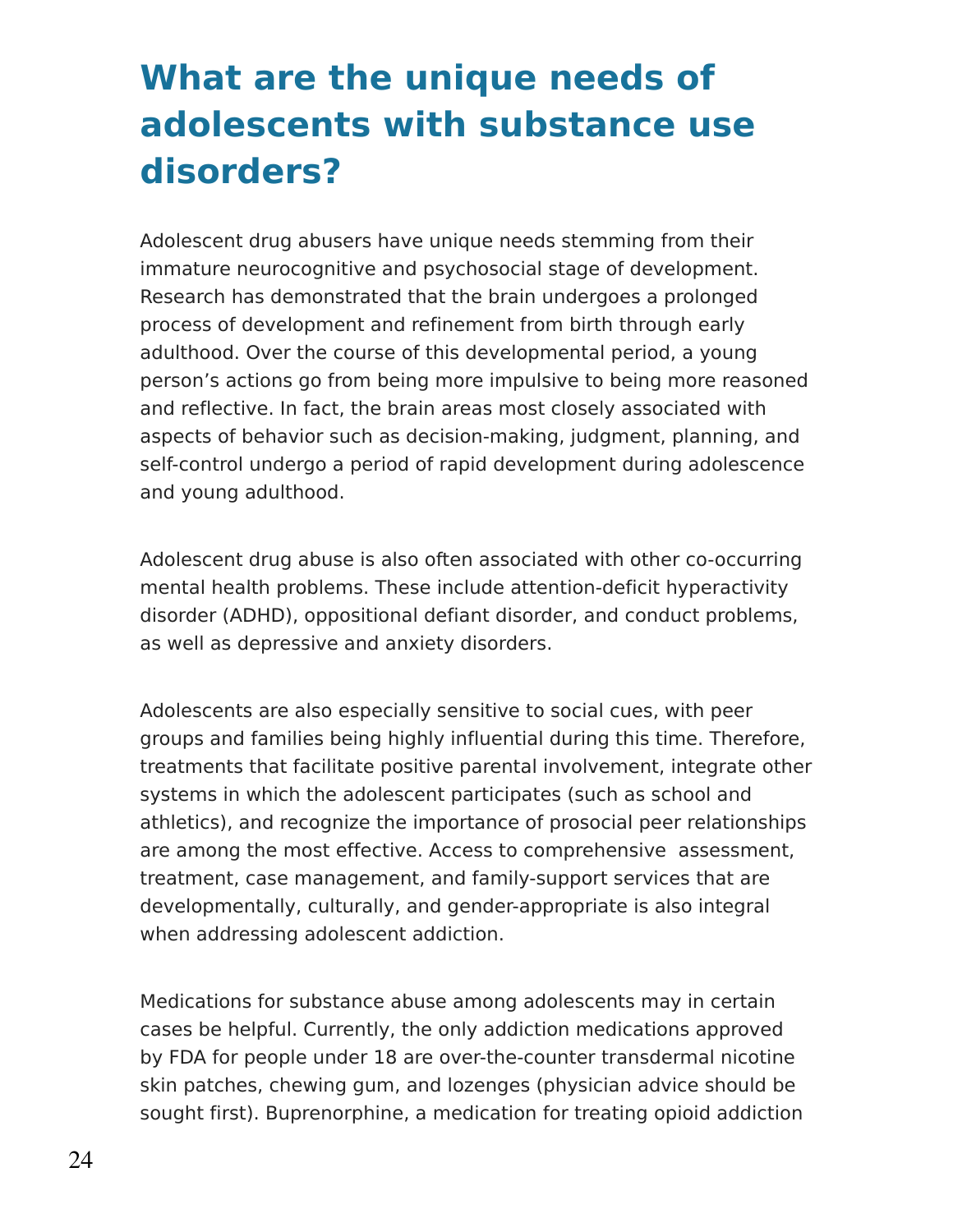that must be prescribed by specially trained physicians, has not been approved for adolescents, but recent research suggests it could be effective for those as young as 16. Studies are under way to determine the safety and efficacy of this and other medications for opioid-, nicotine-, and alcohol-dependent adolescents and for adolescents with co-occurring disorders.

## **Are there specific drug addiction treatments for older adults?**

With the aging of the baby boomer generation, the composition of the general population is changing dramatically with respect to the number of older adults. Such a change, coupled with a greater history of lifetime drug use (than previous older generations), different cultural norms and general attitudes about drug use, and increases in the availability of psychotherapeutic medications, is already leading to greater drug use by older adults and may increase substance use problems in this population. While substance abuse in older adults often goes unrecognized and therefore untreated, research indicates that currently available addiction treatment programs can be as effective for them as for younger adults.

## **Can a person become addicted to medications prescribed by a doctor?**

Yes. People who abuse prescription drugs—that is, taking them in a manner or a dose other than prescribed, or taking medications prescribed for another person—risk addiction and other serious health consequences. Such drugs include opioid pain relievers, stimulants used to treat ADHD, and benzodiazepines to treat anxiety or sleep disorders. Indeed, in 2010, an estimated 2.4 million people 12 or older met criteria for abuse of or dependence on prescription drugs, the second most common illicit drug use after marijuana. To minimize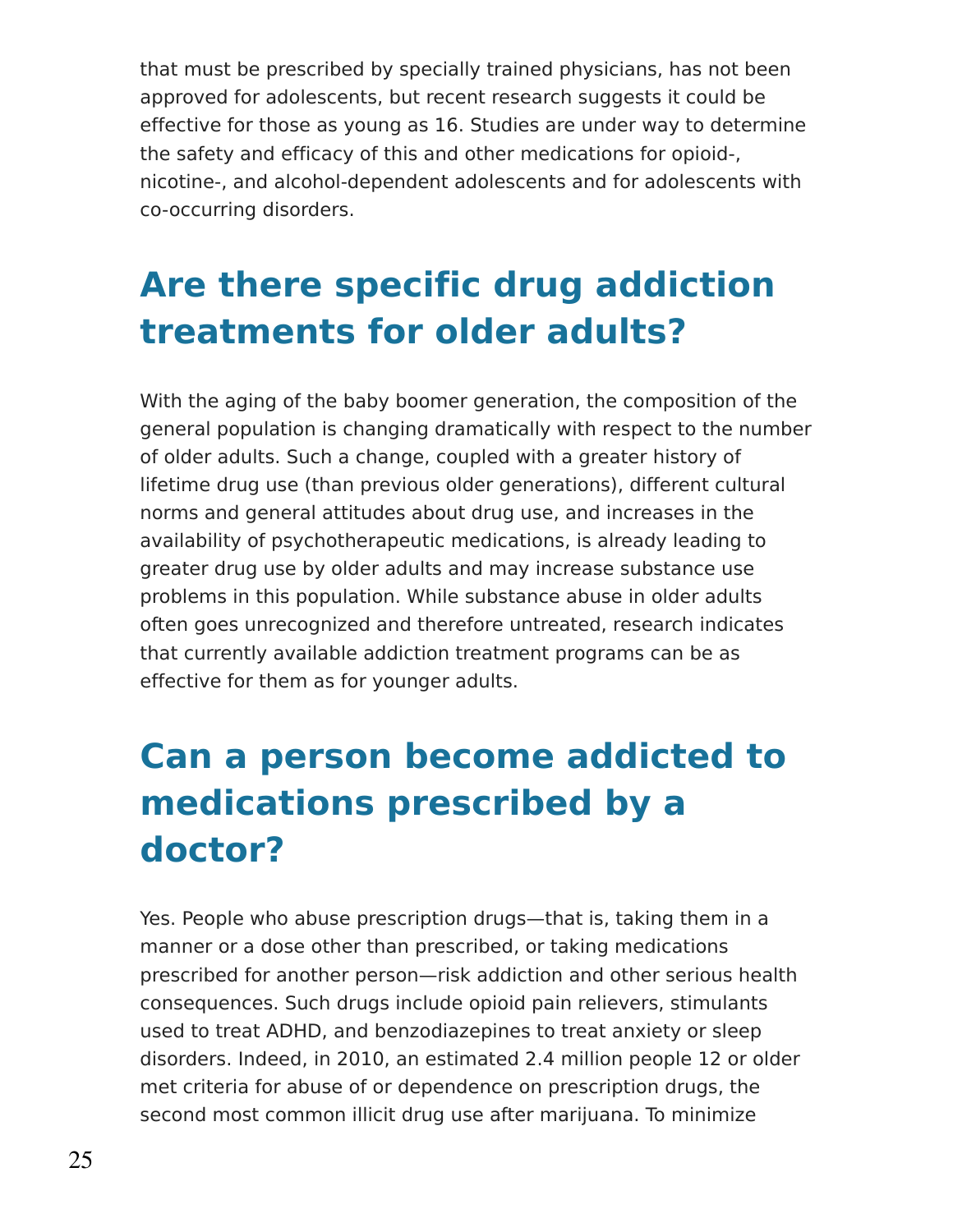these risks, a physician (or other prescribing health provider) should screen patients for prior or current substance abuse problems and assess their family history of substance abuse or addiction before prescribing a psychoactive medication and monitor patients who are prescribed such drugs. Physicians also need to educate patients about the potential risks so that they will follow their physician's instructions faithfully, safeguard their medications, and dispose of them appropriately.

## **Is there a difference between physical dependence and addiction?**

Yes. Addiction—or compulsive drug use despite harmful consequences —is characterized by an inability to stop using a drug; failure to meet work, social, or family obligations; and, sometimes (depending on the drug), tolerance and withdrawal. The latter reflect physical dependence in which the body adapts to the drug, requiring more of it to achieve a certain effect (tolerance) and eliciting drug-specific physical or mental symptoms if drug use is abruptly ceased (withdrawal). Physical dependence can happen with the chronic use of many drugs including many prescription drugs, even if taken as instructed. Thus, physical dependence in and of itself does not constitute addiction, but it often accompanies addiction. This distinction can be difficult to discern, particularly with prescribed pain medications, for which the need for increasing dosages can represent tolerance or a worsening underlying problem, as opposed to the beginning of abuse or addiction.

## **How do other mental disorders coexisting with drug addiction affect drug addiction treatment?**

Drug addiction is a disease of the brain that frequently occurs with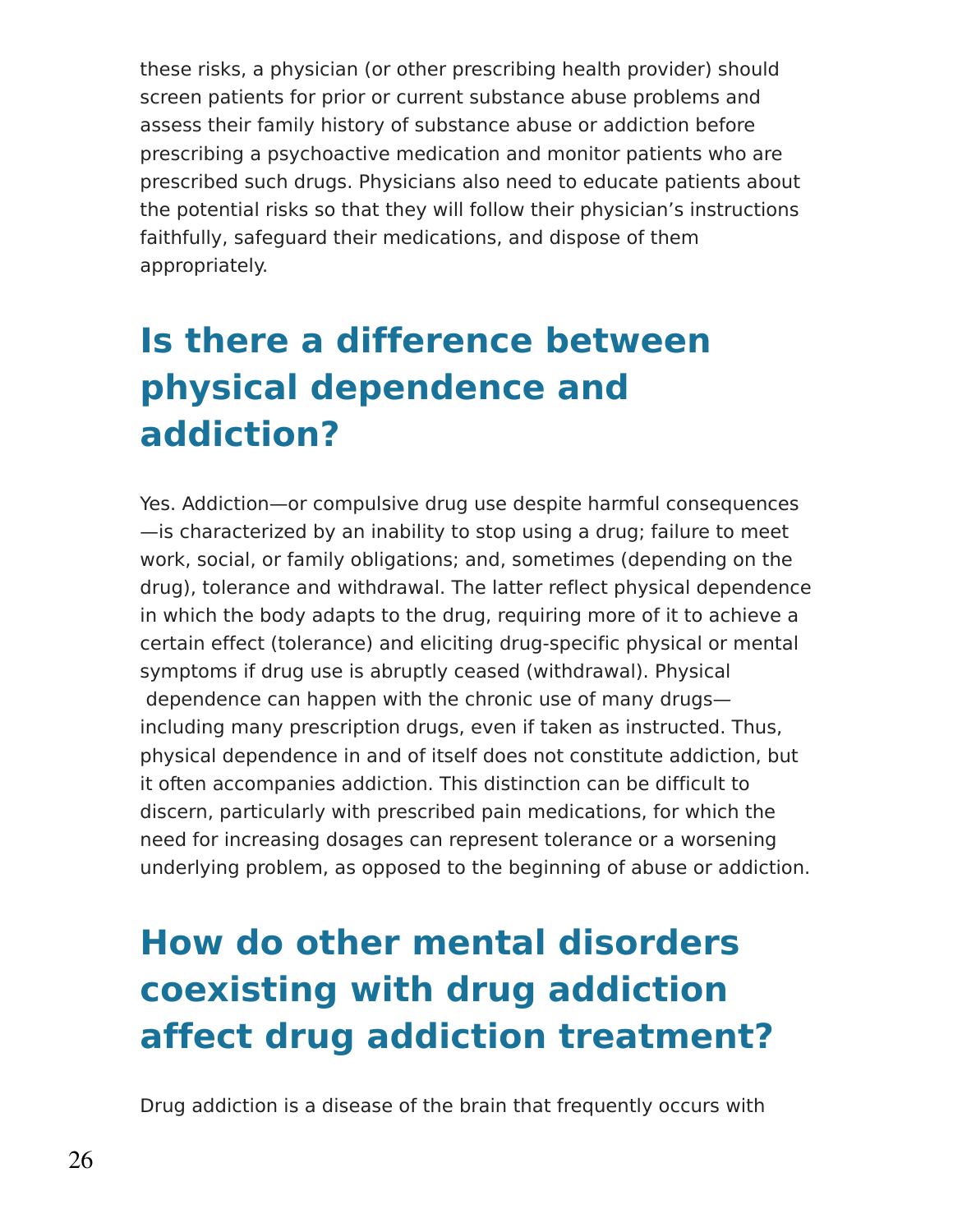other mental disorders. In fact, as many as 6 in 10 people with an illicit substance use disorder also suffer from another mental illness; and rates are similar for users of licit drugs—i.e., tobacco and alcohol. For these individuals, one condition becomes more difficult to treat successfully as an additional condition is intertwined. Thus, people entering treatment either for a substance use disorder or for another mental disorder should be assessed for the co-occurrence of the other condition. Research indicates that treating both (or multiple) illnesses simultaneously in an integrated fashion is generally the best treatment approach for these patients.

# **Is the use of medications like methadone and buprenorphine simply replacing one addiction with another?**

No. Buprenorphine and methadone are prescribed or administered under monitored, controlled conditions and are safe and effective for treating opioid addiction when used as directed. They are administered orally or sublingually (i.e., under the tongue) in specified doses, and their effects differ from those of heroin and other abused opioids.

Heroin, for example, is often injected, snorted, or smoked, causing an almost immediate "rush," or brief period of intense euphoria, that wears off quickly and ends in a "crash." The individual then experiences an intense craving to use the drug again to stop the crash and reinstate the euphoria.

The cycle of euphoria, crash, and craving—sometimes repeated several times a day—is a hallmark of addiction and results in severe behavioral disruption. These characteristics result from heroin's rapid onset and short duration of action in the brain.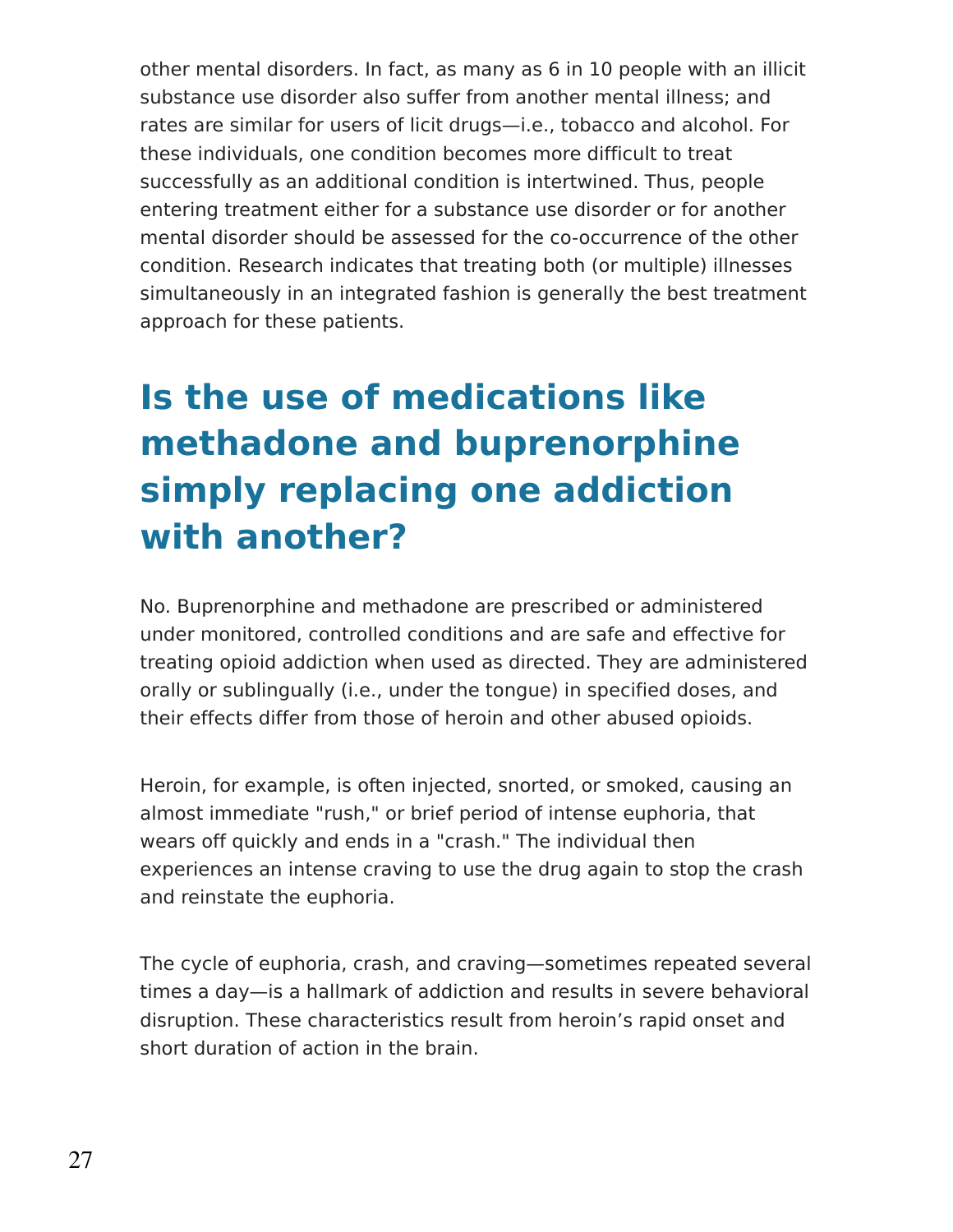As used in maintenance treatment, methadone and buprenorphine are not heroin/opioid substitutes.

In contrast, methadone and buprenorphine have gradual onsets of action and produce stable levels of the drug in the brain. As a result, patients maintained on these medications do not experience a rush, while they also markedly reduce their desire to use opioids.

If an individual treated with these medications tries to take an opioid such as heroin, the euphoric effects are usually dampened or suppressed. Patients undergoing maintenance treatment do not experience the physiological or behavioral abnormalities from rapid fluctuations in drug levels associated with heroin use. Maintenance treatments save lives—they help to stabilize individuals, allowing treatment of their medical, psychological, and other problems so they can contribute effectively as members of families and of society.

## **Where do 12-step or self-help programs fit into drug addiction treatment?**

Self-help groups can complement and extend the effects of professional treatment. The most prominent self-help groups are those affiliated with Alcoholics Anonymous (AA), Narcotics Anonymous (NA), and Cocaine Anonymous (CA), all of which are based on the 12-step model. Most drug addiction treatment programs encourage patients to participate in self-help group therapy during and after formal treatment. These groups can be particularly helpful during recovery, offering an added layer of community-level social support to help people achieve and maintain abstinence and other healthy lifestyle behaviors over the course of a lifetime.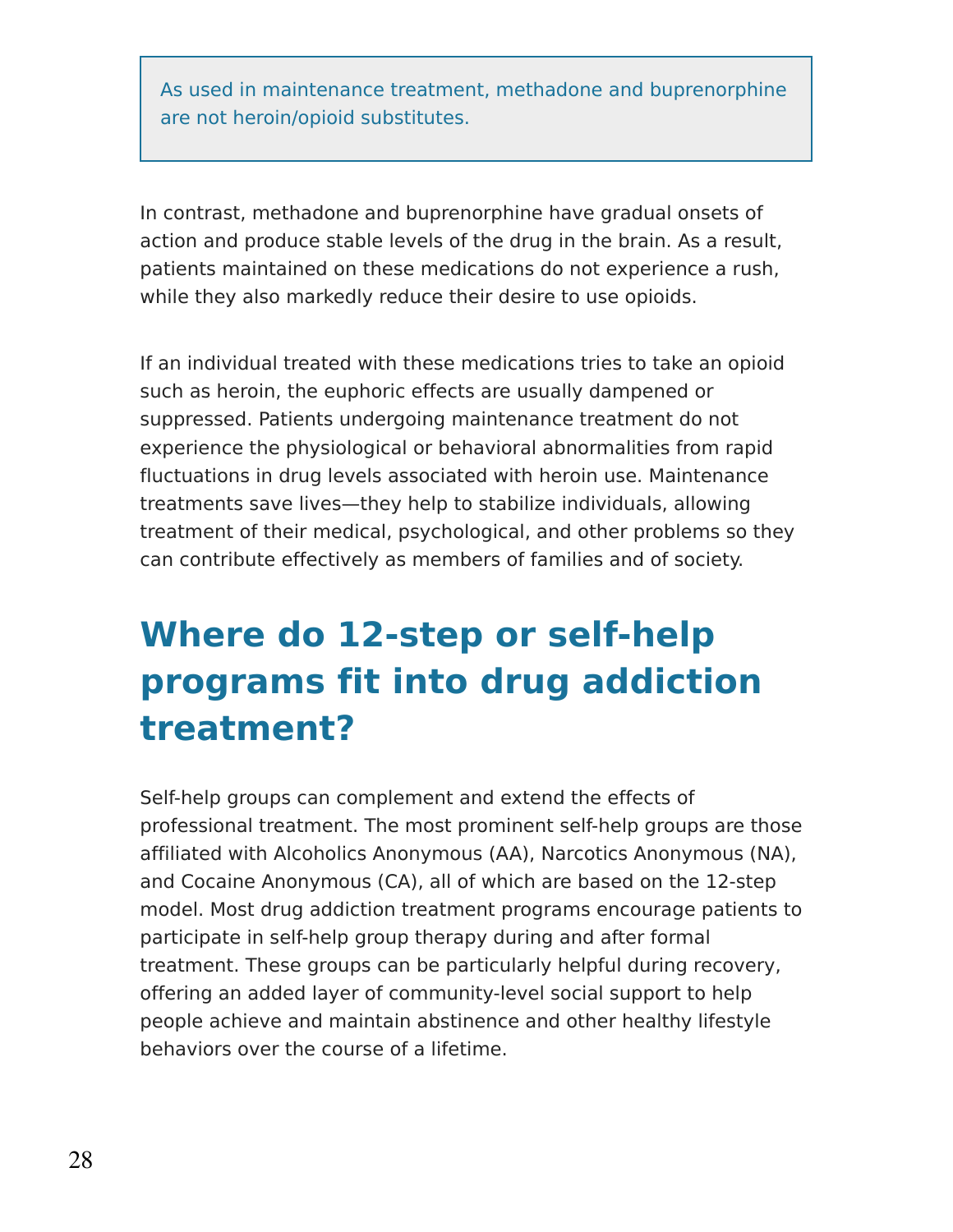## **Can exercise play a role in the treatment process?**

Yes. Exercise is increasingly becoming a component of many treatment programs and has proven effective, when combined with cognitivebehavioral therapy, at helping people quit smoking. Exercise may exert beneficial effects by addressing psychosocial and physiological needs that nicotine replacement alone does not, by reducing negative feelings and stress, and by helping prevent weight gain following cessation. Research to determine if and how exercise programs can play a similar role in the treatment of other forms of drug abuse is under way.

# **How does drug addiction treatment help reduce the spread of HIV/AIDS, Hepatitis C (HCV), and other infectious diseases?**

Drug-abusing individuals, including injecting and non-injecting drug users, are at increased risk of human immunodeficiency virus (HIV), hepatitis C virus (HCV), and other infectious diseases. These diseases are transmitted by sharing contaminated drug injection equipment and by engaging in risky sexual behavior sometimes associated with drug use. Effective drug abuse treatment is HIV/HCV prevention because it reduces activities that can spread disease, such as sharing injection equipment and engaging in unprotected sexual activity. Counseling that targets a range of HIV/HCV risk behaviors provides an added level of disease prevention.

Drug abuse treatment is HIV and HCV prevention.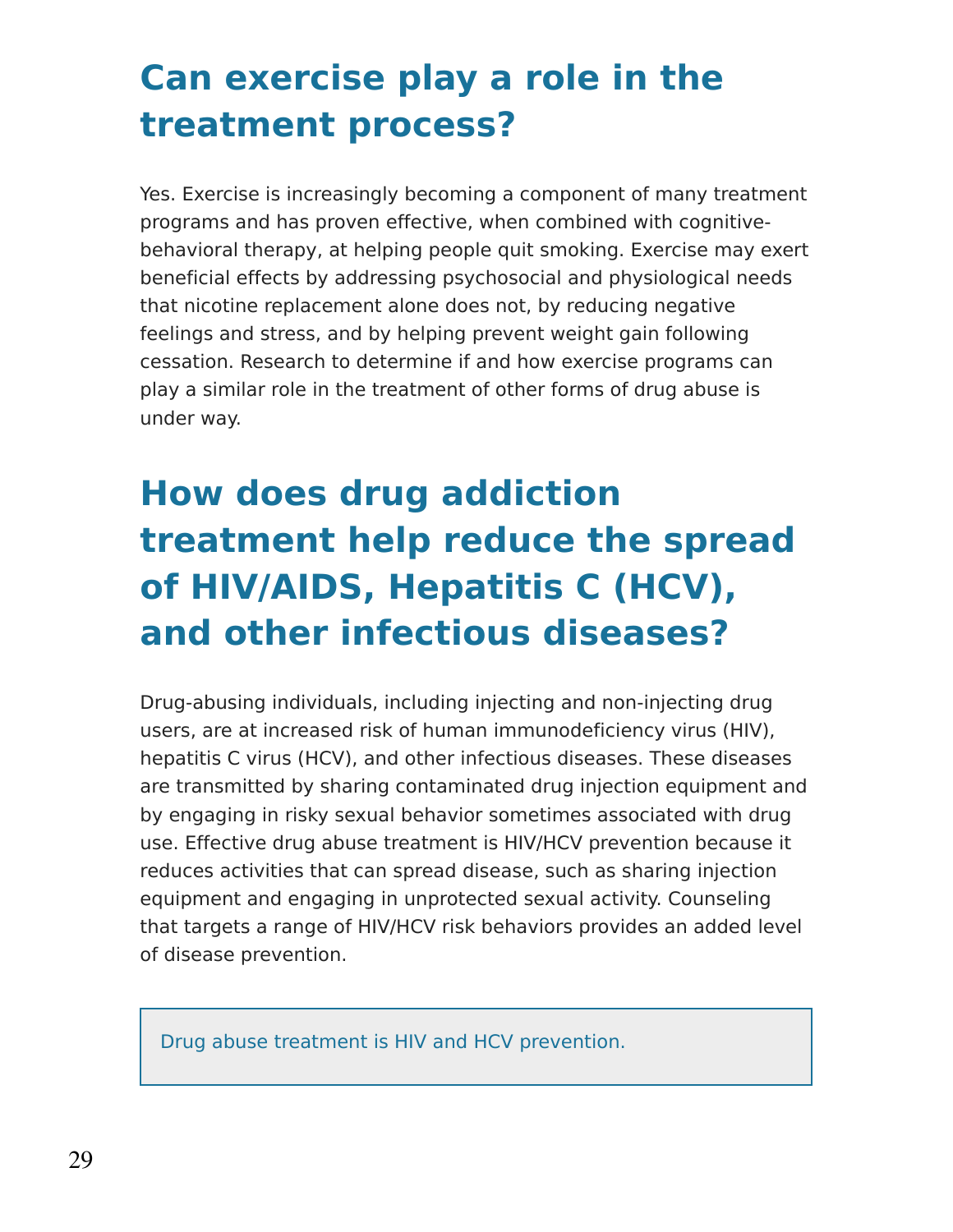Injection drug users who do not enter treatment are up to six times more likely to become infected with HIV than those who enter and remain in treatment. Participation in treatment also presents opportunities for HIV screening and referral to early HIV treatment. In fact, recent research from NIDA's National Drug Abuse Treatment Clinical Trials Network showed that providing rapid onsite HIV testing in substance abuse treatment facilities increased patients' likelihood of being tested and of receiving their test results. HIV counseling and testing are key aspects of superior drug abuse treatment programs and should be offered to all individuals entering treatment. Greater availability of inexpensive and unobtrusive rapid HIV tests should increase access to these important aspects of HIV prevention and treatment.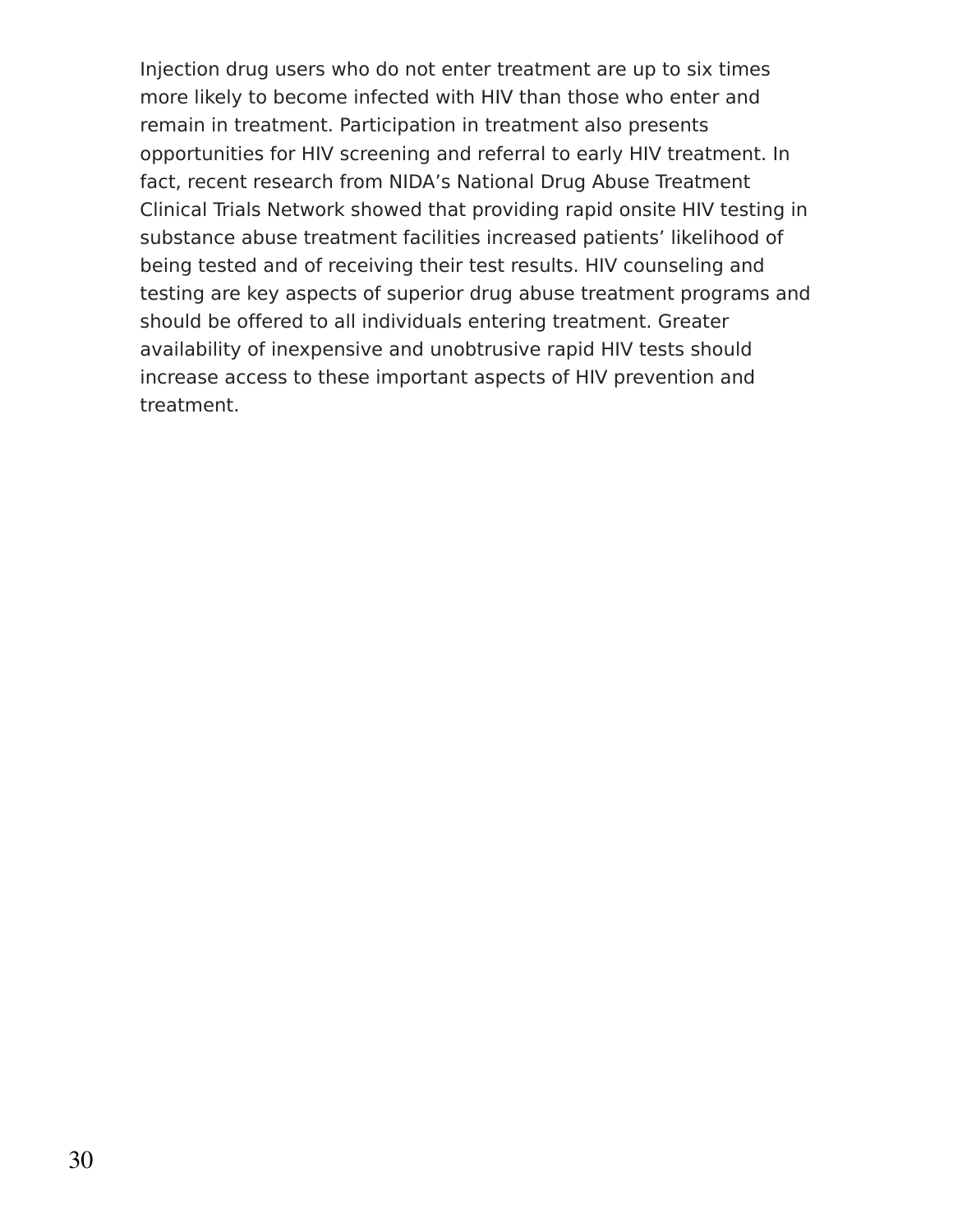# **Drug Addiction Treatment in the United States**

Treatment for drug abuse and addiction is delivered in many different settings, using a variety of behavioral and pharmacological approaches.

Drug addiction is a complex disorder that can involve virtually every aspect of an individual's functioning—in the family, at work and school, and in the community.

Because of addiction's complexity and pervasive consequences, drug addiction treatment typically must involve many components. Some of those components focus directly on the individual's drug use; others, like employment training, focus on restoring the addicted individual to productive membership in the family and society (See diagram "Components of [Comprehensive](https://www.drugabuse.gov/publications/principles-drug-addiction-treatment-research-based-guide-third-edition/frequently-asked-questions/what-drug-addiction-treatment) Drug Abuse Treatment"), enabling him or her to experience the rewards associated with abstinence.

Treatment for drug abuse and addiction is delivered in many different settings using a variety of behavioral and pharmacological approaches. In the United States, more than 14,500 specialized drug treatment facilities provide counseling, behavioral therapy, medication, case management, and other types of services to persons with substance use disorders.

Along with specialized drug treatment facilities, drug abuse and addiction are treated in physicians' offices and mental health clinics by a variety of providers, including counselors, physicians, psychiatrists, psychologists, nurses, and social workers. Treatment is delivered in outpatient, inpatient, and residential settings. Although specific treatment approaches often are associated with particular treatment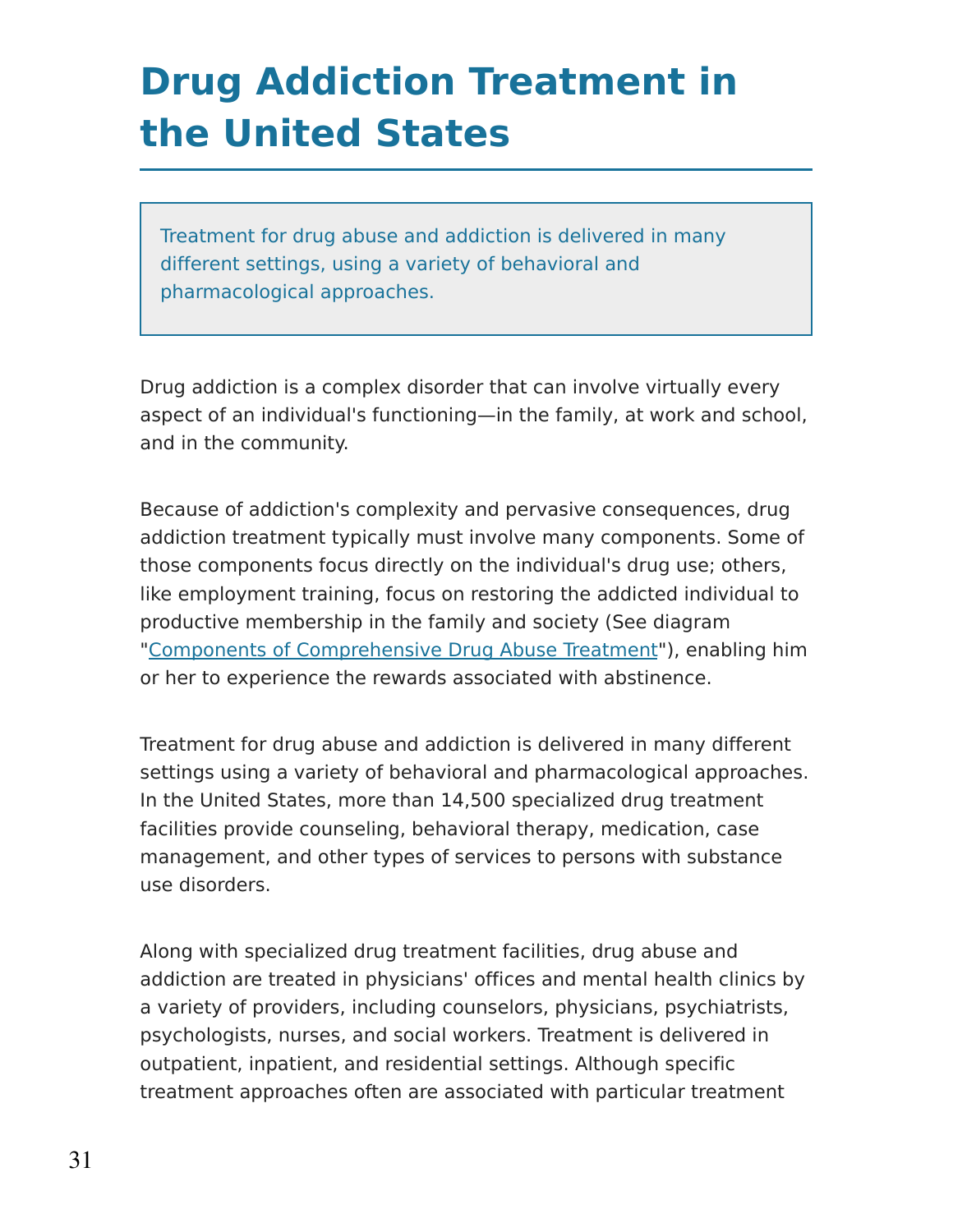settings, a variety of therapeutic interventions or services can be included in any given setting.

Because drug abuse and addiction are major public health problems, a large portion of drug treatment is funded by local, State, and Federal governments. Private and employer-subsidized health plans also may provide coverage for treatment of addiction and its medical consequences. Unfortunately, managed care has resulted in shorter average stays, while a historical lack of or insufficient coverage for substance abuse treatment has curtailed the number of operational programs. The recent passage of parity for insurance coverage of mental health and substance abuse problems will hopefully improve this state of affairs. Health Care Reform (i.e., the Patient Protection and Affordable Care Act of 2010, "ACA") also stands to increase the demand for drug abuse treatment services and presents an opportunity to study how innovations in service delivery, organization, and financing can improve access to and use of them.

### **Types of Treatment Programs**

Research studies on addiction treatment typically have classified programs into several general types or modalities. Treatment approaches and individual programs continue to evolve and diversify, and many programs today do not fit neatly into traditional drug adiction treatment classifications.

Most, however, start with detoxification and medically managed withdrawal, often considered the first stage of treatment. Detoxification, the process by which the body clears itself of drugs, is designed to manage the acute and potentially dangerous physiological effects of stopping drug use. As stated previously, detoxification alone does not address the psychological, social, and behavioral problems associated with addiction and therefore does not typically produce lasting behavioral changes necessary for recovery. Detoxification should thus be followed by a formal assessment and referral to drug addiction treatment.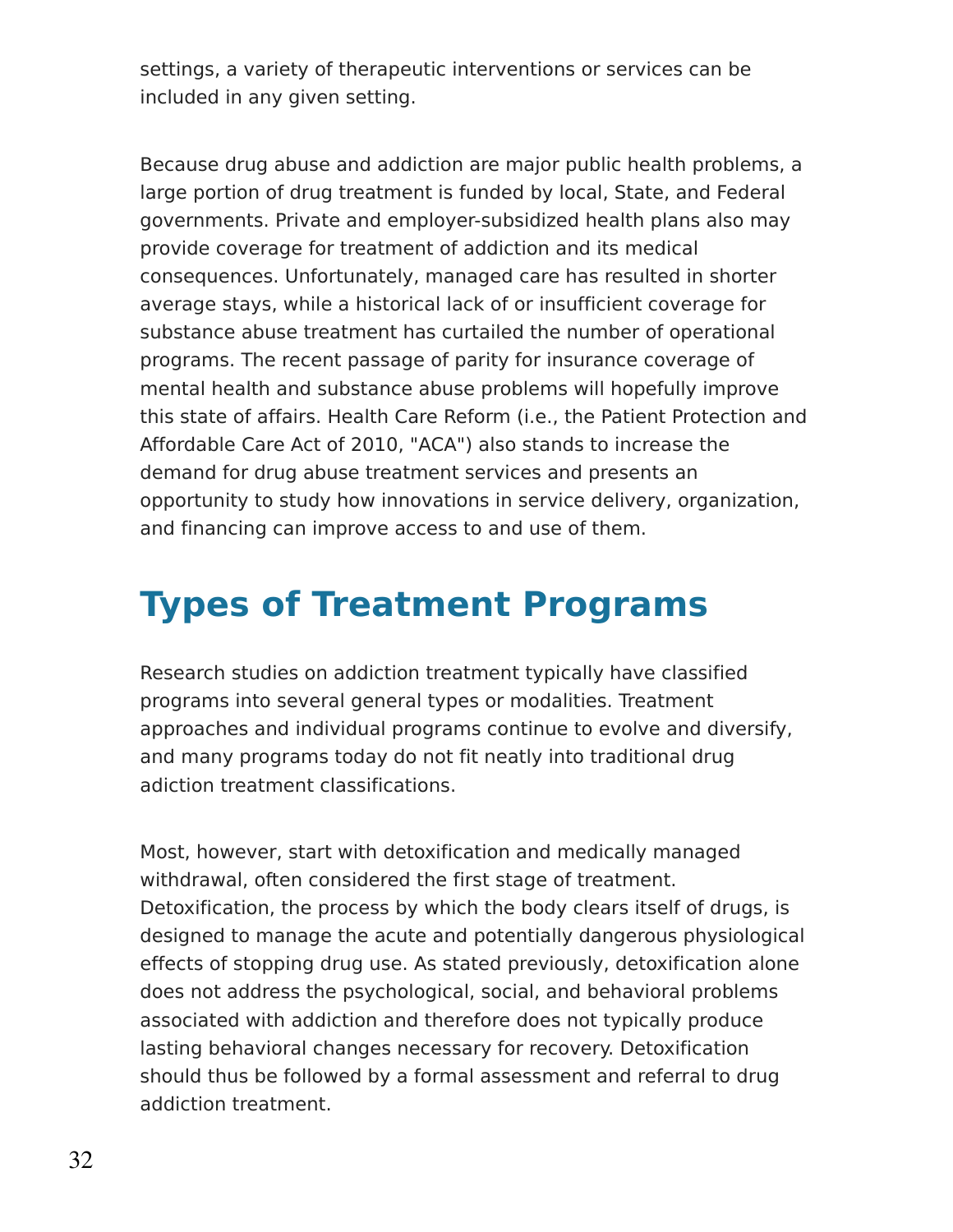Because it is often accompanied by unpleasant and potentially fatal side effects stemming from withdrawal, detoxification is often managed with medications administered by a physician in an inpatient or outpatient setting; therefore, it is referred to as "medically managed withdrawal." Medications are available to assist in the withdrawal from opioids, benzodiazepines, alcohol, nicotine, barbiturates, and other sedatives.

#### **Further Reading:**

Kleber, H.D. Outpatient detoxification from opiates. Primary Psychiatry 1:42-52, 1996.

#### **Long-Term Residential Treatment**

Long-term residential treatment provides care 24 hours a day, generally in non-hospital settings. The best-known residential treatment model is the therapeutic community (TC), with planned lengths of stay of between 6 and 12 months. TCs focus on the "resocialization" of the individual and use the program's entire community—including other residents, staff, and the social context—as active components of treatment. Addiction is viewed in the context of an individual's social and psychological deficits, and treatment focuses on developing personal accountability and responsibility as well as socially productive lives. Treatment is highly structured and can be confrontational at times, with activities designed to help residents examine damaging beliefs, self-concepts, and destructive patterns of behavior and adopt new, more harmonious and constructive ways to interact with others. Many TCs offer comprehensive services, which can include employment training and other support services, onsite. Research shows that TCs can be modified to treat individuals with special needs, including adolescents, women, homeless individuals, people with severe mental disorders, and individuals in the criminal justice system (see "Treating Criminal [Justice-Involved](https://www.drugabuse.gov/publications/principles-drug-addiction-treatment-research-based-guide-third-edition/drug-addiction-treatment-in-united-states/treating-criminal-justice) Drug Abusers and Addicted Individuals").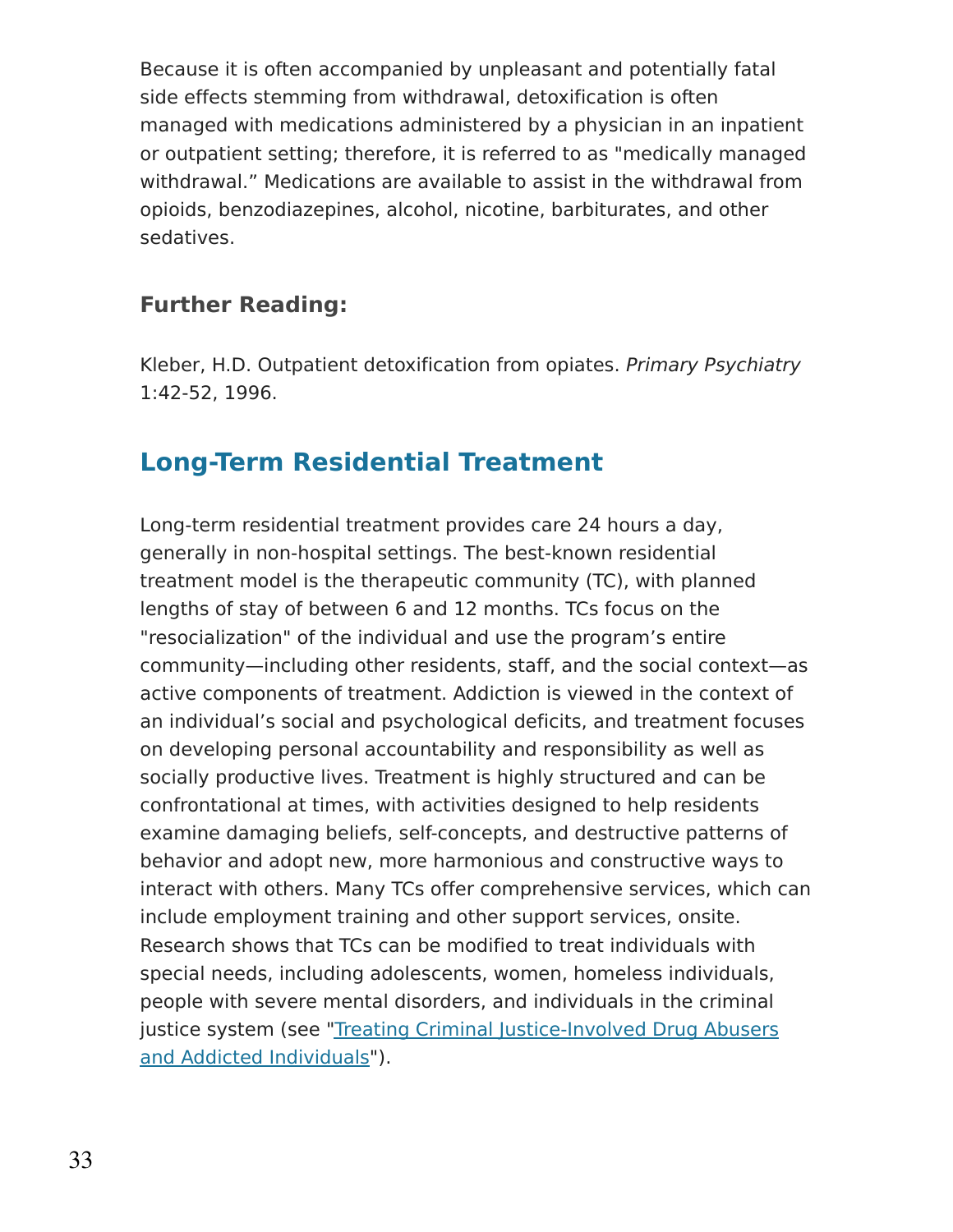#### **Further Reading:**

Lewis, B.F.; McCusker, J.; Hindin, R.; Frost, R.; and Garfield, F. Four residential drug treatment programs: Project IMPACT. In: J.A. Inciardi, F.M. Tims, and B.W. Fletcher (eds.), Innovative Approaches in the Treatment of Drug Abuse, Westport, CT: Greenwood Press, pp. 45-60, 1993.

Sacks, S.; Banks, S.; McKendrick, K.; and Sacks, J.Y. Modified therapeutic community for co-occurring disorders: A summary of four studies. Journal of Substance Abuse Treatment 34(1):112-122, 2008.

Sacks, S.; Sacks, J.; DeLeon, G.; Bernhardt, A.; and Staines, G. Modified therapeutic community for mentally ill chemical "abusers": Background; influences; program description; preliminary findings. Substance Use and Misuse 32(9):1217-1259, 1997.

Stevens, S.J., and Glider, P.J. Therapeutic communities: Substance abuse treatment for women. In: F.M. Tims, G. DeLeon, and N. Jainchill (eds.), Therapeutic Community: Advances in Research and Application, National Institute on Drug Abuse Research Monograph 144, NIH Pub. No. 94-3633, U.S. Government Printing Office, pp. 162-180, 1994.

Sullivan, C.J.; McKendrick, K.; Sacks, S.; and Banks, S.M. Modified therapeutic community for offenders with MICA disorders: Substance use outcomes. American Journal of Drug and Alcohol Abuse 33(6):823- 832, 2007.

#### **Short-Term Residential Treatment**

Short-term residential programs provide intensive but relatively brief treatment based on a modified 12-step approach. These programs were originally designed to treat alcohol problems, but during the cocaine epidemic of the mid-1980s, many began to treat other types of substance use disorders. The original residential treatment model consisted of a 3- to 6-week hospital-based inpatient treatment phase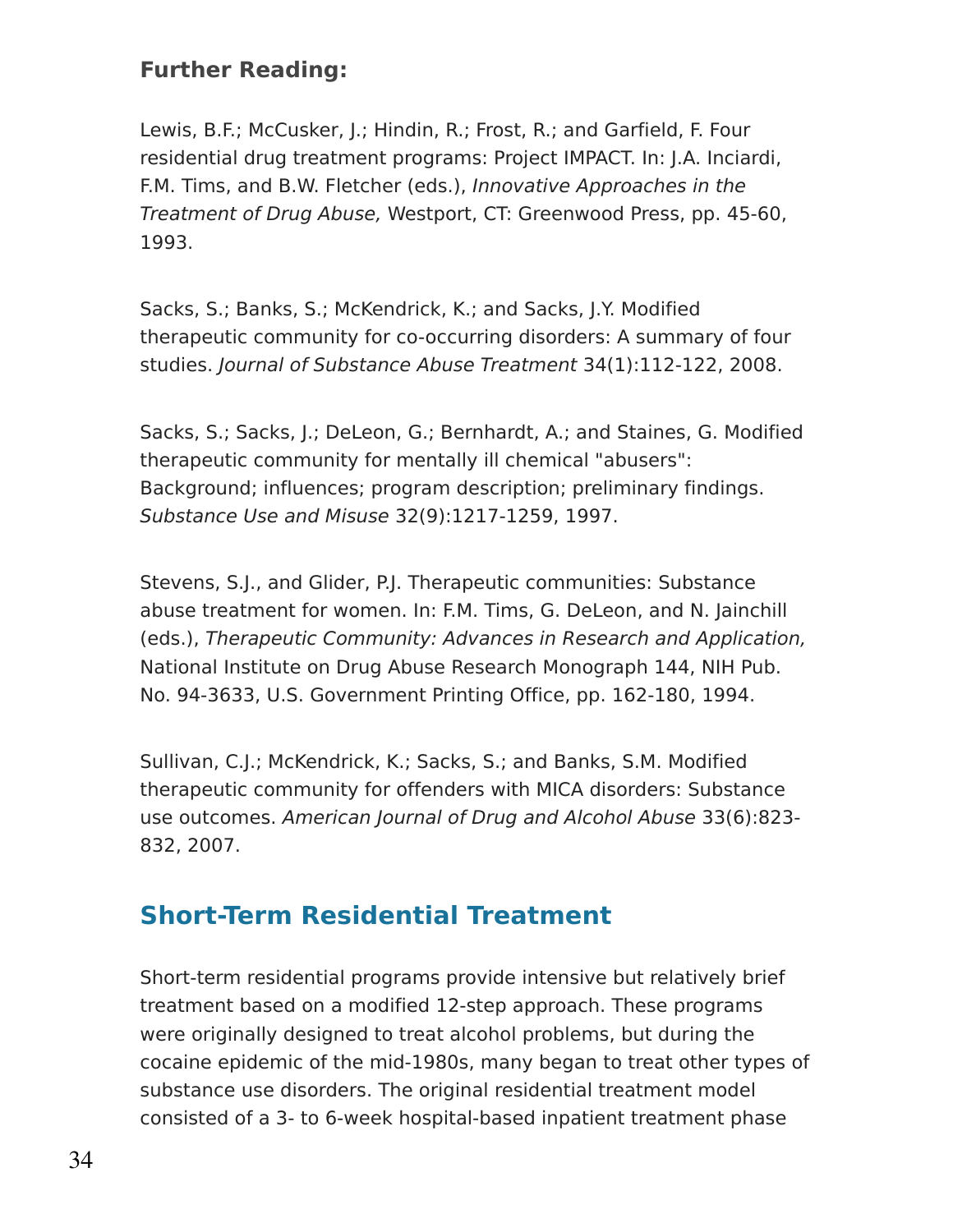followed by extended outpatient therapy and participation in a selfhelp group, such as AA. Following stays in residential treatment programs, it is important for individuals to remain engaged in outpatient treatment programs and/or aftercare programs. These programs help to reduce the risk of relapse once a patient leaves the residential setting.

#### **Further Reading:**

Hubbard, R.L.; Craddock, S.G.; Flynn, P.M.; Anderson, J.; and Etheridge, R.M. Overview of 1-year follow-up outcomes in the Drug Abuse Treatment Outcome Study (DATOS). Psychology of Addictive Behaviors 11(4):291-298, 1998.

Miller, M.M. Traditional approaches to the treatment of addiction. In: A.W. Graham and T.K. Schultz (eds.), Principles of Addiction Medicine (2nd ed.). Washington, D.C.: American Society of Addiction Medicine, 1998.

#### **Outpatient Treatment Programs**

Outpatient treatment varies in the types and intensity of services offered. Such treatment costs less than residential or inpatient treatment and often is more suitable for people with jobs or extensive social supports. It should be noted, however, that low-intensity programs may offer little more than drug education. Other outpatient models, such as intensive day treatment, can be comparable to residential programs in services and effectiveness, depending on the individual patient's characteristics and needs. In many outpatient programs, group counseling can be a major component. Some outpatient programs are also designed to treat patients with medical or other mental health problems in addition to their drug disorders.

#### **Further Reading:**

Hubbard, R.L.; Craddock, S.G.; Flynn, P.M.; Anderson, J.; and Etheridge,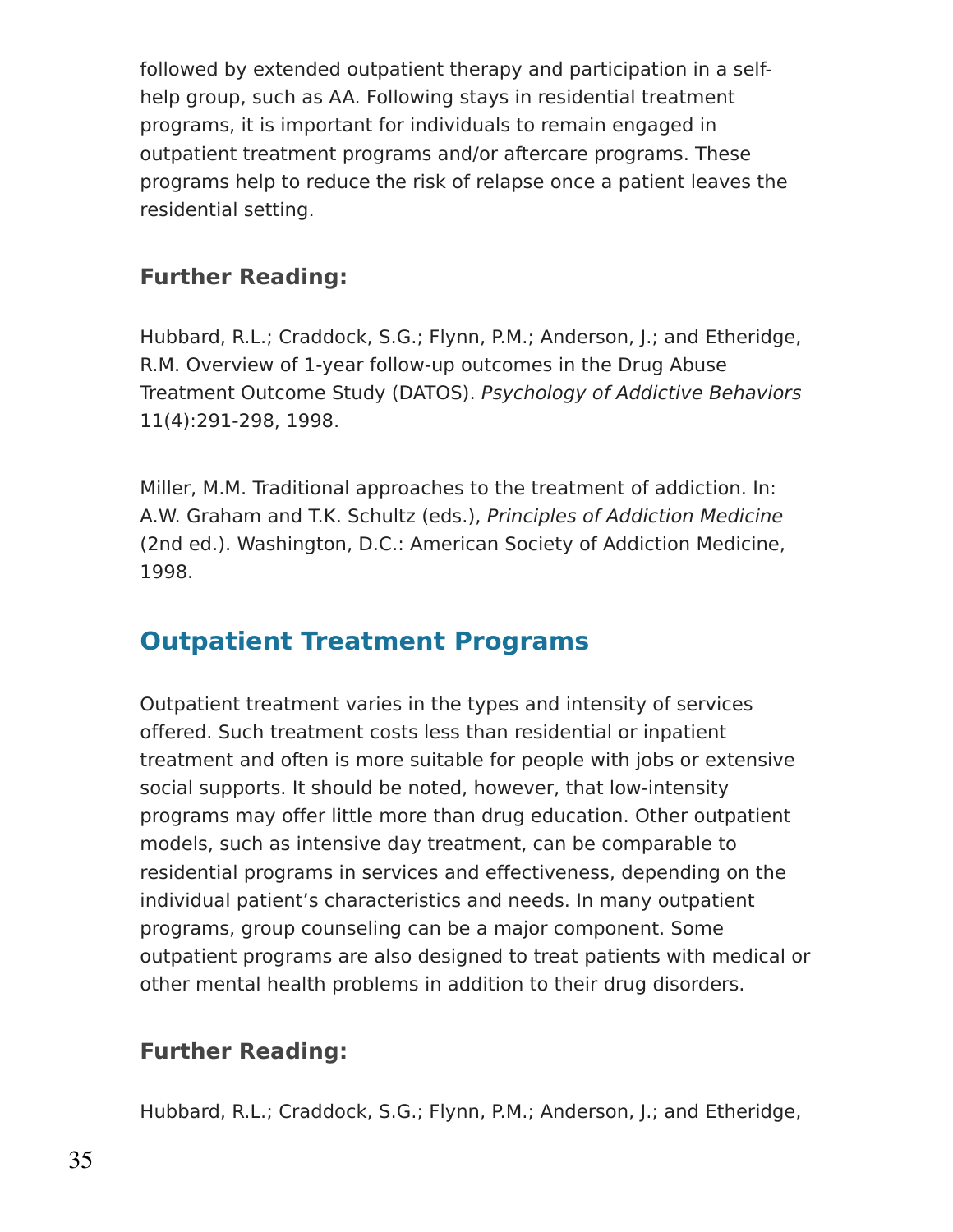R.M. Overview of 1-year follow-up outcomes in the Drug Abuse Treatment Outcome Study (DATOS). Psychology of Addictive Behaviors 11(4):291-298, 1998.

Institute of Medicine. Treating Drug Problems. Washington, D.C.: National Academy Press, 1990.

McLellan, A.T.; Grisson, G.; Durell, J.; Alterman, A.I.; Brill, P.; and O'Brien, C.P. Substance abuse treatment in the private setting: Are some programs more effective than others? Journal of Substance Abuse Treatment 10:243-254, 1993.

Simpson, D.D., and Brown, B.S. Treatment retention and follow-up outcomes in the Drug Abuse Treatment Outcome Study (DATOS). Psychology of Addictive Behaviors 11(4):294-307, 1998.

### **Individualized Drug Counseling**

Individualized drug counseling not only focuses on reducing or stopping illicit drug or alcohol use; it also addresses related areas of impaired functioning—such as employment status, illegal activity, and family/social relations—as well as the content and structure of the patient's recovery program. Through its emphasis on short-term behavioral goals, individualized counseling helps the patient develop coping strategies and tools to abstain from drug use and maintain abstinence. The addiction counselor encourages 12-step participation (at least one or two times per week) and makes referrals for needed supplemental medical, psychiatric, employment, and other services.

### **Group Counseling**

Many therapeutic settings use group therapy to capitalize on the social reinforcement offered by peer discussion and to help promote drugfree lifestyles. Research has shown that when group therapy either is offered in conjunction with individualized drug counseling or is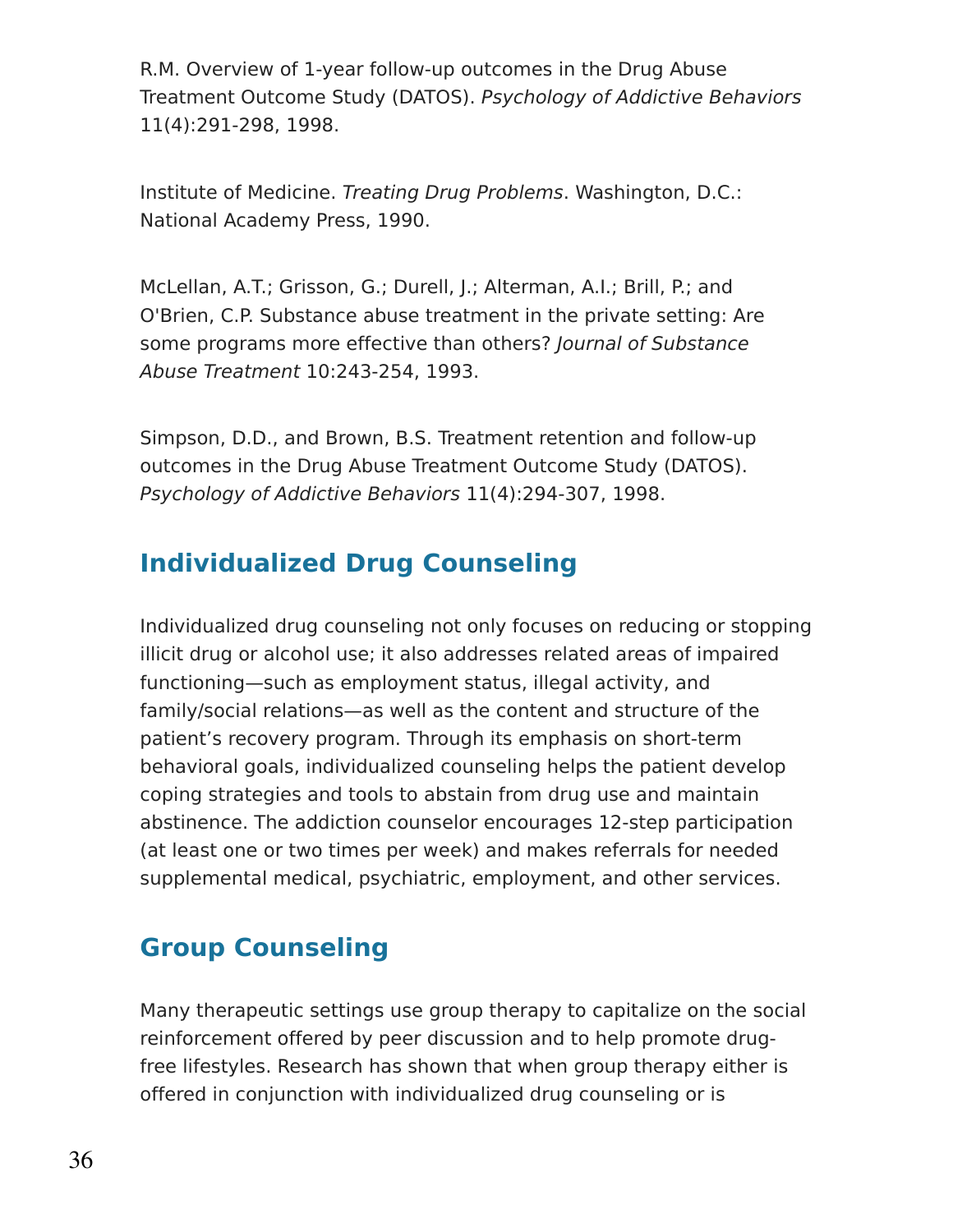formatted to reflect the principles of cognitive-behavioral therapy or contingency management, positive outcomes are achieved. Currently, researchers are testing conditions in which group therapy can be standardized and made more community-friendly.

## **Treating Criminal Justice-Involved Drug Abusers and Addicted Individuals**

Often, drug abusers come into contact with the criminal justice system earlier than other health or social systems, presenting opportunities for intervention and treatment prior to, during, after, or in lieu of incarceration. Research has shown that combining criminal justice sanctions with drug treatment can be effective in decreasing drug abuse and related crime. Individuals under legal coercion tend to stay in treatment longer and do as well as or better than those not under legal pressure. Studies show that for incarcerated individuals with drug problems, starting drug abuse treatment in prison and continuing the same treatment upon release—in other words, a seamless continuum of services—results in better outcomes: less drug use and less criminal behavior. More information on how the criminal justice system can address the problem of drug addiction can be found in Principles of Drug Abuse Treatment for Criminal Justice [Populations:](https://www.drugabuse.gov/publications/principles-drug-abuse-treatment-criminal-justice-populations) A Research-Based Guide (National Institute on Drug Abuse, revised 2012).

# **Treating Criminal Justice-Involved Drug Abusers and Addicted Individuals**

Often, drug abusers come into contact with the criminal justice system earlier than other health or social systems, presenting opportunities for intervention and treatment prior to, during, after, or in lieu of incarceration. Research has shown that combining criminal justice sanctions with drug treatment can be effective in decreasing drug abuse and related crime. Individuals under legal coercion tend to stay in treatment longer and do as well as or better than those not under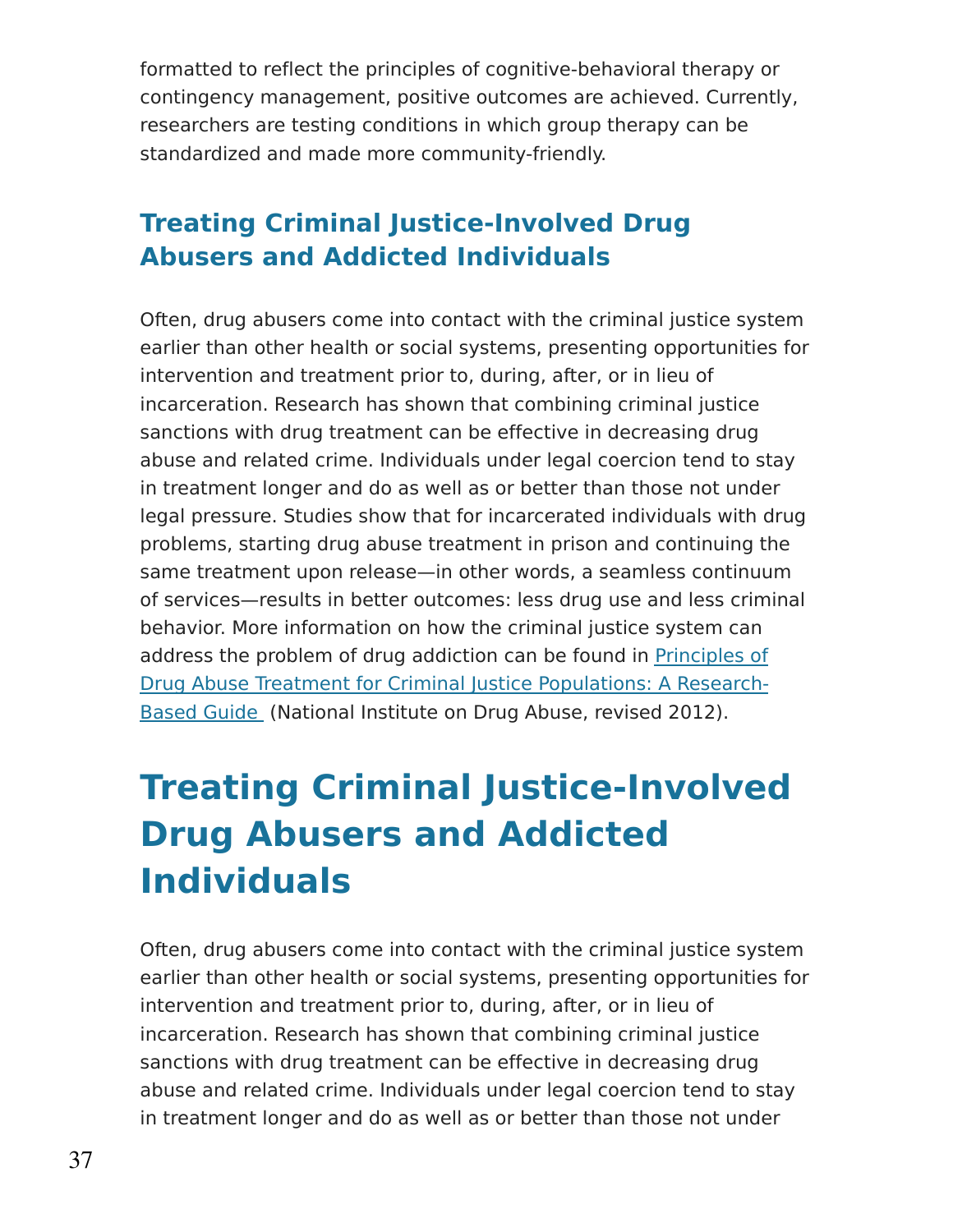legal pressure. Studies show that for incarcerated individuals with drug problems, starting drug abuse treatment in prison and continuing the same treatment upon release—in other words, a seamless continuum of services—results in better outcomes: less drug use and less criminal behavior. More information on how the criminal justice system can address the problem of drug addiction can be found in Principles of Drug Abuse Treatment for Criminal Justice [Populations:](https://www.drugabuse.gov/publications/principles-drug-abuse-treatment-criminal-justice-populations-research-based-guide) A Research-Based Guide (National Institute on Drug Abuse, revised 2012).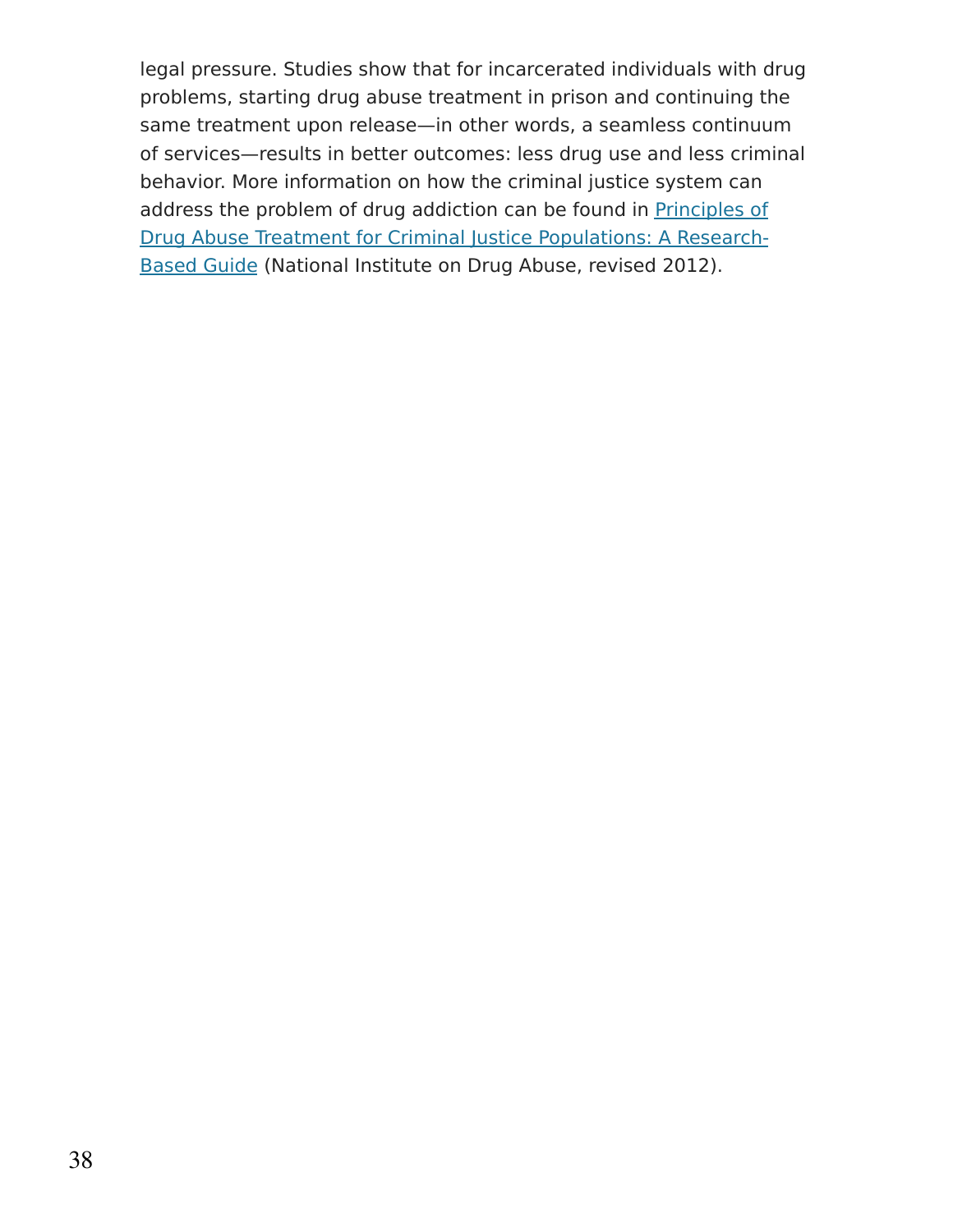# **Evidence-Based Approaches to Drug Addiction Treatment**

Each approach to drug treatment is designed to address certain aspects of drug addiction and its consequences for the individual, family, and society.

This section presents examples of treatment approaches and components that have an evidence base supporting their use. Each approach is designed to address certain aspects of drug addiction and its consequences for the individual, family, and society. Some of the approaches are intended to supplement or enhance existing treatment programs, and others are fairly comprehensive in and of themselves.

The following section is broken down into Pharmacotherapies, Behavioral Therapies, and Behavioral Therapies Primarily for Adolescents. They are further subdivided according to particular substance use disorders. This list is not exhaustive, and new treatments are continually under development.

# **Pharmacotherapies**

## **Opioid Addiction**

## **Methadone**

Methadone is a long-acting synthetic opioid agonist medication that can prevent withdrawal symptoms and reduce craving in opioidaddicted individuals. It can also block the effects of illicit opioids. It has a long history of use in treatment of opioid dependence in adults and is taken orally. Methadone maintenance treatment is available in all but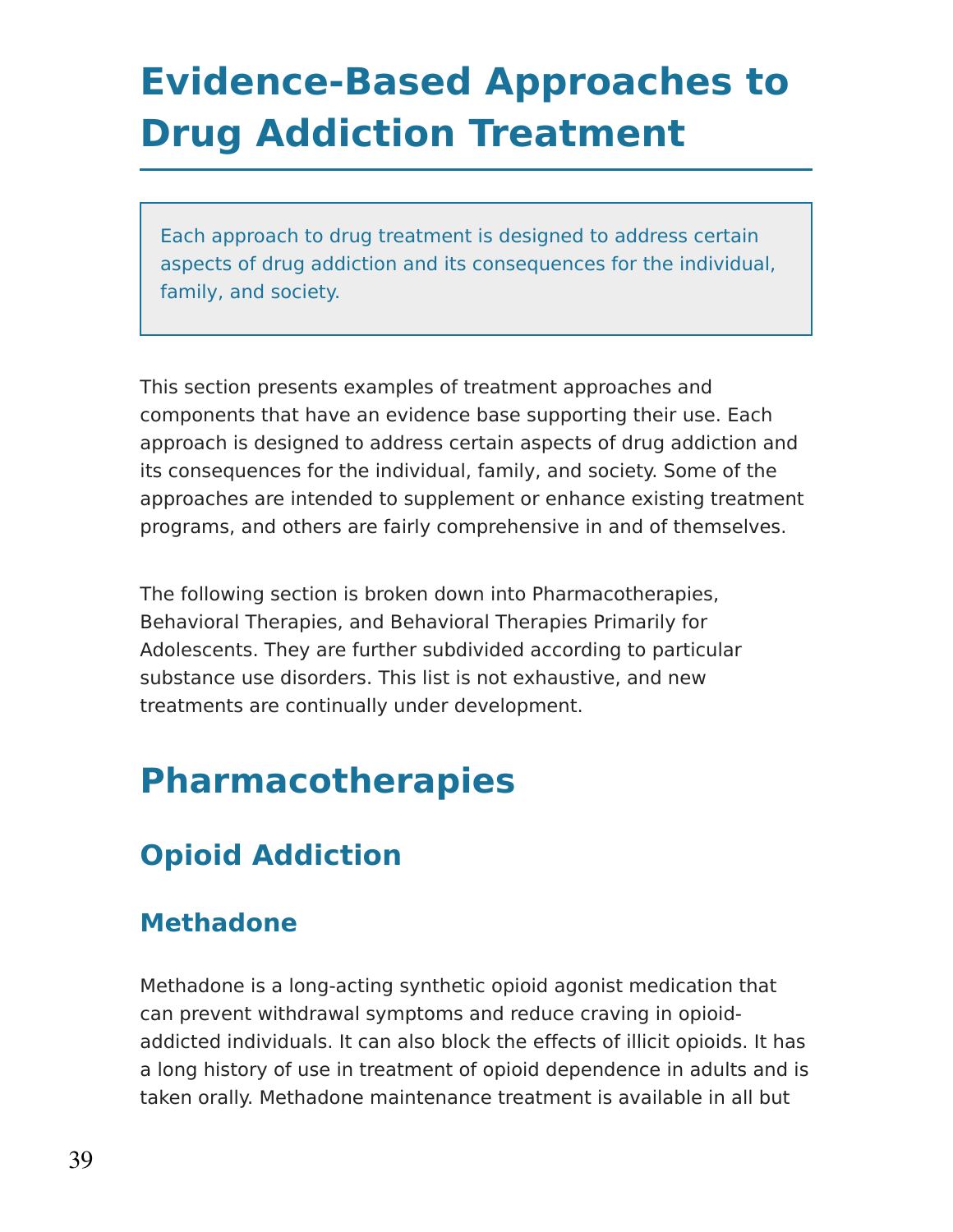three States through specially licensed opioid treatment programs or methadone maintenance programs.

Combined with behavioral treatment: Research has shown that methadone maintenance is more effective when it includes individual and/or group counseling, with even better outcomes when patients are provided with, or referred to, other needed medical/psychiatric, psychological, and social services (e.g., employment or family services).

### **Further Reading:**

Dole, V.P.; Nyswander, M.; and Kreek, M.J. Narcotic blockade. Archives of Internal Medicine 118:304–309, 1966.

McLellan, A.T.; Arndt, I.O.; Metzger, D.; Woody, G.E.; and O'Brien, C.P. The effects of psychosocial services in substance abuse treatment. The Journal of the American Medical Association 269(15):1953–1959, 1993.

The Rockerfeller University. The first pharmacological treatment for narcotic addiction: Methadone maintenance. The Rockefeller University Hospital Centennial, 2010. Available at [centennial.rucares.org/index.php?page=Methadone\\_Maintenance](http://centennial.rucares.org/index.php?page=Methadone_Maintenance).

Woody, G.E.; Luborsky, L.; McClellan, A.T.; O'Brien, C.P.; Beck, A.T.; Blaine, J.; Herman, I.; and Hole, A. Psychotherapy for opiate addicts: Does it help? Archives of General Psychiatry 40:639–645, 1983.

## **Buprenorphine**

Buprenorphine is a synthetic opioid medication that acts as a partial agonist at opioid receptors—it does not produce the euphoria and sedation caused by heroin or other opioids but is able to reduce or eliminate withdrawal symptoms associated with opioid dependence and carries a low risk of overdose.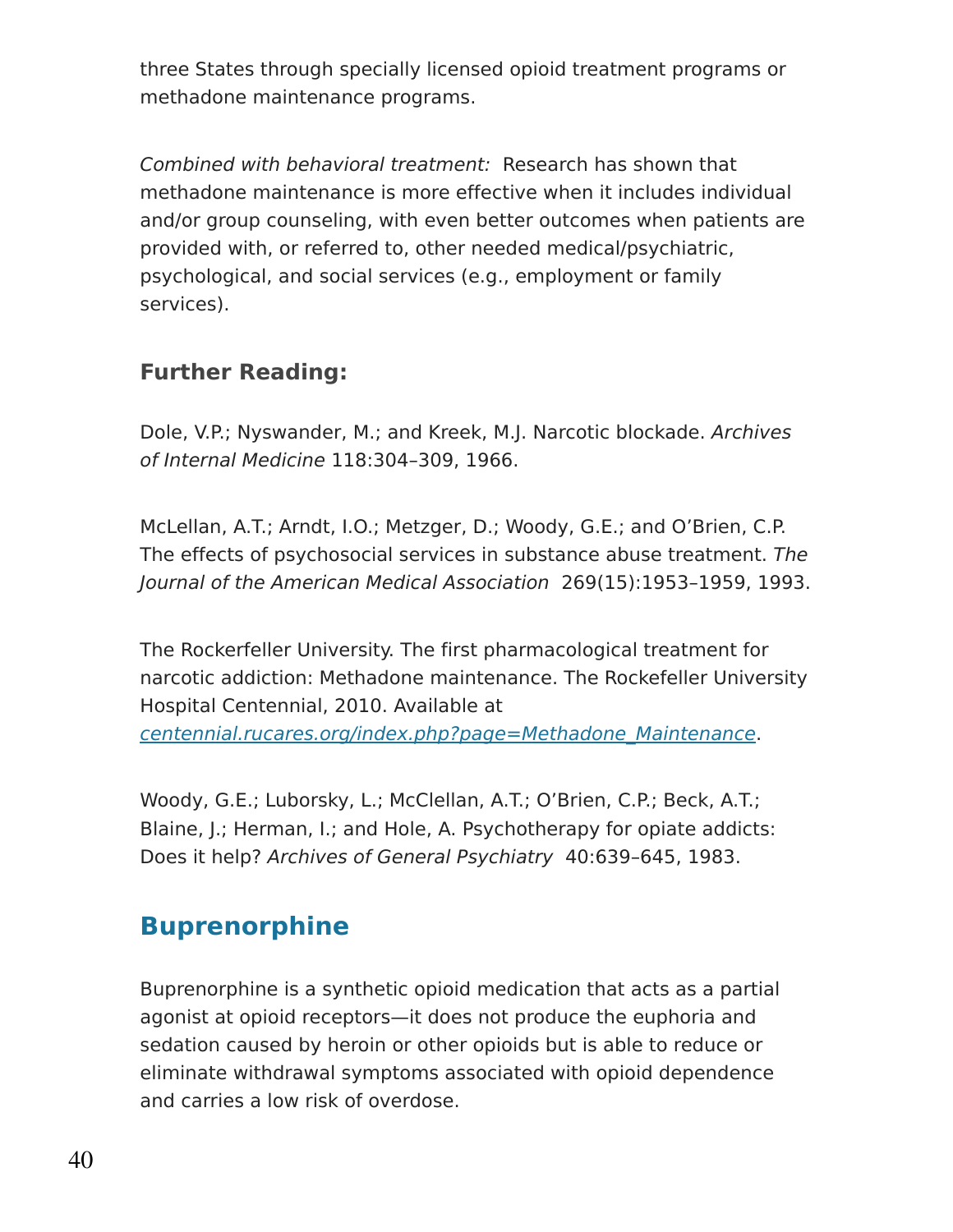Buprenorphine is currently available in two formulations that are taken sublingually: (1) a pure form of the drug and (2) a more commonly prescribed formulation called Suboxone, which combines buprenorphine with the drug naloxone, an antagonist (or blocker) at opioid receptors. Naloxone has no effect when Suboxone is taken as prescribed, but if an addicted individual attempts to inject Suboxone, the naloxone will produce severe withdrawal symptoms. Thus, this formulation lessens the likelihood that the drug will be abused or diverted to others.

Buprenorphine treatment for detoxification and/or maintenance can be provided in office-based settings by qualified physicians who have received a waiver from the Drug Enforcement Administration (DEA), allowing them to prescribe it. The availability of office-based treatment for opioid addiction is a cost-effective approach that increases the reach of treatment and the options available to patients.

Buprenorphine is also available as in an implant and injection. The U.S. Food and Drug Administration (FDA) approved a 6-month subdermal [buprenorphine](https://www.fda.gov/NewsEvents/Newsroom/PressAnnouncements/ucm587312.htm) implant in May 2016 and a once-monthly buprenorphine injection in November 2017.

### **Further Reading:**

Fiellin, D.A.; Pantalon, M.V.; Chawarski, M.C.; Moore, B.A.; Sullivan, L.E.; O'Connor, P.G.; and Schottenfeld, R.S. Counseling plus buprenorphine/naloxone maintenance therapy for opioid dependence. The New England Journal of Medicine 355(4):365–374, 2006.

Fudala P.J.; Bridge, T.P.; Herbert, S.; Williford, W.O.; Chiang, C.N.; Jones, K.; Collins, J.; Raisch, D.; Casadonte, P.; Goldsmith, R.J.; Ling, W.; Malkerneker, U.; McNicholas, L.; Renner, J.; Stine, S.; and Tusel, D. for the Buprenorphine/Naloxone Collaborative Study Group. Office-based treatment of opiate addiction with a sublingual-tablet formulation of buprenorphine and naloxone. The New England Journal of Medicine 349(10):949–958, 2003.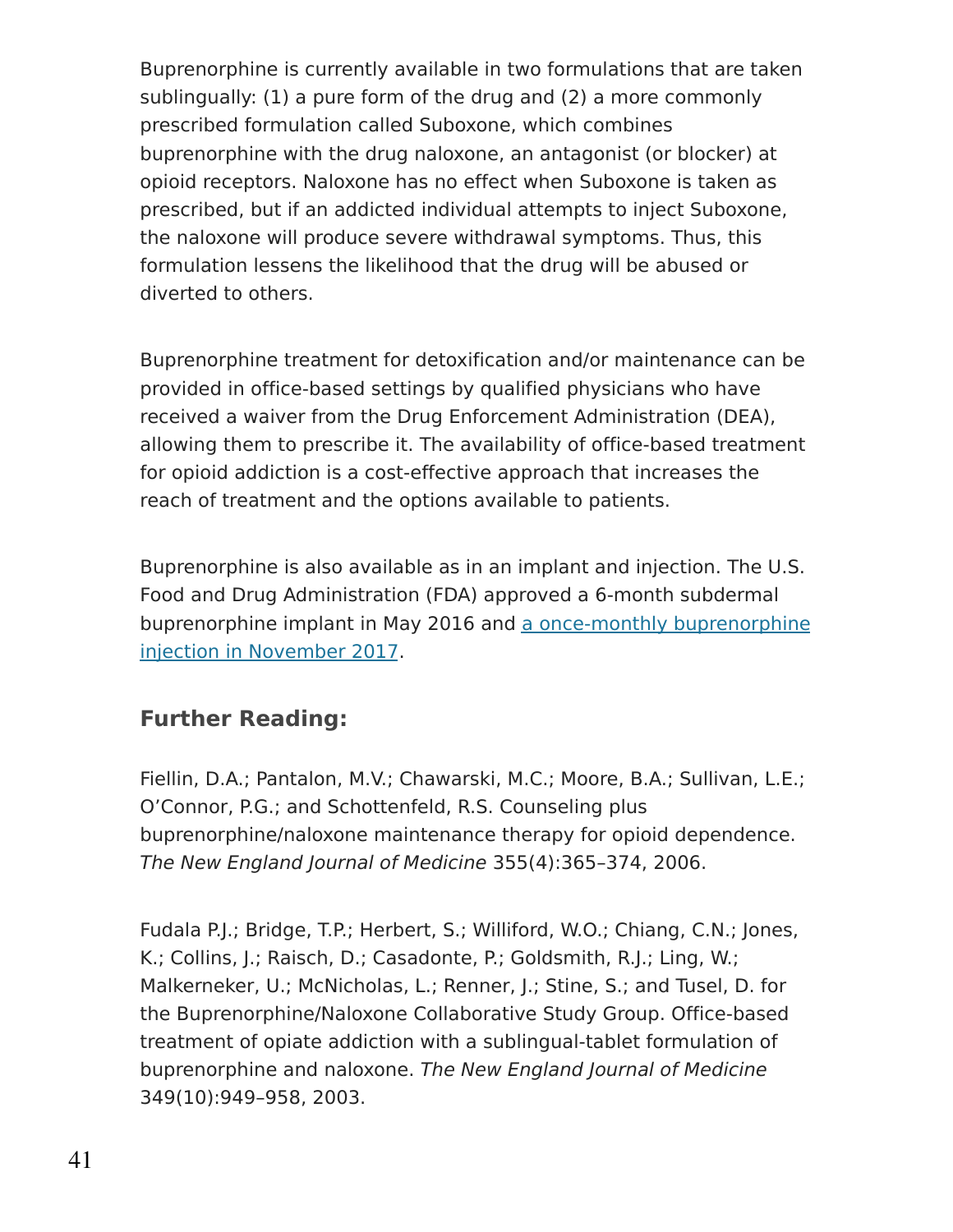Kosten, T.R.; and Fiellin, D.A. U.S. National Buprenorphine Implementation Program: Buprenorphine for office-based practice. Consensus conference overview. The American Journal on Addictions 13(Suppl. 1):S1–S7, 2004.

McCance-Katz, E.F. Office-based buprenorphine treatment for opioiddependent patients. Harvard Review of Psychiatry 12(6):321–338, 2004.

### **Treatment, not Substitution**

Because methadone and buprenorphine are themselves opioids, some people view these treatments for opioid dependence as just substitutions of one addictive drug for another (see [Question](https://www.drugabuse.gov/publications/principles-drug-addiction-treatment-research-based-guide-third-edition/frequently-asked-questions/use-medications-methadone-buprenorphine) 19). But taking these medications as prescribed allows patients to hold jobs, avoid street crime and violence, and reduce their exposure to HIV by stopping or decreasing injection drug use and drug-related high-risk sexual behavior. Patients stabilized on these medications can also engage more readily in counseling and other behavioral interventions essential to recovery.

### **Naltrexone**

Naltrexone is a synthetic opioid antagonist—it blocks opioids from binding to their receptors and thereby prevents their euphoric and other effects. It has been used for many years to reverse opioid overdose and is also approved for treating opioid addiction. The theory behind this treatment is that the repeated absence of the desired effects and the perceived futility of abusing opioids will gradually diminish craving and addiction. Naltrexone itself has no subjective effects following detoxification (that is, a person does not perceive any particular drug effect), it has no potential for abuse, and it is not addictive.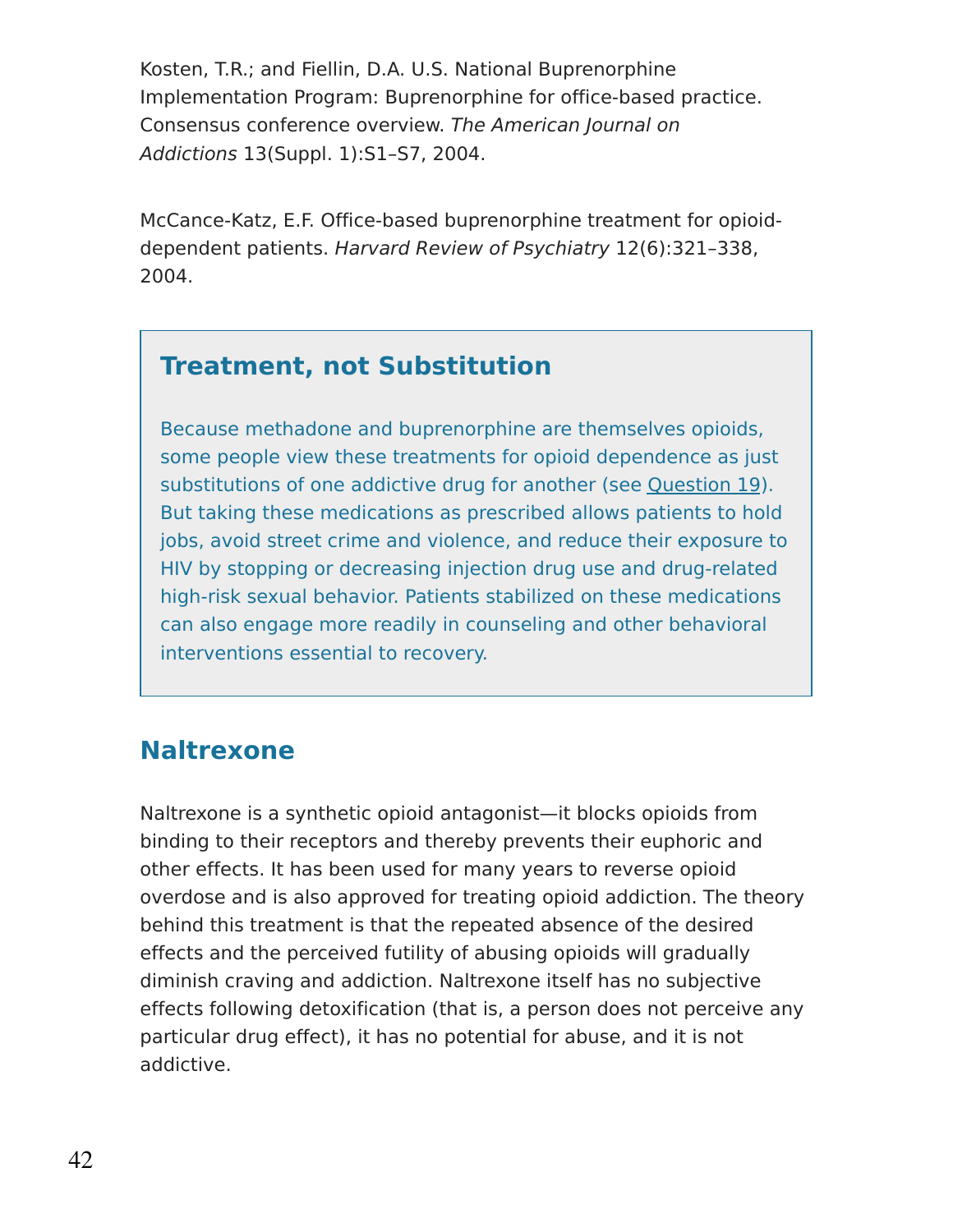Naltrexone as a treatment for opioid addiction is usually prescribed in outpatient medical settings, although the treatment should begin after medical detoxification in a residential setting in order to prevent withdrawal symptoms.

Naltrexone must be taken orally—either daily or three times a week but noncompliance with treatment is a common problem. Many experienced clinicians have found naltrexone best suited for highly motivated, recently detoxified patients who desire total abstinence because of external circumstances—for instance, professionals or parolees. Recently, a long-acting injectable version of naltrexone, called Vivitrol, was approved to treat opioid addiction. Because it only needs to be delivered once a month, this version of the drug can facilitate compliance and offers an alternative for those who do not wish to be placed on agonist/partial agonist medications.

### **Further Reading:**

Cornish, J.W.; Metzger, D.; Woody, G.E.; Wilson, D.; McClellan, A.T.; and Vandergrift, B. Naltrexone pharmacotherapy for opioid dependent federal probationers. Journal of Substance Abuse Treatment 14(6):529– 534, 1997.

Gastfriend, D.R. Intramuscular extended-release naltrexone: current evidence. Annals of the New York Academy of Sciences 1216:144–166, 2011.

Krupitsky, E.; Illerperuma, A.; Gastfriend, D.R.; and Silverman, B.L. Efficacy and safety of extended-release injectable naltrexone (XR-NTX) for the treatment of opioid dependence. Paper presented at the 2010 annual meeting of the American Psychiatric Association, New Orleans, LA.

### **Comparing Buprenorphine and Naltrexone**

A NIDA study comparing the effectiveness of a buprenorphine/naloxone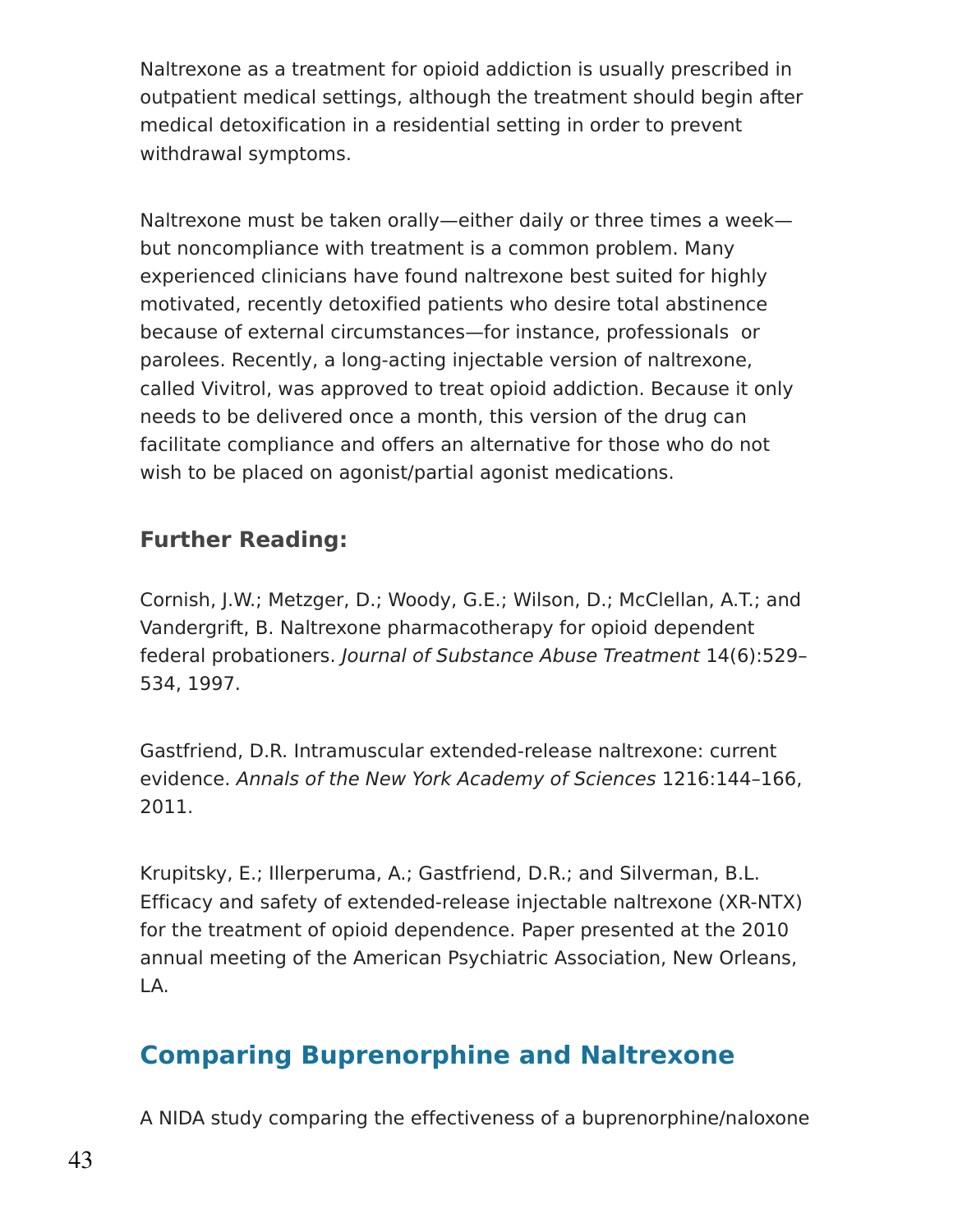combination and an extended release naltrexone formulation on treating opioid use disorder has found that both medications are similarly effective in treating opioid use disorder once treatment is initiated. Because naltrexone requires full detoxification, initiating treatment among active opioid users was more difficult with this medication. However, once detoxification was complete, the naltrexone formulation had a similar effectiveness as the buprenorphine/naloxone combination.

## **Tobacco Addiction**

## **Nicotine Replacement Therapy (NRT)**

A variety of formulations of nicotine replacement therapies (NRTs) now exist, including the transdermal nicotine patch, nicotine spray, nicotine gum, and nicotine lozenges. Because nicotine is the main addictive ingredient in tobacco, the rationale for NRT is that stable low levels of nicotine will prevent withdrawal symptoms—which often drive continued tobacco use—and help keep people motivated to quit. Research shows that combining the patch with another replacement therapy is more effective than a single therapy alone.

## **Bupropion (Zyban ) ®**

Bupropion was originally marketed as an antidepressant (Wellbutrin). It produces mild stimulant effects by blocking the reuptake of certain neurotransmitters, especially norepinephrine and dopamine. A serendipitous observation among depressed patients was that the medication was also effective in suppressing tobacco craving, helping them quit smoking without also gaining weight. Although bupropion's exact mechanisms of action in facilitating smoking cessation are unclear, it has FDA approval as a smoking cessation treatment.

## **Varenicline (Chantix ) ®**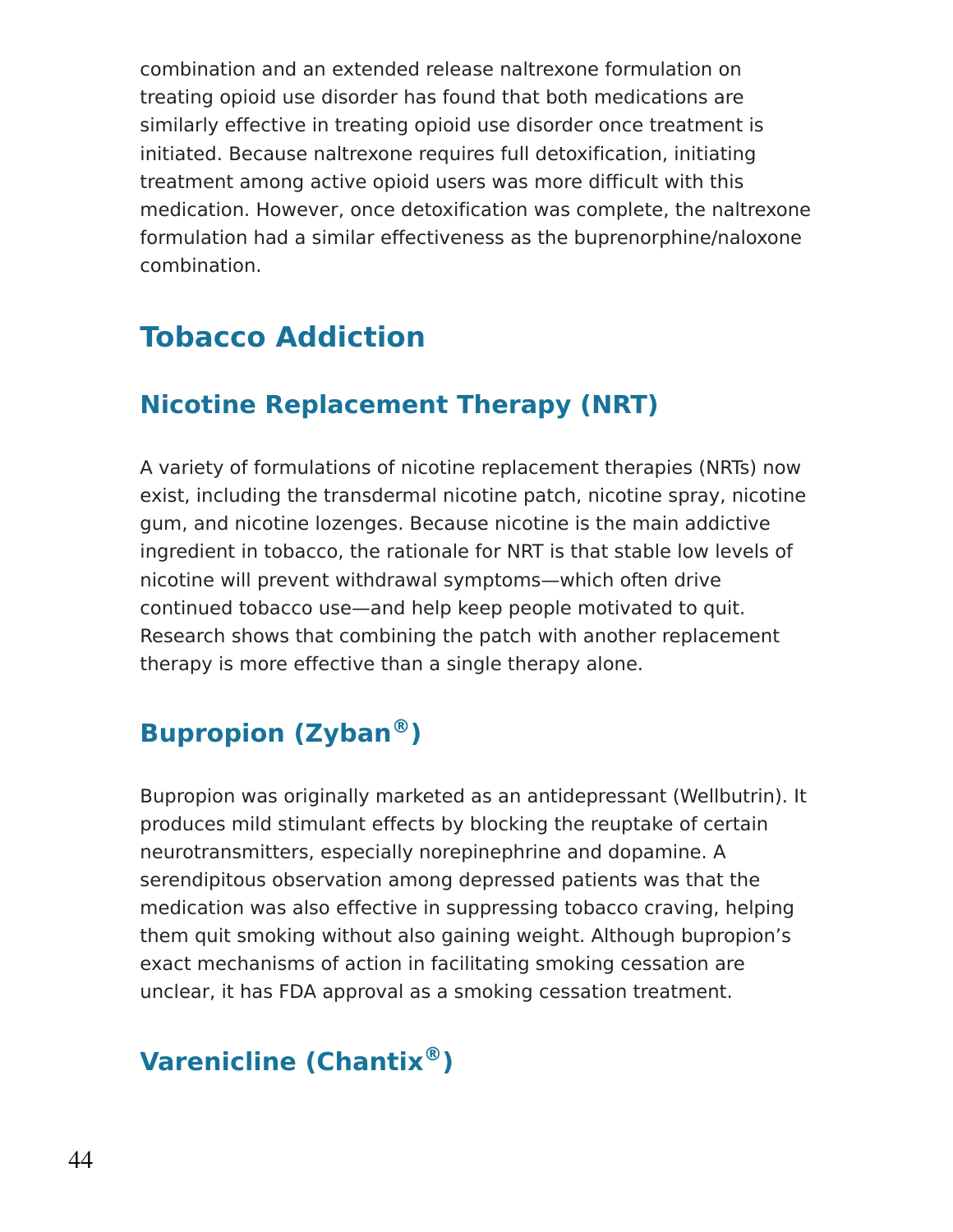Varenicline is the most recently FDA-approved medication for smoking cessation. It acts on a subset of nicotinic receptors in the brain thought to be involved in the rewarding effects of nicotine. Varenicline acts as a partial agonist/antagonist at these receptors—this means that it midly stimulates the nicotine receptor but not sufficiently to trigger the release of dopamine, which is important for the rewarding effects of nicotine. As an antagonist, varenicline also blocks the ability of nicotine to activate dopamine, interfering with the reinforcing effects of smoking, thereby reducing cravings and supporting abstinence from smoking.

### **Combined With Behavioral Treatment**

Each of the above pharmacotherapies is recommended for use in combination with behavioral interventions, including group and individual therapies, as well as telephone quitlines. Behavioral approaches complement most tobacco addiction treatment programs. They can amplify the effects of medications by teaching people how to manage stress, recognize and avoid high-risk situations for smoking relapse, and develop alternative coping strategies (e.g., cigarette refusal skills, assertiveness, and time management skills) that they can practice in treatment, social, and work settings. Combined treatment is urged because behavioral and pharmacological treatments are thought to operate by different yet complementary mechanisms that can have additive effects.

### **Further Reading:**

Alterman, A.I.; Gariti, P.; and Mulvaney, F. Short- and long-term smoking cessation for three levels of intensity of behavioral treatment. Psychology of Addictive Behaviors 15:261-264, 2001.

Hall, S.M.; Humfleet, G.L.; Muñoz, R.F.; V.I; Prochaska, J.J.; and Robbins, J.A. Using extended cognitive behavioral treatment and medication to treat dependent smokers. American Journal of Public Health 101:2349– 2356, 2011.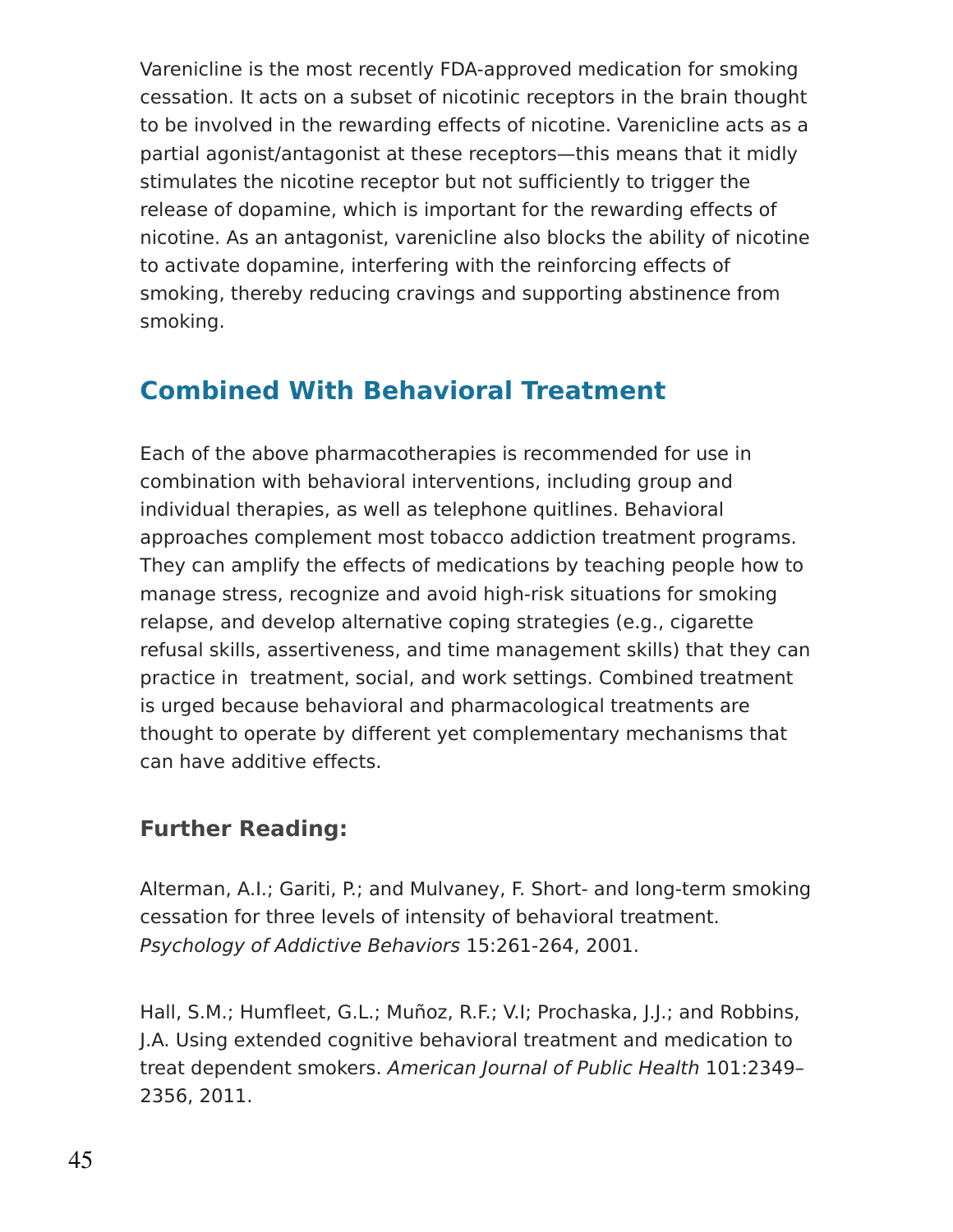Jorenby, D.E.; Hays, J.T.; Rigotti, N.A.; Azoulay, S.; Watsky, E.J.; Williams, K.E.; Billing, C.B.; Gong, J.; and Reeves, K.R. Varenicline Phase 3 Study Group. Efficacy of varenicline, an α4β2 nicotinic acetylcholine receptor partial agonist vs. placebo or sustained-release bupropion for smoking cessation: A randomized controlled trial. The Journal of the American Medical Association 296(1):56–63, 2006.

King, D.P.; Paciqa, S.; Pickering, E.; Benowitz, N.L.; Bierut, L.J.; Conti, D.V.; Kaprio, J.; Lerman, C.; and Park, P.W. Smoking cessation pharmacogenetics: Analysis of varenicline and bupropion in placebocontrolled clinical trials. Neuropsychopharmacology 37:641–650, 2012.

Raupach, T.; and van Schayck, C.P. Pharmacotherapy for smoking cessation: Current advances and research topics. CNS Drugs 25:371– 382, 2011.

Shah, S.D.; Wilken, L.A.; Winkler, S.R.; and Lin, S.J. Systematic review and meta-analysis of combination therapy for smoking cessation. Journal of the American Pharmaceutical Association 48(5):659–665, 2008.

Smith, S.S; McCarthy, D.E.; Japuntich S.J.; Christiansen, B.; Piper, M.E.; Jorenby, D.E.; Fraser, D.L.; Fiore, M.C.; Baker, T.B.; and Jackson, T.C. Comparative effectiveness of 5 smoking cessation pharmacotherapies in primary care clinics. Archives of Internal Medicine 169:2148–2155, 2009.

Stitzer, M. Combined behavioral and pharmacological treatments for smoking cessation. Nicotine & Tobacco Research 1:S181-S187, 1999.

## **Alcohol Addiction**

### **Naltrexone**

Naltrexone blocks opioid receptors that are involved in the rewarding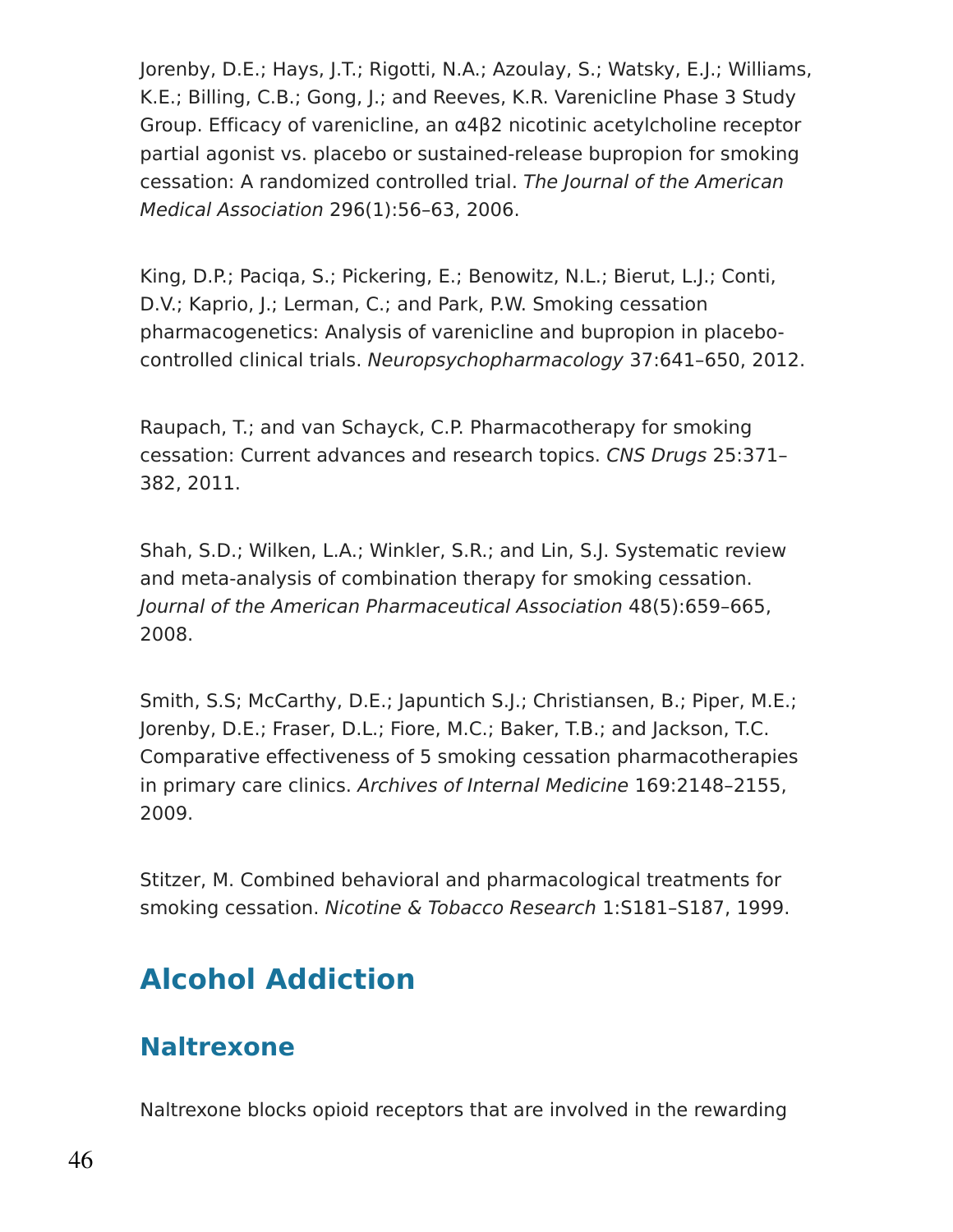effects of drinking and the craving for alcohol. It has been shown to reduce relapse to problem drinking in some patients. An extended release version, Vivitrol—administered once a month by injection—is also FDA-approved for treating alcoholism, and may offer benefits regarding compliance.

### **Acamprosate**

Acamprosate (Campral®) acts on the gamma-aminobutyric acid (GABA) and glutamate neurotransmitter systems and is thought to reduce symptoms of protracted withdrawal, such as insomnia, anxiety, restlessness, and dysphoria. Acamprosate has been shown to help dependent drinkers maintain abstinence for several weeks to months, and it may be more effective in patients with severe dependence.

## **Disulfiram**

Disulfiram (Antabuse $^{\circledR}$ ) interferes with degradation of alcohol, resulting in the accumulation of acetaldehyde, which, in turn, produces a very unpleasant reaction that includes flushing, nausea, and plapitations if a person drinks alcohol. The utility and effectiveness of disulfiram are considered limited because compliance is generally poor. However, among patients who are highly motivated, disulfiram can be effective, and some patients use it episodically for high-risk situations, such as social occasions where alcohol is present. It can also be administered in a monitored fashion, such as in a clinic or by a spouse, improving its efficacy.

## **Topiramate**

Topiramate is thought to work by increasing inhibitory (GABA) neurotransmission and reducing stimulatory (glutamate) neurotransmission, although its precise mechanism of action is not known. Although topiramate has not yet received FDA approval for treating alcohol addiction, it is sometimes used off-label for this purpose. Topiramate has been shown in studies to significantly improve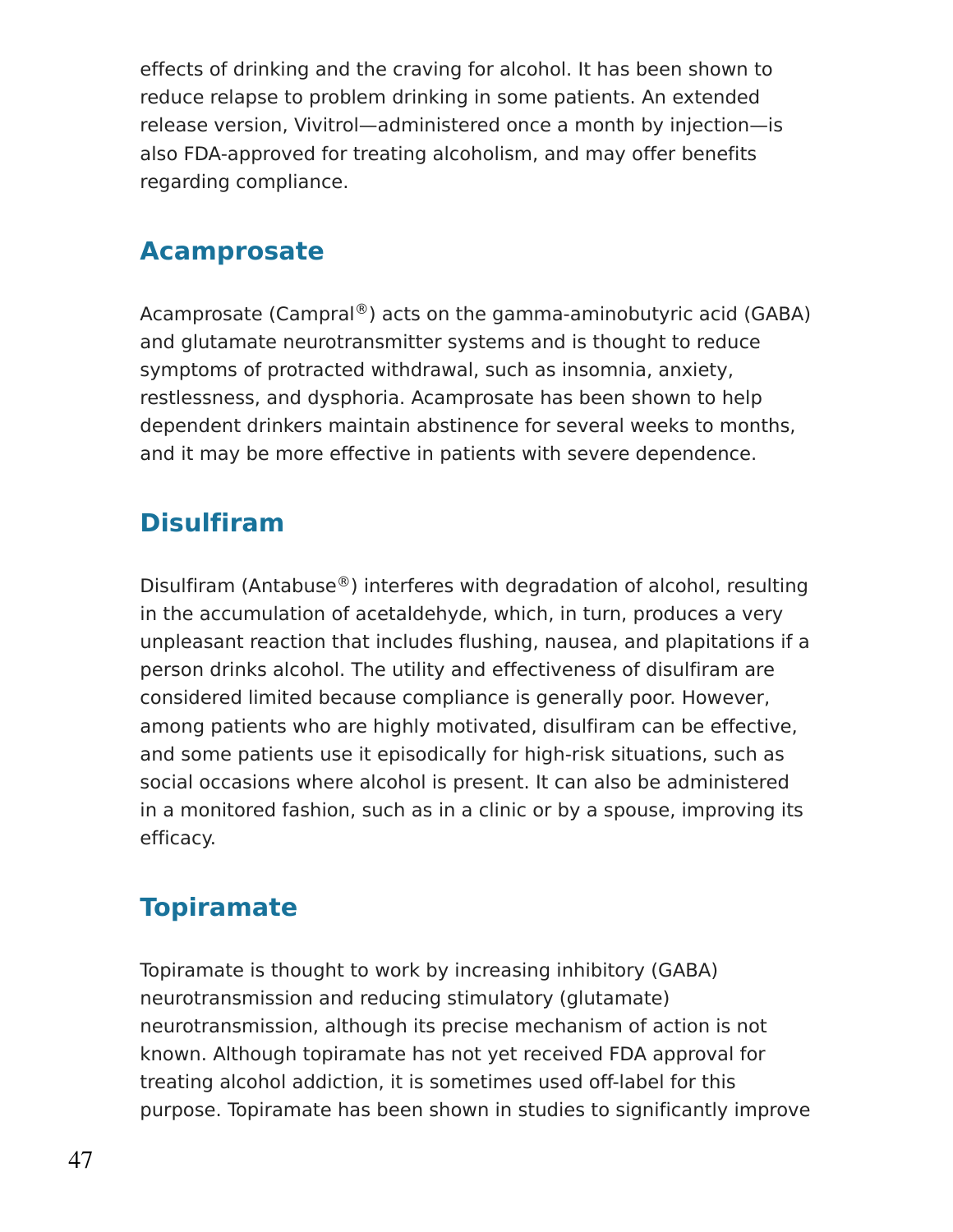multiple drinking outcomes, compared with a placebo.

### **Combined With Behavioral Treatment**

While a number of behavioral treatments have been shown to be effective in the treatment of alcohol addiction, it does not appear that an additive effect exists between behavioral treatments and pharmacotherapy. Studies have shown that just getting help is one of the most important factors in treating alcohol addiction; the precise type of treatment received is not as important.

### **Further Reading:**

Anton, R.F.; O'Malley, S.S.; Ciraulo, D.A.; Cisler, R.A.; Couper, D.; Donovan, D.M.; Gastfriend, D.R.; Hosking, J.D.; Johnson, B.A.; LoCastro, J.S.; Longabaugh, R.; Mason, B.J.; Mattson, M.E.; Miller, W.R.; Pettinati, H.M.; Randall, C.L.; Swift, R.; Weiss, R.D.; Williams, L.D.; and Zweben, A., for the COMBINE Study Research Group. Combined pharmacotherapies and behavioral interventions for alcohol dependence: The COMBINE study: A randomized controlled trial. The Journal of the American Medical Association 295(17):2003–2017, 2006.

National Institute on Alcohol Abuse and Alcoholism. Helping Patients Who Drink Too Much: A Clinician's Guide, Updated 2005 Edition. Bethesda, MD: NIAAA, updated 2005. Available at pubs.niaaa.nih.gov/publications/Practitioner/CliniciansGuide2005/clinicians\_guide

# **Behavioral Therapies**

Behavioral approaches help engage people in drug abuse treatment, provide incentives for them to remain abstinent, modify their attitudes and behaviors related to drug abuse, and increase their life skills to handle stressful circumstances and environmental cues that may trigger intense craving for drugs and prompt another cycle of compulsive abuse. Below are a number of behavioral therapies shown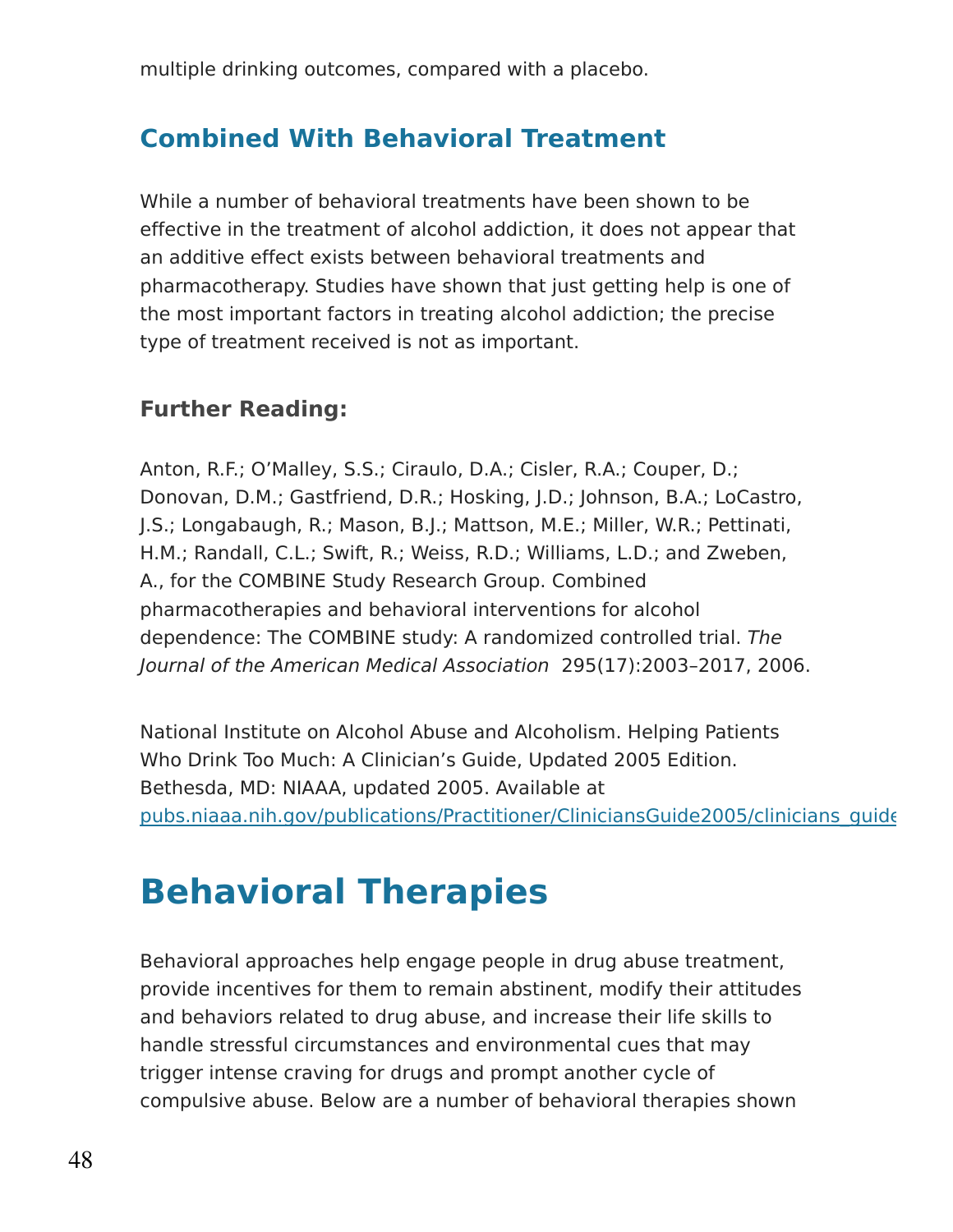to be effective in addressing substance abuse (effectiveness with particular drugs of abuse is denoted in parentheses).

## **Cognitive-Behavioral Therapy (Alcohol, Marijuana, Cocaine, Methamphetamine, Nicotine)**

Cognitive-Behavioral Therapy (CBT) was developed as a method to prevent relapse when treating problem drinking, and later it was adapted for cocaine-addicted individuals. Cognitive-behavioral strategies are based on the theory that in the development of maladaptive behavioral patterns like substance abuse, learning processes play a critical role. Individuals in CBT learn to identify and correct problematic behaviors by applying a range of different skills that can be used to stop drug abuse and to address a range of other problems that often co-occur with it.

A central element of CBT is anticipating likely problems and enhancing patients' self-control by helping them develop effective coping strategies. Specific techniques include exploring the positive and negative consequences of continued drug use, self-monitoring to recognize cravings early and identify situations that might put one at risk for use, and developing strategies for coping with cravings and avoiding those high-risk situations.

Research indicates that the skills individuals learn through cognitivebehavioral approaches remain after the completion of treatment. Current research focuses on how to produce even more powerful effects by combining CBT with medications for drug abuse and with other types of behavioral therapies. A computer-based CBT system has also been developed and has been shown to be effective in helping reduce drug use following standard drug abuse treatment.

### **Further Reading:**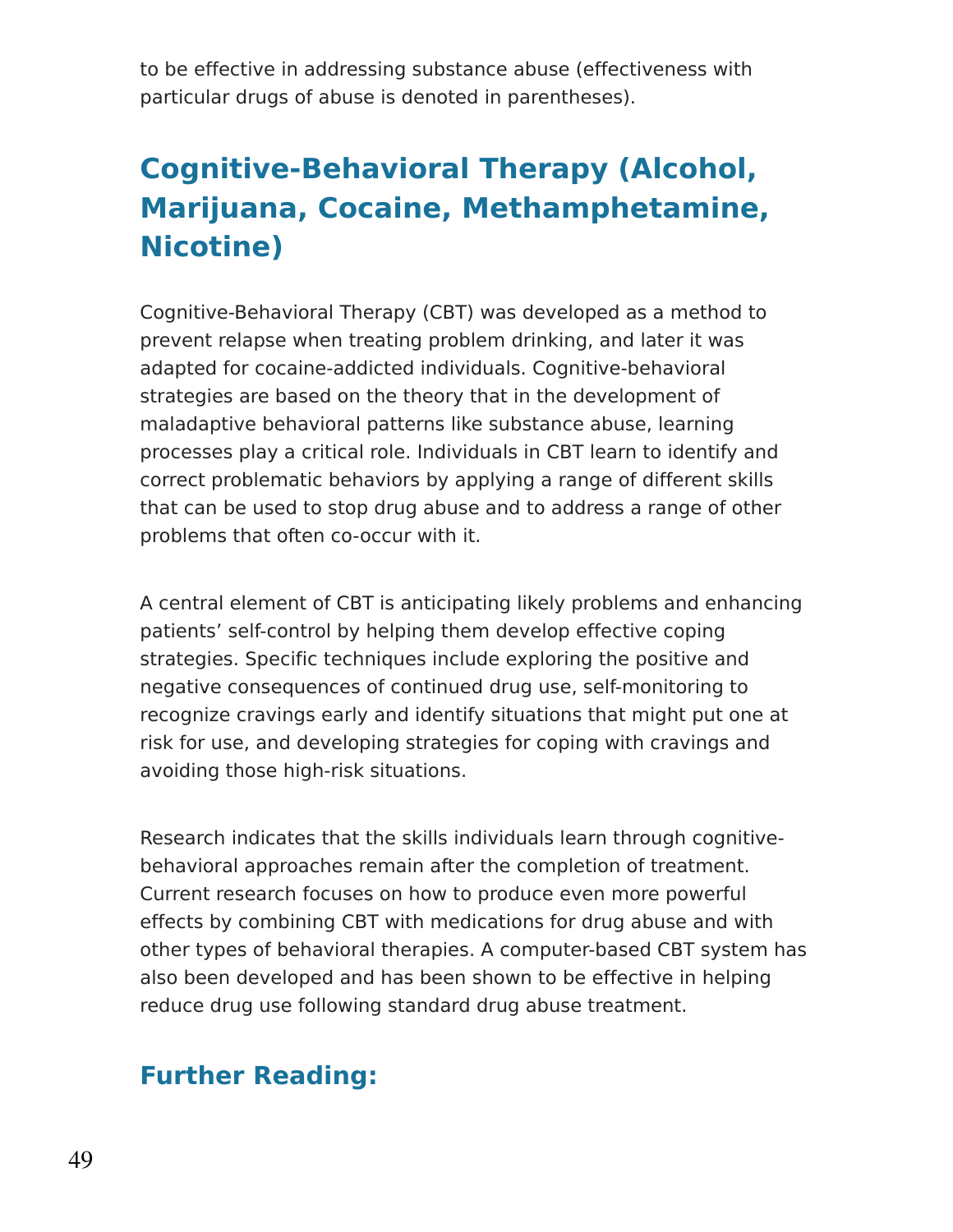Carroll, K.M., Easton, C.J.; Nich, C.; Hunkele, K.A.; Neavins, T.M.; Sinha, R.; Ford, H.L.; Vitolo, S.A; Doebrick, C.A.; and Rounsaville, B.J. The use of contingency management and motivational/skills-building therapy to treat young adults with marijuana dependence. Journal of Consulting and Clinical Psychology 74(5):955–966, 2006.

Carroll, K.M.; and Onken, L.S. Behavioral therapies for drug abuse. The American Journal of Psychiatry 168(8):1452–1460, 2005.

Carroll, K.M.; Sholomskas, D.; Syracuse, G.; Ball, S.A.; Nuro, K.; and Fenton, L.R. We don't train in vain: A dissemination trial of three strategies of training clinicians in cognitive-behavioral therapy. Journal of Consulting and Clinical Psychology 73(1):106–115, 2005.

Carroll, K.; Fenton, L.R.; Ball, S.A.; Nich, C.; Frankforter, T.L.; Shi,J.; and Rounsaville, B.J. Efficacy of disulfiram and cognitive behavior therapy in cocaine-dependent outpatients: A randomized placebo-controlled trial. Archives of General Psychiatry 61(3):264–272, 2004.

Carroll, K.M.; Ball, S.A.; Martino, S.; Nich, C.; Babuscio, T.A.; Nuro, K.F.; Gordon, M.A.; Portnoy, G.A.; and Rounsaville, B.J. Computer-assisted delivery of cognitive-behavioral therapy for addiction: a randomized trial of CBT4CBT. The American Journal of Psychiatry 165(7):881–888, 2008.

## **Contingency Management Interventions/Motivational Incentives (Alcohol, Stimulants, Opioids, Marijuana, Nicotine)**

Research has demonstrated the effectiveness of treatment approaches using contingency management (CM) principles, which involve giving patients tangible rewards to reinforce positive behaviors such as abstinence. Studies conducted in both methadone programs and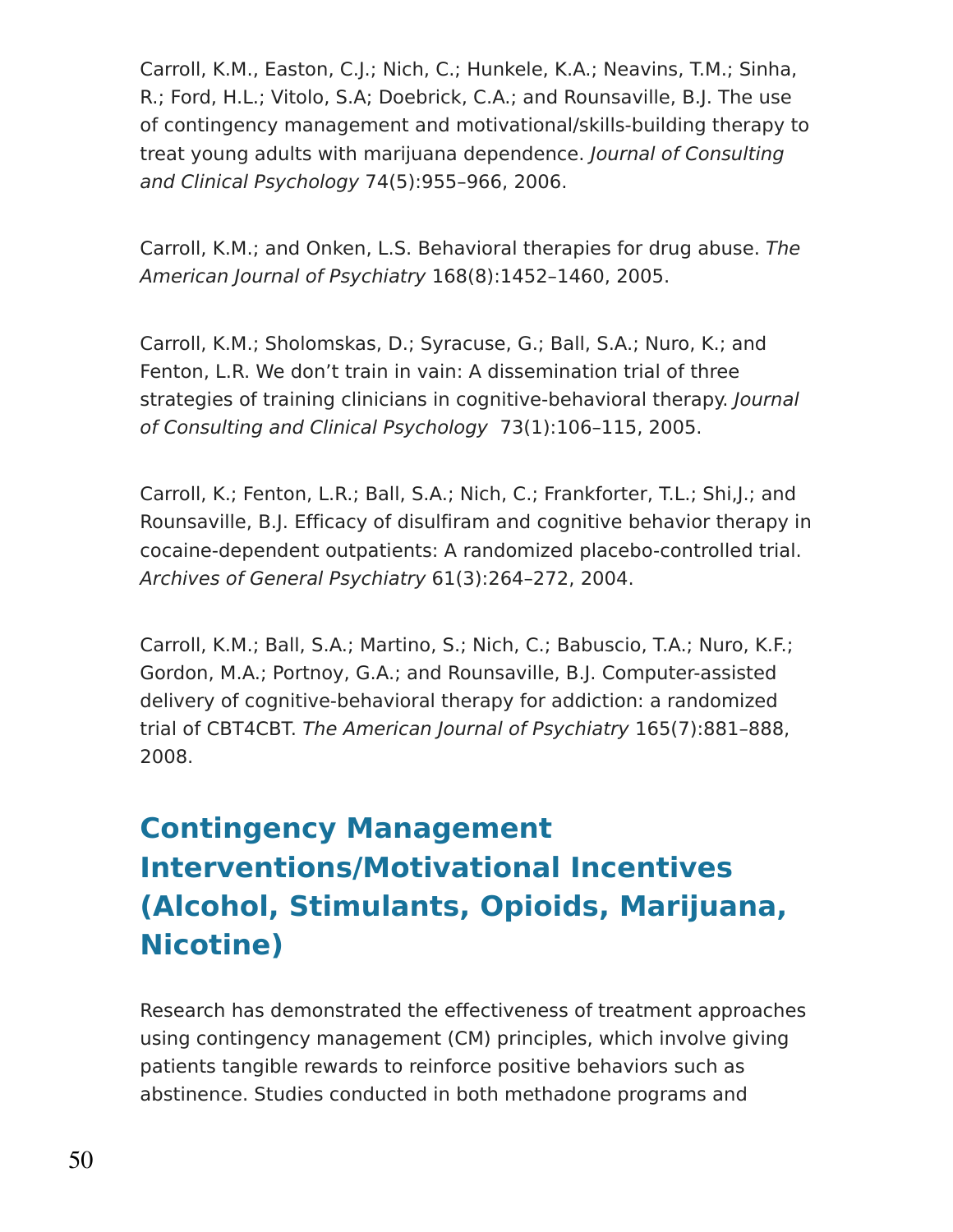psychosocial counseling treatment programs demonstrate that incentive-based interventions are highly effective in increasing treatment retention and promoting abstinence from drugs.

Voucher-Based Reinforcement (VBR) augments other communitybased treatments for adults who primarily abuse opioids (especially heroin) or stimulants (especially cocaine) or both. In VBR, the patient receives a voucher for every drug-free urine sample provided. The voucher has monetary value that can be exchanged for food items, movie passes, or other goods or services that are consistent with a drug-free lifestyle. The voucher values are low at first, but increase as the number of consecutive drug-free urine samples increases; positive urine samples reset the value of the vouchers to the initial low value. VBR has been shown to be effective in promoting abstinence from opioids and cocaine in patients undergoing methadone detoxification.

Prize Incentives CM applies similar principles as VBR but uses chances to win cash prizes instead of vouchers. Over the course of the program (at least 3 months, one or more times weekly), participants supplying drug-negative urine or breath tests draw from a bowl for the chance to win a prize worth between \$1 and \$100. Participants may also receive draws for attending counseling sessions and completing weekly goalrelated activities. The number of draws starts at one and increases with consecutive negative drug tests and/or counseling sessions attended but resets to one with any drug-positive sample or unexcused absence. The practitioner community has raised concerns that this intervention could promote gambling—as it contains an element of chance—and that pathological gambling and substance use disorders can be comorbid. However, studies examining this concern found that Prize Incentives CM did not promote gambling behavior.

## **Further Reading:**

Budney, A.J.; Moore, B.A.; Rocha, H.L.; and Higgins, S.T. Clinical trial of abstinence-based vouchers and cognitivebehavioral therapy for cannabis dependence. Journal of Consulting and Clinical Psychology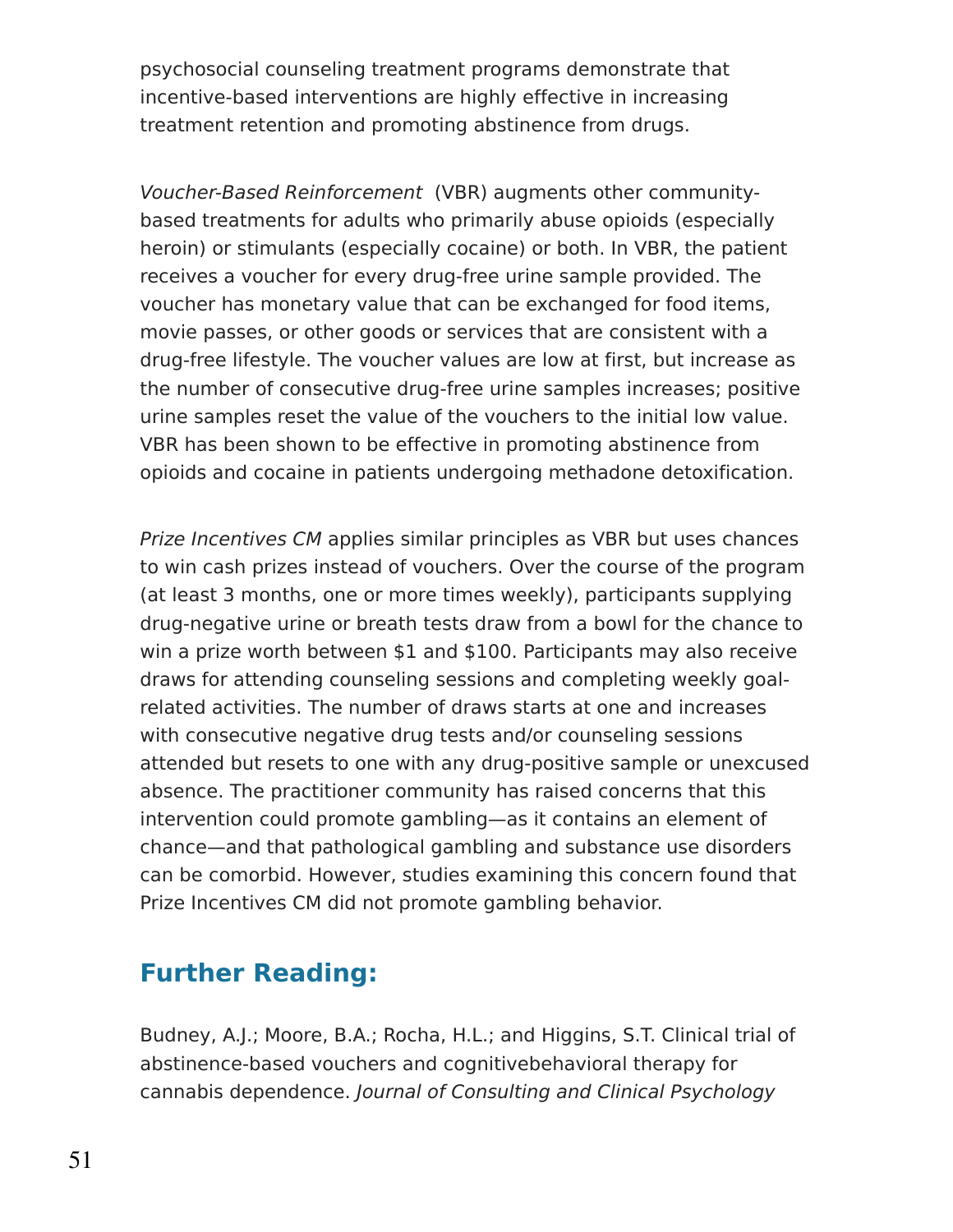74(2):307–316, 2006.

Budney, A.J.; Roffman, R.; Stephens, R.S.; and Walker, D. Marijuana dependence and its treatment. Addiction Science & Clinical Practice 4(1):4–16, 2007.

Elkashef, A.; Vocci, F.; Huestis, M.; Haney, M.; Budney, A.; Gruber, A.; and el-Guebaly, N. Marijuana neurobiology and treatment. Substance Abuse 29(3):17–29, 2008.

Peirce, J.M.; Petry, N.M.; Stitzer, M.L.; Blaine, J.; Kellogg, S.; Satterfield, F.; Schwartz, M.; Krasnansky, J.; Pencer, E.; Silva-Vazquez, L.; Kirby, K.C.; Royer-Malvestuto, C.; Cohen, A.; Copersino, M.L.; Kolodner, K.; and Li, R. Effects of lower-cost incentives on stimulant abstinence in methadone maintenance treatment: A National Drug Abuse Treatment Clinical Trials Network study. Archives of General Psychiatry 63(2):201– 208, 2006.

Petry, N.M.; Peirce, J.M.; Stitzer, M.L.; Blaine, J.; Roll, J.M.; Cohen, A.; Obert, J.; Killeen, T.; Saladin, M.E.; Cowell, M.; Kirby, K.C.; Sterling, R.; Royer-Malvestuto, C.; Hamilton, J.; Booth, R.E.; Macdonald, M.; Liebert, M.; Rader, L.; Burns, R; DiMaria, J.; Copersino, M.; Stabile, P.Q.; Kolodner, K.; and Li, R. Effect of prizebased incentives on outcomes in stimulant abusers in outpatient psychosocial treatment programs: A National Drug Abuse Treatment Clinical Trials Network study. Archives of General Psychiatry 62(10):1148–1156, 2005.

Petry, N.M.; Kolodner, K.B.; Li, R.; Peirce, J.M.; Roll, J.M.; Stitzer, M.L.; and Hamilton, J.A. Prize-based contingency management does not increase gambling. Drug and Alcohol Dependence 83(3):269–273, 2006.

Prendergast, M.; Podus, D.; Finney, J.; Greenwell, L.; and Roll, J. Contingency management for treatment of substance use disorders: A meta-analysis. Addiction 101(11):1546–1560, 2006.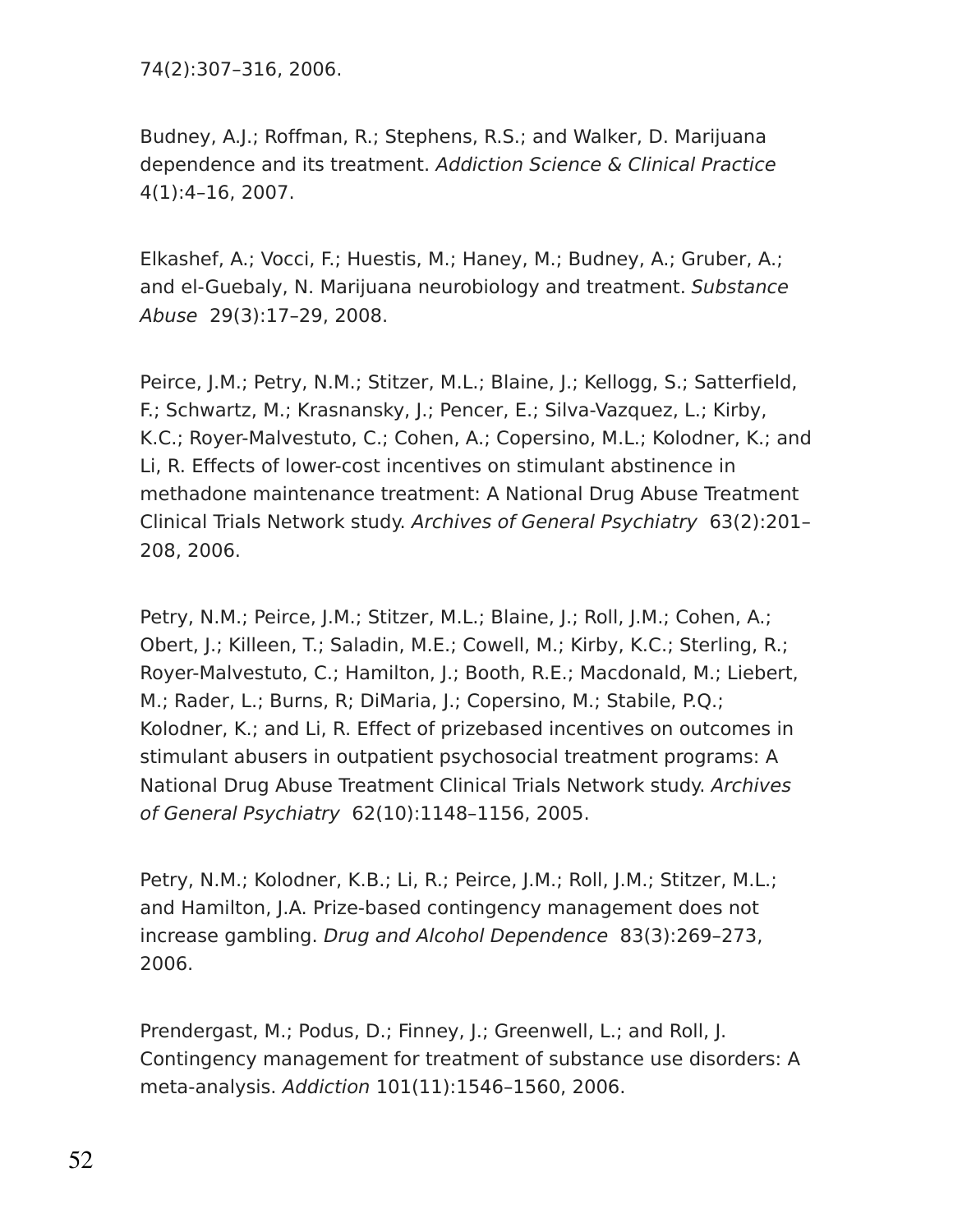Roll, J.M.; Petry, N.M.; Stitzer, M.L.; Brecht, M.L.; Peirce, J.M.; McCann, M.J.; Blaine, J.; MacDonald, M.; DiMaria, J.; Lucero, L.; and Kellogg, S. Contingency management for the treatment of methamphetamine use disorders. The American Journal of Psychiatry 163(11):1993–1999, 2006.

## **Community Reinforcement Approach Plus Vouchers (Alcohol, Cocaine, Opioids)**

Community Reinforcement Approach (CRA) Plus Vouchers is an intensive 24-week outpatient therapy for treating people addicted to cocaine and alcohol. It uses a range of recreational, familial, social, and vocational reinforcers, along with material incentives, to make a nondrug-using lifestyle more rewarding than substance use. The treatment goals are twofold:

- To maintain abstinence long enough for patients to learn new life skills to help sustain it; and
- To reduce alcohol consumption for patients whose drinking is associated with cocaine use

Patients attend one or two individual counseling sessions each week, where they focus on improving family relations, learn a variety of skills to minimize drug use, receive vocational counseling, and develop new recreational activities and social networks. Those who also abuse alcohol receive clinic-monitored disulfiram (Antabuse) therapy. Patients submit urine samples two or three times each week and receive vouchers for cocaine-negative samples. As in VBR, the value of the vouchers increases with consecutive clean samples, and the vouchers may be exchanged for retail goods that are consistent with a drug-free lifestyle. Studies in both urban and rural areas have found that this approach facilitates patients' engagement in treatment and successfully aids them in gaining substantial periods of cocaine abstinence.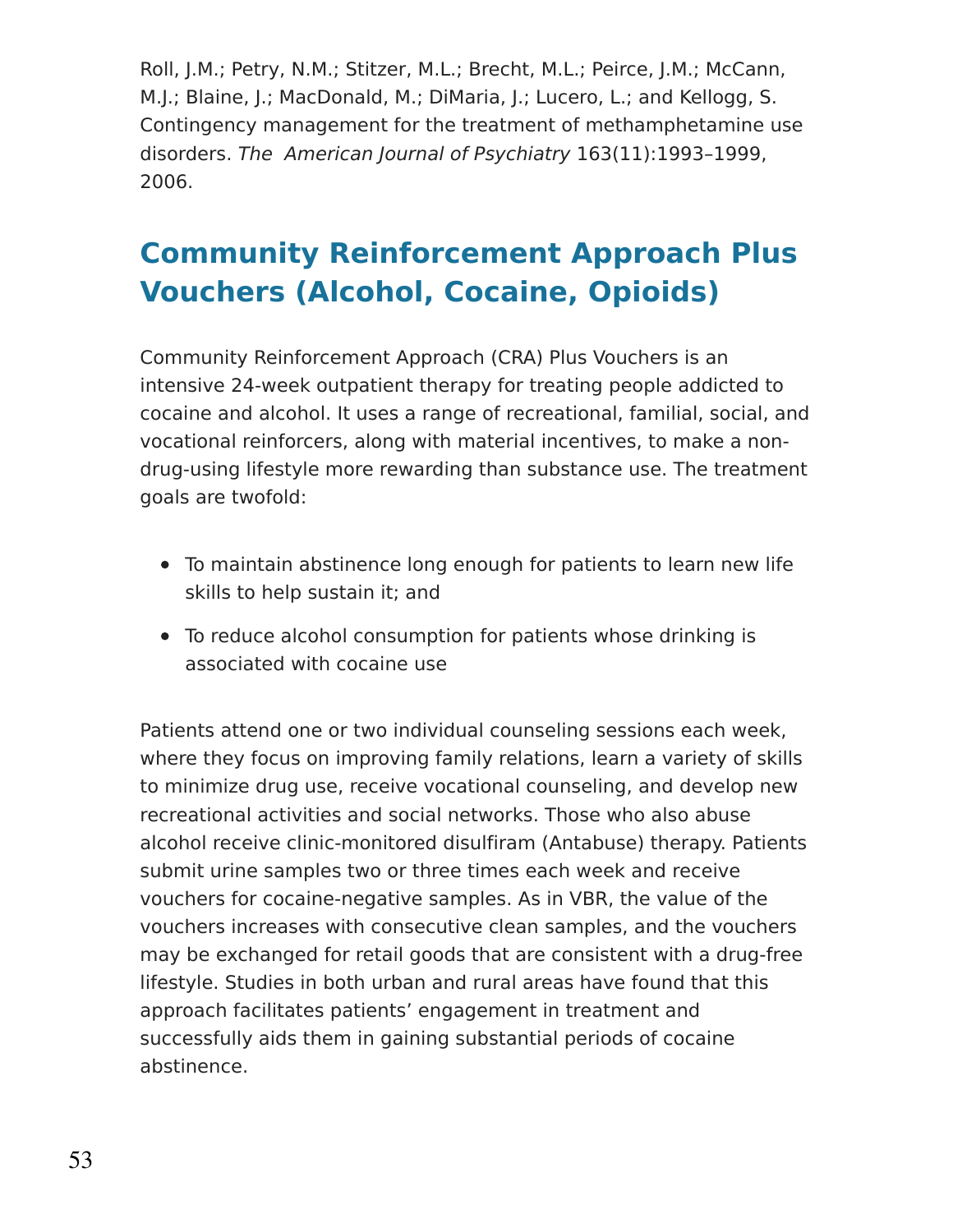A computer-based version of CRA Plus Vouchers called the Therapeutic Education System (TES) was found to be nearly as effective as treatment administered by a therapist in promoting abstinence from opioids and cocaine among opioid-dependent individuals in outpatient treatment. A version of CRA for adolescents addresses problem-solving, coping, and communication skills and encourages active participation in positive social and recreational activities.

## **Further Reading:**

Brooks, A.C.; Ryder, D.; Carise, D.; and Kirby, K.C. Feasibility and effectiveness of computer-based therapy in community treatment. Journal of Substance Abuse Treatment 39(3):227–235, 2010.

Higgins, S.T.; Sigmon, S.C.; Wong, C.J.; Heil, S.H.; Badger, G.J.; Donham, R.; Dantona, R.L.; and Anthony, S. Community reinforcement therapy for cocaine-dependent outpatients. Archives of General Psychiatry 60(10):1043–1052, 2003.

Roozen, H.G.; Boulogne, J.J.; van Tulder, M.W.; van den Brink, W.; De Jong, C.A.J.; and Kerhof, J.F.M. A systemic review of the effectiveness of the community reinforcement approach in alcohol, cocaine and opioid addiction. Drug and Alcohol Dependence 74(1):1–13, 2004.

Silverman, K.; Higgins, S.T.; Brooner, R.K.; Montoya, I.D.; Cone, E.J.; Schuster, C.R.; and Preston, K.L. Sustained cocaine abstinence in methadone maintenance patients through voucher-based reinforcement therapy. Archives of General Psychiatry 53(5):409–415, 1996.

Smith, J.E.; Meyers, R.J.; and Delaney, H.D. The community reinforcement approach with homeless alcohol-dependent individuals. Journal of Consulting and Clinical Psychology 66(3):541–548, 1998.

Stahler, G.J.; Shipley, T.E.; Kirby, K.C.; Godboldte, C.; Kerwin, M.E;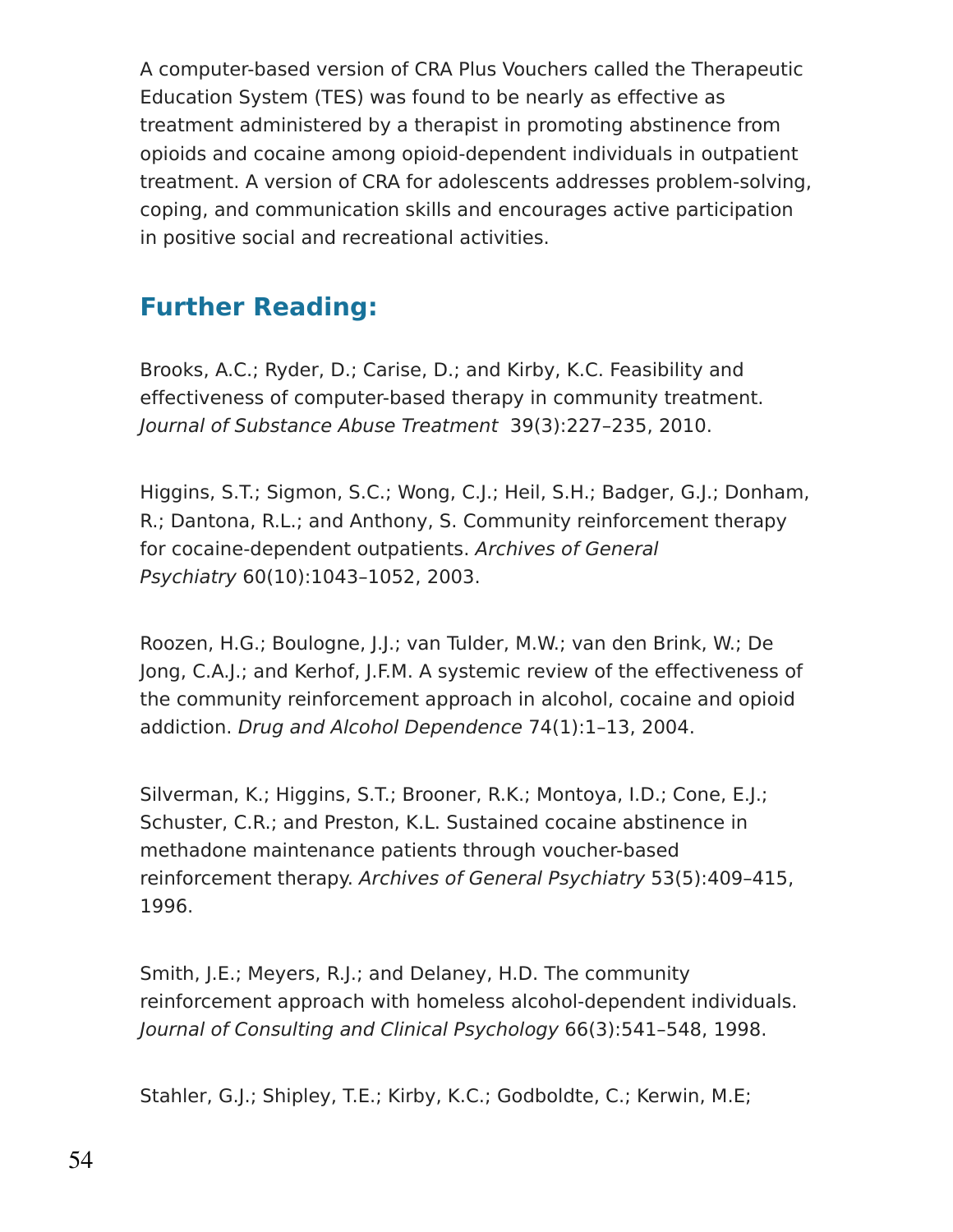Shandler, I.; and Simons, L. Development and initial demonstration of a community-based intervention for homeless, cocaine-using, African-American women. Journal of Substance Abuse Treatment 28(2):171– 179, 2005.

## **Motivational Enhancement Therapy (Alcohol, Marijuana, Nicotine)**

Motivational Enhancement Therapy (MET) is a counseling approach that helps individuals resolve their ambivalence about engaging in treatment and stopping their drug use. This approach aims to evoke rapid and internally motivated change, rather than guide the patient stepwise through the recovery process. This therapy consists of an initial assessment battery session, followed by two to four individual treatment sessions with a therapist. In the first treatment session, the therapist provides feedback to the initial assessment, stimulating discussion about personal substance use and eliciting self-motivational statements. Motivational interviewing principles are used to strengthen motivation and build a plan for change. Coping strategies for high-risk situations are suggested and discussed with the patient. In subsequent sessions, the therapist monitors change, reviews cessation strategies being used, and continues to encourage commitment to change or sustained abstinence. Patients sometimes are encouraged to bring a significant other to sessions.

Research on MET suggests that its effects depend on the type of drug used by participants and on the goal of the intervention. This approach has been used successfully with people addicted to alcohol to both improve their engagement in treatment and reduce their problem drinking. MET has also been used successfully with marijuanadependent adults when combined with cognitive-behavioral therapy, constituting a more comprehensive treatment approach. The results of MET are mixed for people abusing other drugs (e.g., heroin, cocaine, nicotine) and for adolescents who tend to use multiple drugs. In general, MET seems to be more effective for engaging drug abusers in treatment than for producing changes in drug use.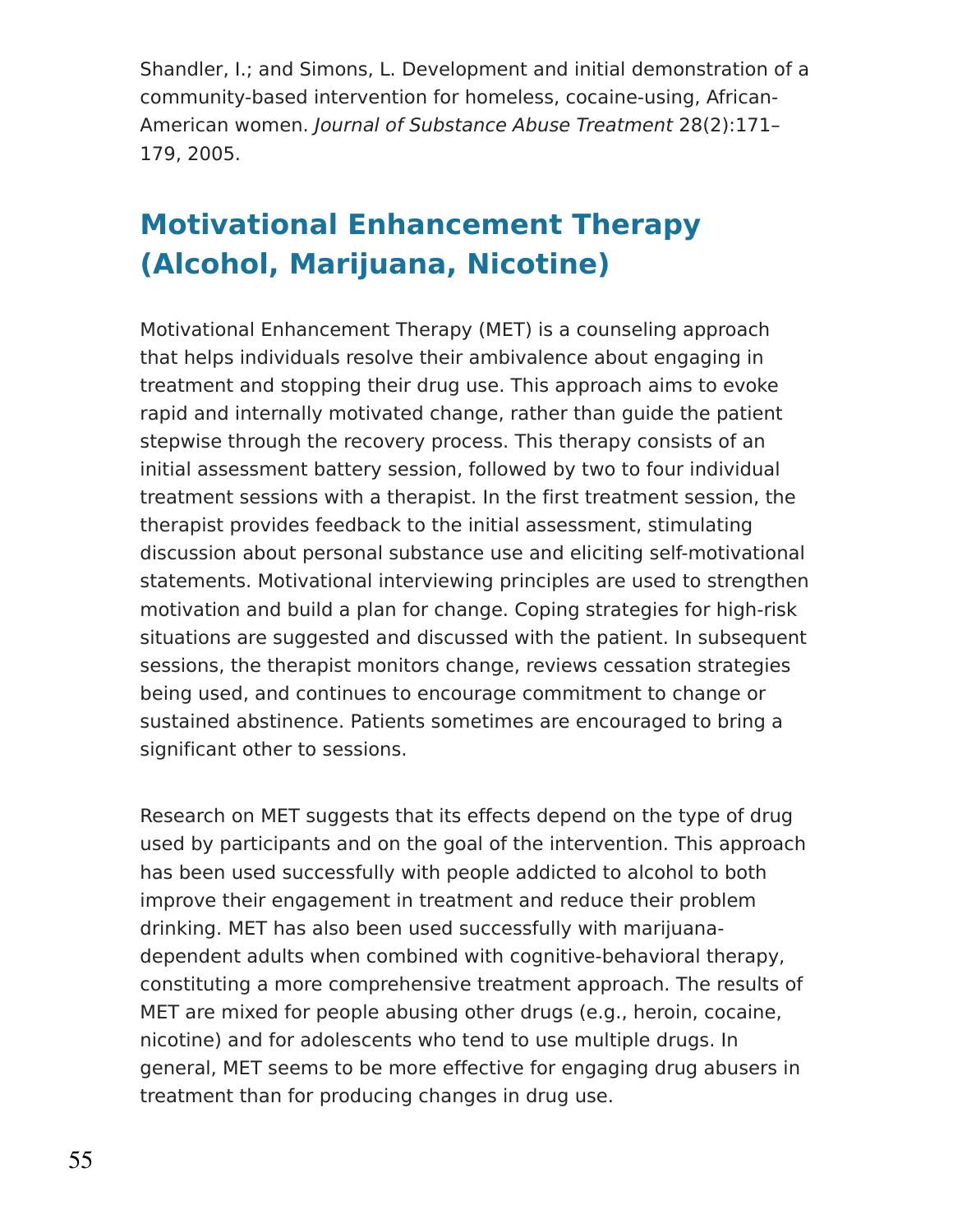### **Further Reading:**

Baker, A.; Lewin, T.; Reichler, H.; Clancy, R.; Carr, V.; Garrett, R.; Sly, K.; Devir, H.; and Terry, M. Evaluation of a motivational interview for substance use with psychiatric in-patient services. Addiction 97(10):1329-1337, 2002.

Haug, N.A.; Svikis, D.S.; and Diclemente, C. Motivational enhancement therapy for nicotine dependence in methadone-maintained pregnant women. Psychology of Addictive Behaviors 18(3):289-292, 2004.

Marijuana Treatment Project Research Group. Brief treatments for cannabis dependence: Findings from a randomized multisite trial. Journal of Consulting and Clinical Psychology 72(3):455-466, 2004.

Miller, W.R.; Yahne, C.E.; and Tonigan, J.S. Motivational interviewing in drug abuse services: A randomized trial. Journal of Consulting and Clinical Psychology 71(4):754-763, 2003.

Stotts, A.L.; Diclemente, C.C.; and Dolan-Mullen, P. One-to-one: A motivational intervention for resistant pregnant smokers. Addictive Behaviors 27(2):275-292, 2002.

## **The Matrix Model (Stimulants)**

The Matrix Model provides a framework for engaging stimulant (e.g., methamphetamine and cocaine) abusers in treatment and helping them achieve abstinence. Patients learn about issues critical to addiction and relapse, receive direction and support from a trained therapist, and become familiar with self-help programs. Patients are monitored for drug use through urine testing.

The therapist functions simultaneously as teacher and coach, fostering a positive, encouraging relationship with the patient and using that relationship to reinforce positive behavior change. The interaction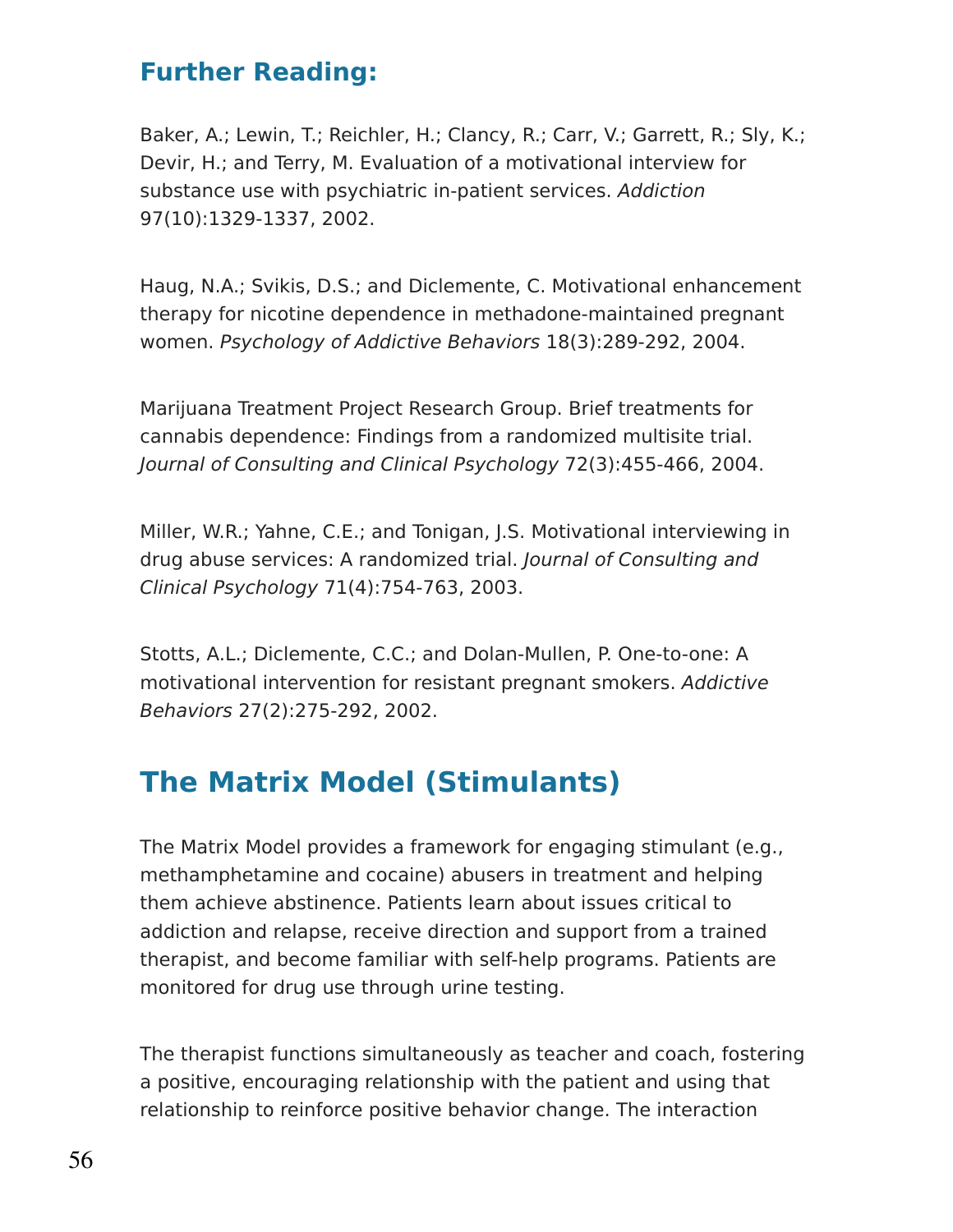between the therapist and the patient is authentic and direct but not confrontational or parental. Therapists are trained to conduct treatment sessions in a way that promotes the patient's self-esteem, dignity, and self-worth. A positive relationship between patient and therapist is critical to patient retention.

Treatment materials draw heavily on other tested treatment approaches and, thus, include elements of relapse prevention, family and group therapies, drug education, and self-help participation. Detailed treatment manuals contain worksheets for individual sessions; other components include family education groups, early recovery skills groups, relapse prevention groups, combined sessions, urine tests, 12-step programs, relapse analysis, and social support groups.

A number of studies have demonstrated that participants treated using the Matrix Model show statistically significant reductions in drug and alcohol use, improvements in psychological indicators, and reduced risky sexual behaviors associated with HIV transmission.

## **Further Reading:**

Huber, A.; Ling, W.; Shoptaw, S.; Gulati, V.; Brethen, P.; and Rawson, R. Integrating treatments for methamphetamine abuse: A psychosocial perspective. Journal of Addictive Diseases 16(4):41-50, 1997.

Rawson, R.; Shoptaw, S.J.; Obert, J.L.; McCann, M.J.; Hasson, A.L.; Marinelli-Casey, P.J.; Brethen, P.R.; and Ling, W. An intensive outpatient approach for cocaine abuse: The Matrix model. Journal of Substance Abuse Treatment 12(2):117-127, 1995.

Rawson, R.A.; Huber, A.; McCann, M.; Shoptaw, S.; Farabee, D.; Reiber, C.; and Ling, W. A comparison of contingency management and cognitive-behavioral approaches during methadone maintenance treatment for cocaine dependence. Archives of General Psychiatry 59(9):817-824, 2002.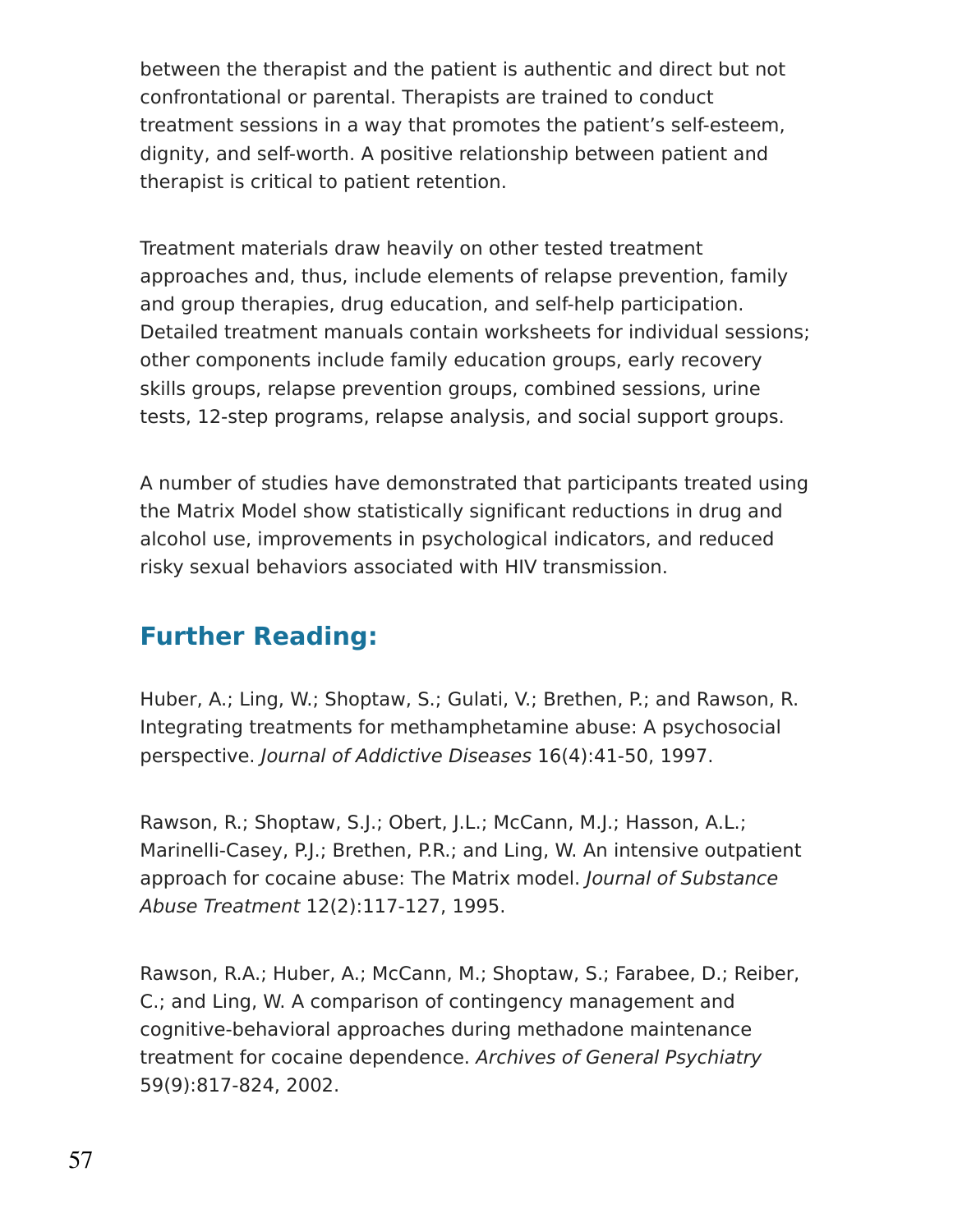## **12-Step Facilitation Therapy (Alcohol, Stimulants, Opiates)**

Twelve-step facilitation therapy is an active engagement strategy designed to increase the likelihood of a substance abuser becoming affiliated with and actively involved in 12-step self-help groups, thereby promoting abstinence. Three key ideas predominate: (1) acceptance, which includes the realization that drug addiction is a chronic, progressive disease over which one has no control, that life has become unmanageable because of drugs, that willpower alone is insufficient to overcome the problem, and that abstinence is the only alternative; (2) surrender, which involves giving oneself over to a higher power, accepting the fellowship and support structure of other recovering addicted individuals, and following the recovery activities laid out by the 12-step program; and (3) active involvement in 12-step meetings and related activities. While the efficacy of 12-step programs (and 12-step facilitation) in treating alcohol dependence has been established, the research on its usefulness for other forms of substance abuse is more preliminary, but the treatment appears promising for helping drug abusers sustain recovery.

## **Further Reading:**

Carroll, K.M.; Nich, C.; Ball, S.A.; McCance, E.; Frankforter, T.L.; and Rounsaville, B.J. One-year follow-up of disulfiram and psychotherapy for cocaine-alcohol users: Sustained effects of treatment. Addiction 95(9):1335-1349, 2000.

Donovan D.M., and Wells E.A. "Tweaking 12-step": The potential role of 12-Step self-help group involvement in methamphetamine recovery. Addiction 102(Suppl. 1):121-129, 2007.

Project MATCH Research Group. Matching alcoholism treatments to client heterogeneity: Project MATCH posttreatment drinking outcomes. Journal of Studies on Alcohol 58(1)7-29, 1997.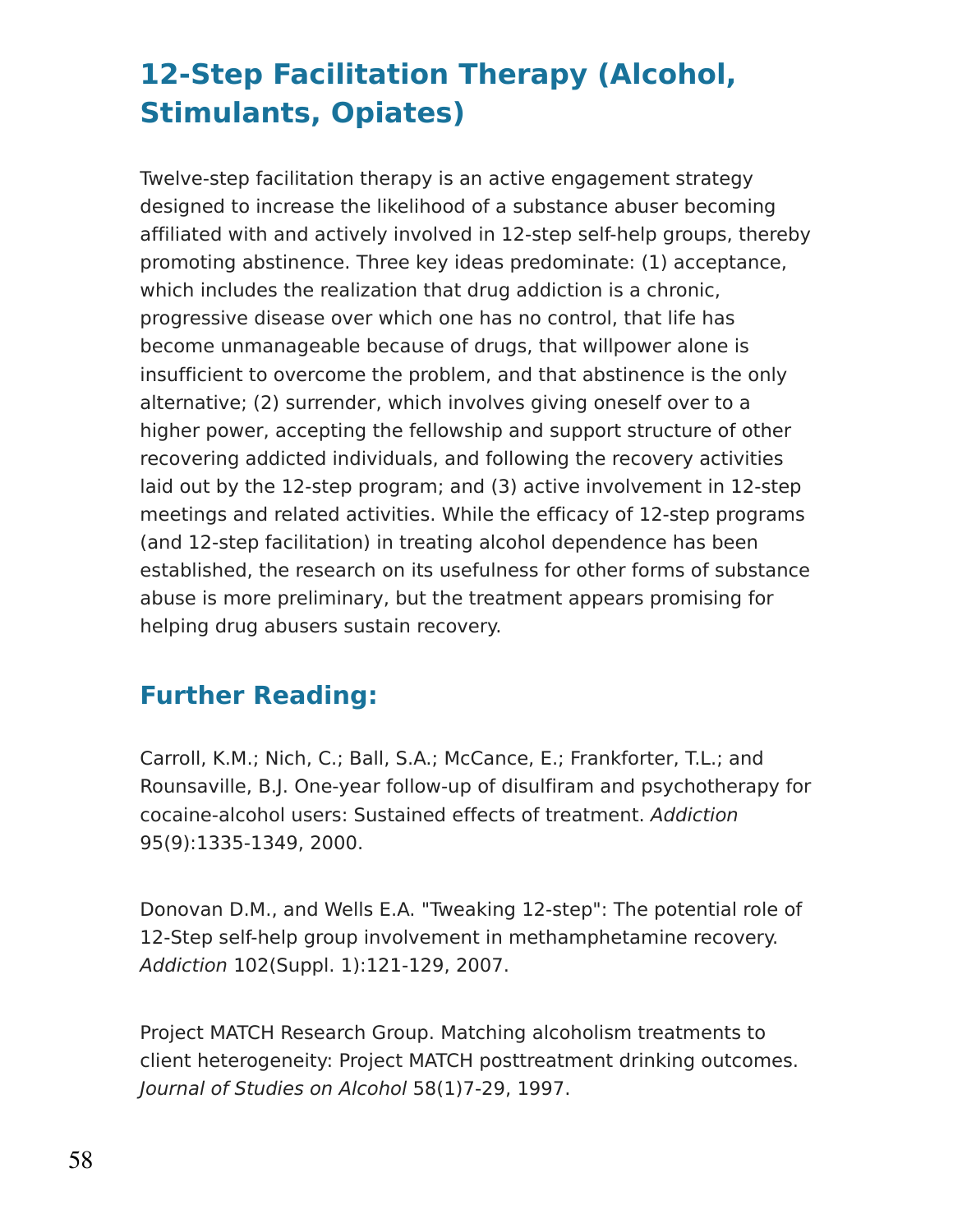## **Family Behavior Therapy**

Family Behavior Therapy (FBT), which has demonstrated positive results in both adults and adolescents, is aimed at addressing not only substance use problems but other co-occurring problems as well, such as conduct disorders, child mistreatment, depression, family conflict, and unemployment. FBT combines behavioral contracting with contingency management.

FBT involves the patient along with at least one significant other such as a cohabiting partner or a parent (in the case of adolescents). Therapists seek to engage families in applying the behavioral strategies taught in sessions and in acquiring new skills to improve the home environment. Patients are encouraged to develop behavioral goals for preventing substance use and HIV infection, which are anchored to a contingency management system. Substance-abusing parents are prompted to set goals related to effective parenting behaviors. During each session, the behavioral goals are reviewed, with rewards provided by significant others when goals are accomplished. Patients participate in treatment planning, choosing specific interventions from a menu of evidence-based treatment options. In a series of comparisons involving adolescents with and without conduct disorder, FBT was found to be more effective than supportive counseling.

### **Further Reading:**

Azrin, N.H.; Donohue, B.; Besalel, V.A.; Kogan, E.S.; and Acierno, R. Youth drug abuse treatment: a controlled outcome study. Journal of Child and Adolescent Substance Abuse 3:1–16, 1994.

Carroll, K.M.; and Onken, L.S. Behavioral therapies for drug abuse. American Journal of Psychiatry 168(8):1452–1460, 2005.

Donohue, B.; Azrin, N.; Allen, D.N.; Romero, V.; Hill, H.H.; Tracy, K.; Lapota, H.; Gorney, S.; Abdel-al, R.; Caldas, D.; Herdzik, K.; Bradshaw,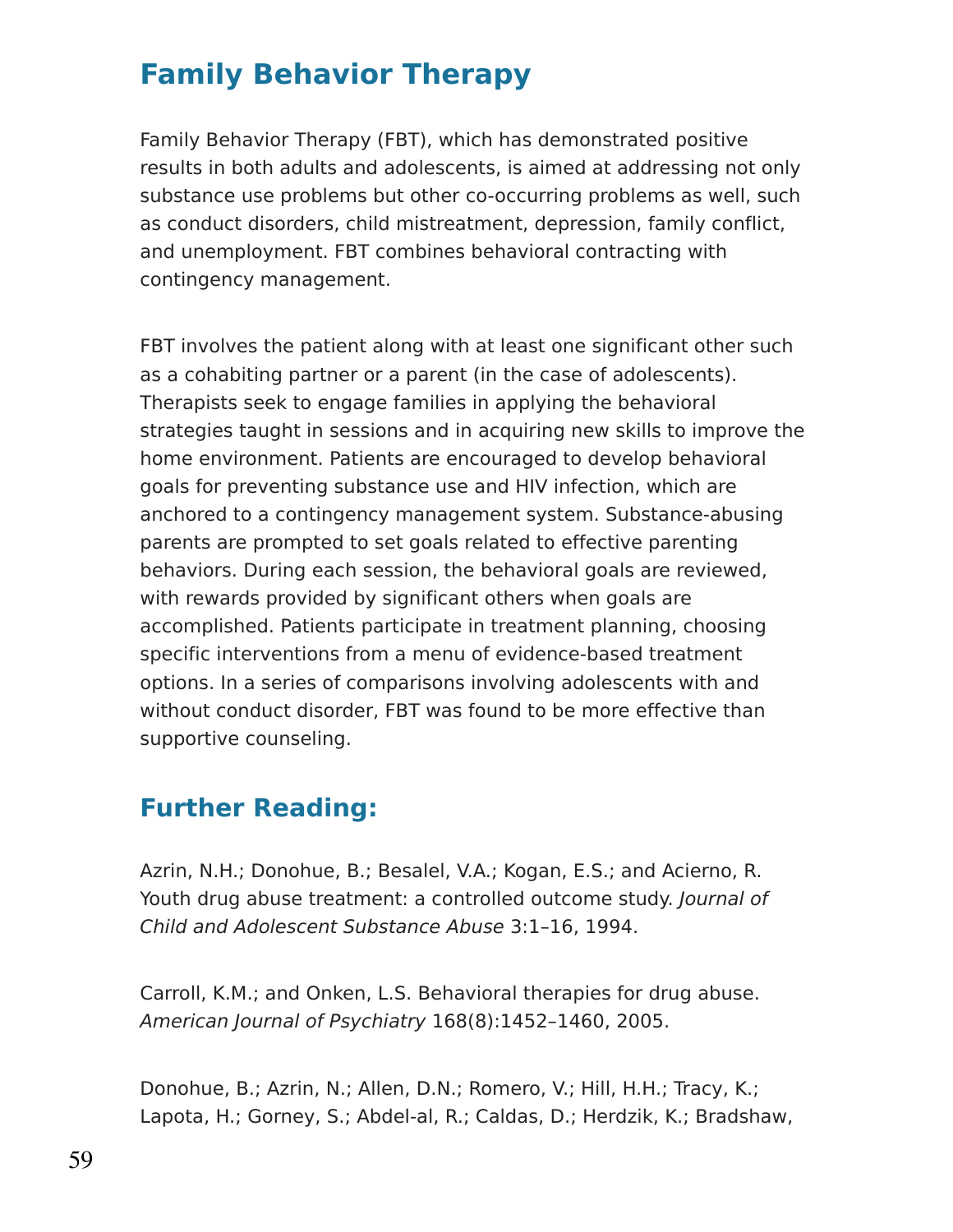K.; Valdez, R.; and Van Hasselt, V.B. Family Behavior Therapy for substance abuse: A review of its intervention components and applicability. Behavior Modification 33:495–519, 2009.

LaPota, H.B.; Donohue, B.; Warren, C. S.; and Allen, D.N. Integration of a Healthy Living curriculum within Family Behavior Therapy: A clinical case example in a woman with a history of domestic violence, child neglect, drug abuse, and obesity. Journal of Family Violence 26:227– 234, 2011.

## **Behavioral Therapies Primarily for Adolescents**

Drug-abusing and addicted adolescents have unique treatment needs. Research has shown that treatments designed for and tested in adult populations often need to be modified to be effective in adolescents. Family involvement is a particularly important component for interventions targeting youth. Below are examples of behavioral interventions that employ these principles and have shown efficacy for treating addiction in youth.

## **Multisystemic Therapy**

Multisystemic Therapy (MST) addresses the factors associated with serious antisocial behavior in children and adolescents who abuse alcohol and other drugs. These factors include characteristics of the child or adolescent (e.g., favorable attitudes toward drug use), the family (poor discipline, family conflict, parental drug abuse), peers (positive attitudes toward drug use), school (dropout, poor performance), and neighborhood (criminal subculture). By participating in intensive treatment in natural environments (homes, schools, and neighborhood settings), most youths and families complete a full course of treatment. MST significantly reduces adolescent drug use during treatment and for at least 6 months after treatment. Fewer incarcerations and out-of-home juvenile placements offset the cost of providing this intensive service and maintaining the clinicians' low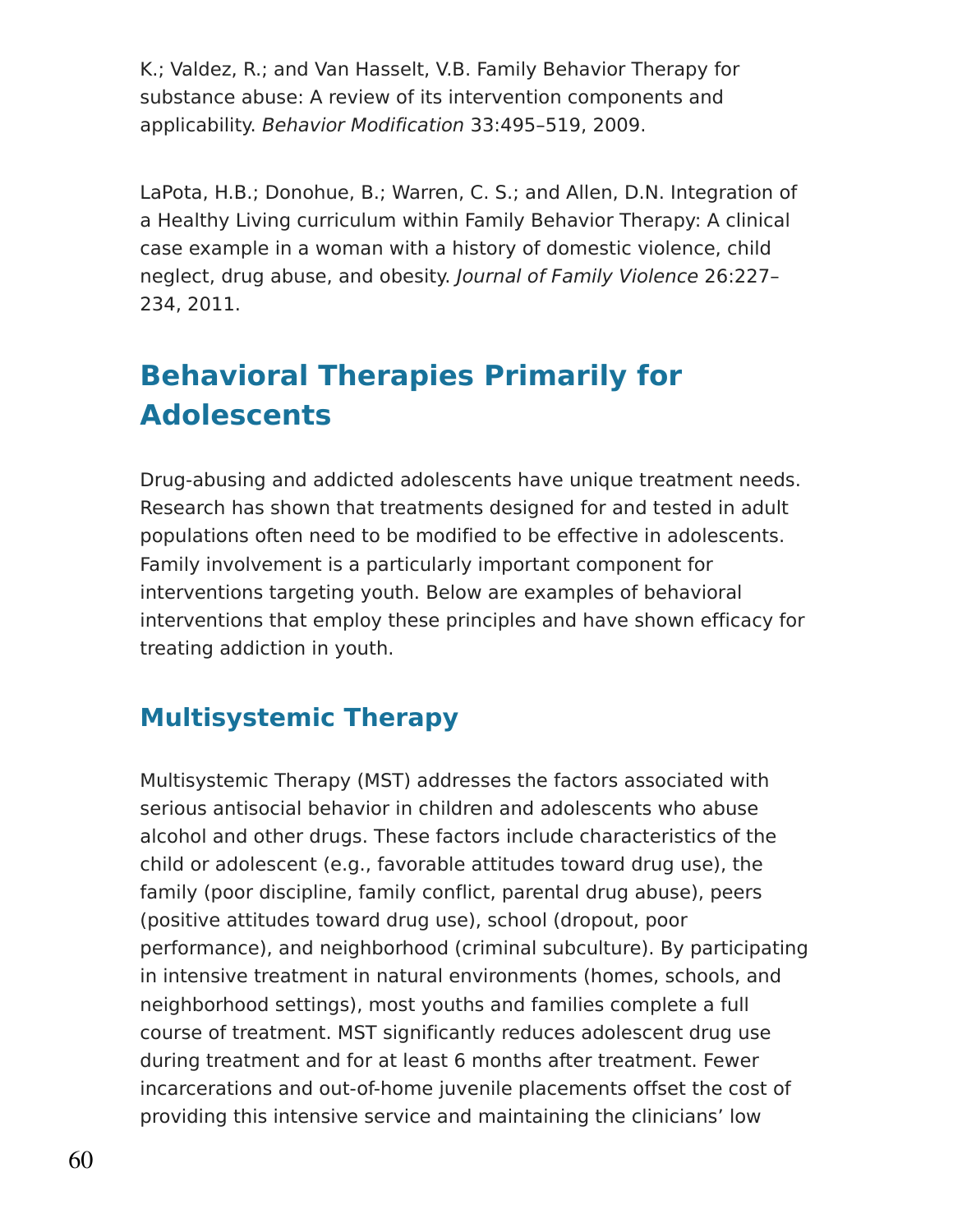caseloads.

### **Further Reading:**

Henggeler, S.W.; Clingempeel, W.G.; Brondino, M.J.; and Pickrel, S.G. Four-year follow-up of multisystemic therapy with substance-abusing and substance-dependent juvenile offenders. Journal of the American Academy of Child and Adolescent Psychiatry 41(7):868-874, 2002.

Henggeler, S.W.; Rowland, M.D.; Randall, J.; Ward, D.M.; Pickrel, S.G.; Cunningham, P.B.; Miller, S.L.; Edwards, J.; Zealberg, J.J.; Hand, L.D.; and Santos, A.B. Home-based multisystemic therapy as an alternative to the hospitalization of youths in psychiatric crisis: Clinical outcomes. Journal of the American Academy of Child and Adolescent Psychiatry 38(11):1331-1339, 1999.

Henggeler, S.W.; Halliday-Boykins, C.A.; Cunningham, P.B.; Randall, J.; Shapiro, S.B.; and Chapman, J.E. Juvenile drug court: Enhancing outcomes by integrating evidence-based treatments. Journal of Consulting and Clinical Psychology 74(1):42–54, 2006.

Henggeler, S.W.; Pickrel, S.G.; Brondino, M.J.; and Crouch, J.L. Eliminating (almost) treatment dropout of substance-abusing or dependent delinquents through home-based multisystemic therapy. The American Journal of Psychiatry 153(3):427–428, 1996.

Huey, S.J.; Henggeler, S.W.; Brondino, M.J.; and Pickrel, S.G. Mechanisms of change in multisystemic therapy: Reducing delinquent behavior through therapist adherence and improved family functioning. Journal of Consulting and Clinical Psychology 68(3):451–467, 2000.

## **Multidimensional Family Therapy**

Multidimensional Family Therapy (MDFT) for adolescents is an outpatient, family-based treatment for teenagers who abuse alcohol or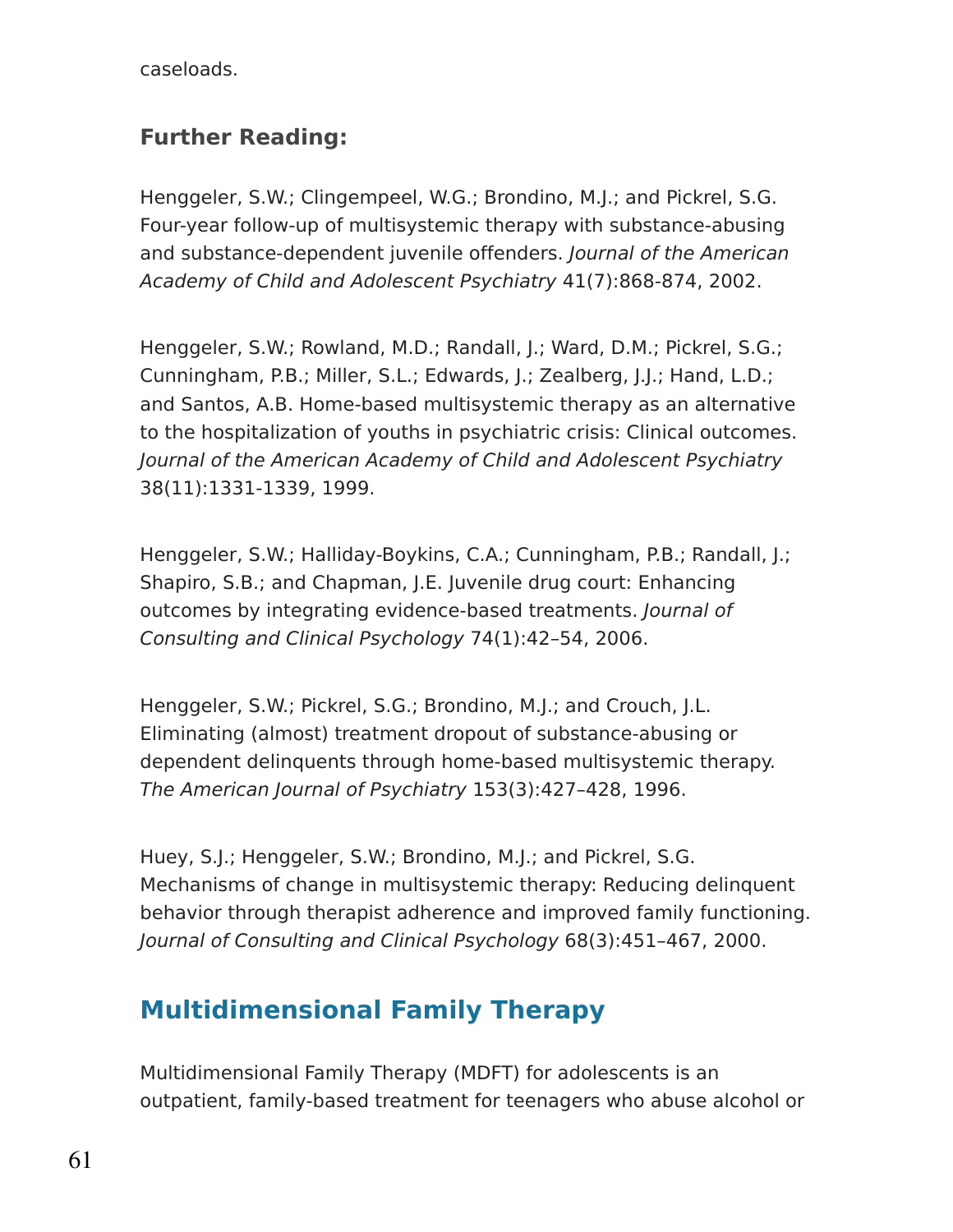other drugs. MDFT views adolescent drug use in terms of a network of influences (individual, family, peer, community) and suggests that reducing unwanted behavior and increasing desirable behavior occur in multiple ways in different settings. Treatment includes individual and family sessions held in the clinic, in the home, or with family members at the family court, school, or other community locations.

During individual sessions, the therapist and adolescent work on important developmental tasks, such as developing decision-making, negotiation, and problem-solving skills. Teenagers acquire vocational skills and skills in communicating their thoughts and feelings to deal better with life stressors. Parallel sessions are held with family members. Parents examine their particular parenting styles, learning to distinguish influence from control and to have a positive and developmentally appropriate influence on their children.

### **Further Reading:**

Dennis, M.; Godley, S.H.; Diamond, G.; Tims, F.M.; Babor, T.; Donaldson, J.; Liddle, H.; Titus, J.C.; Kaminer, Y.; Webb, C.; Hamilton, N.; and Funk, R. The Cannabis Youth Treatment (CYT) Study: Main findings from two randomized clinical trials. Journal of Substance Abuse Treatment 27(3):197-213, 2004.

Liddle, H.A.; Dakof, G.A.; Parker, K.; Diamond, G.S.; Barrett, K;, and Tejeda, M. Multidimensional family therapy for adolescent drug abuse: Results of a randomized clinical trial. The American Journal of Drug and Alcohol Abuse 27(4):651-688, 2001.

Liddle, H.A., and Hogue, A. Multidimensional family therapy for adolescent substance abuse. In E.F. Wagner and H.B. Waldron (eds.), Innovations in Adolescent Substance Abuse Interventions. London: Pergamon/Elsevier Science, pp. 227-261, 2001.

Liddle, H.A.; Rowe, C.L.; Dakof, G.A.; Ungaro, R.A.; and Henderson, C.E. Early intervention for adolescent substance abuse: Pretreatment to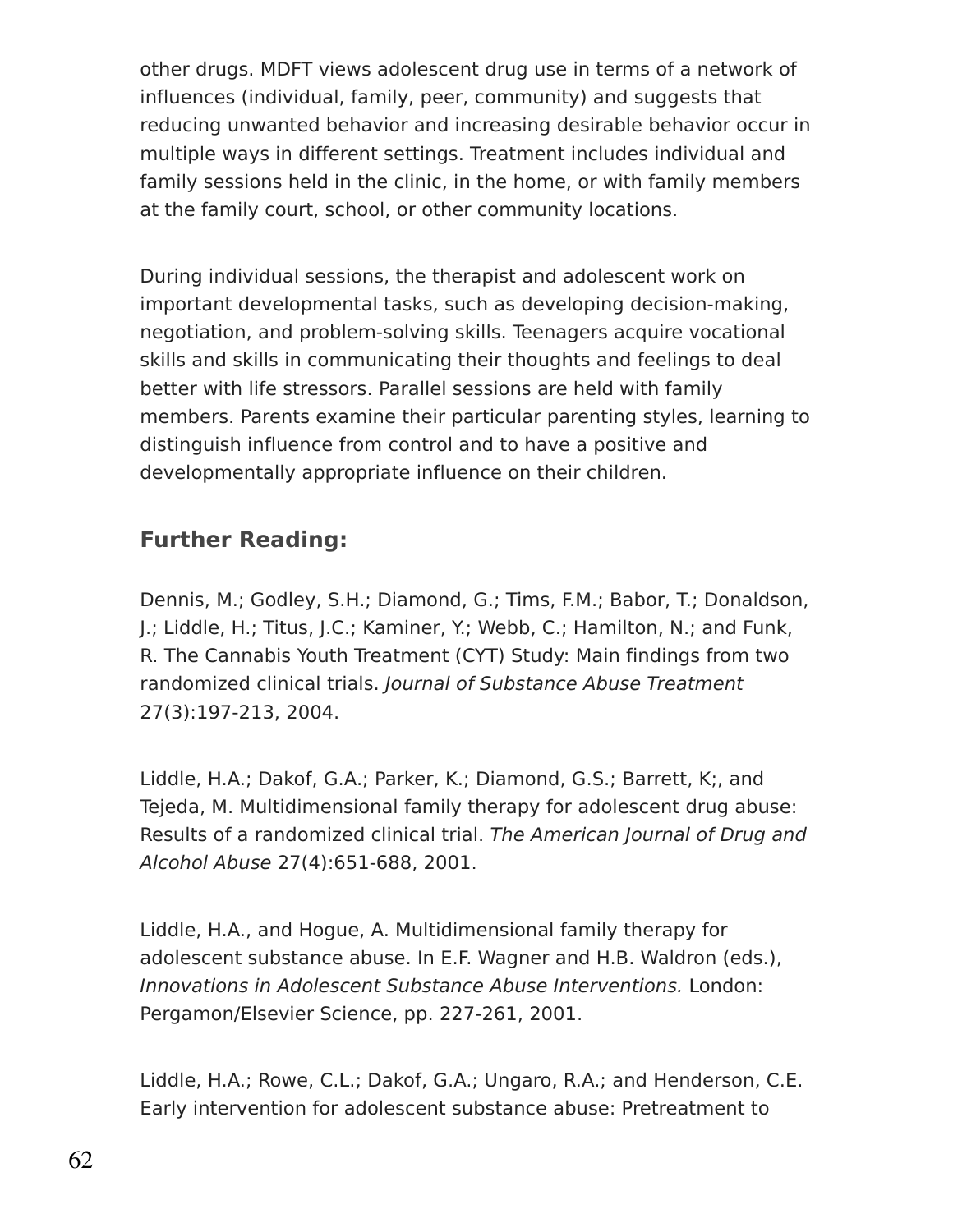posttreatment outcomes of a randomized clinical trial comparing multidimensional family therapy and peer group treatment. Journal of Psychoactive Drugs 36(1):49-63, 2004.

Schmidt, S.E.; Liddle, H.A.; and Dakof, G.A. Effects of multidimensional family therapy: Relationship of changes in parenting practices to symptom reduction in adolescent substance abuse. Journal of Family Psychology 10(1):1-16, 1996.

## **Brief Strategic Family Therapy**

Brief Strategic Family Therapy (BSFT) targets family interactions that are thought to maintain or exacerbate adolescent drug abuse and other co-occurring problem behaviors. Such problem behaviors include conduct problems at home and at school, oppositional behavior, delinquency, associating with antisocial peers, aggressive and violent behavior, and risky sexual behavior. BSFT is based on a family systems approach to treatment, in which family members' behaviors are assumed to be interdependent such that the symptoms of one member (the drug-abusing adolescent, for example) are indicative, at least in part, of what else is occurring in the family system. The role of the BSFT counselor is to identify the patterns of family interaction that are associated with the adolescent's behavior problems and to assist in changing those problem-maintaining family patterns. BSFT is meant to be a flexible approach that can be adapted to a broad range of family situations in various settings (mental health clinics, drug abuse treatment programs, other social service settings, and families' homes) and in various treatment modalities (as a primary outpatient intervention, in combination with residential or day treatment, and as an aftercare/continuing-care service following residential treatment).

### **Further Reading:**

Coatsworth, J.D.; Santisteban, D.A.; McBride, C.K.; and Szapocznik, J. Brief Strategic Family Therapy versus community control: Engagement, retention, and an exploration of the moderating role of adolescent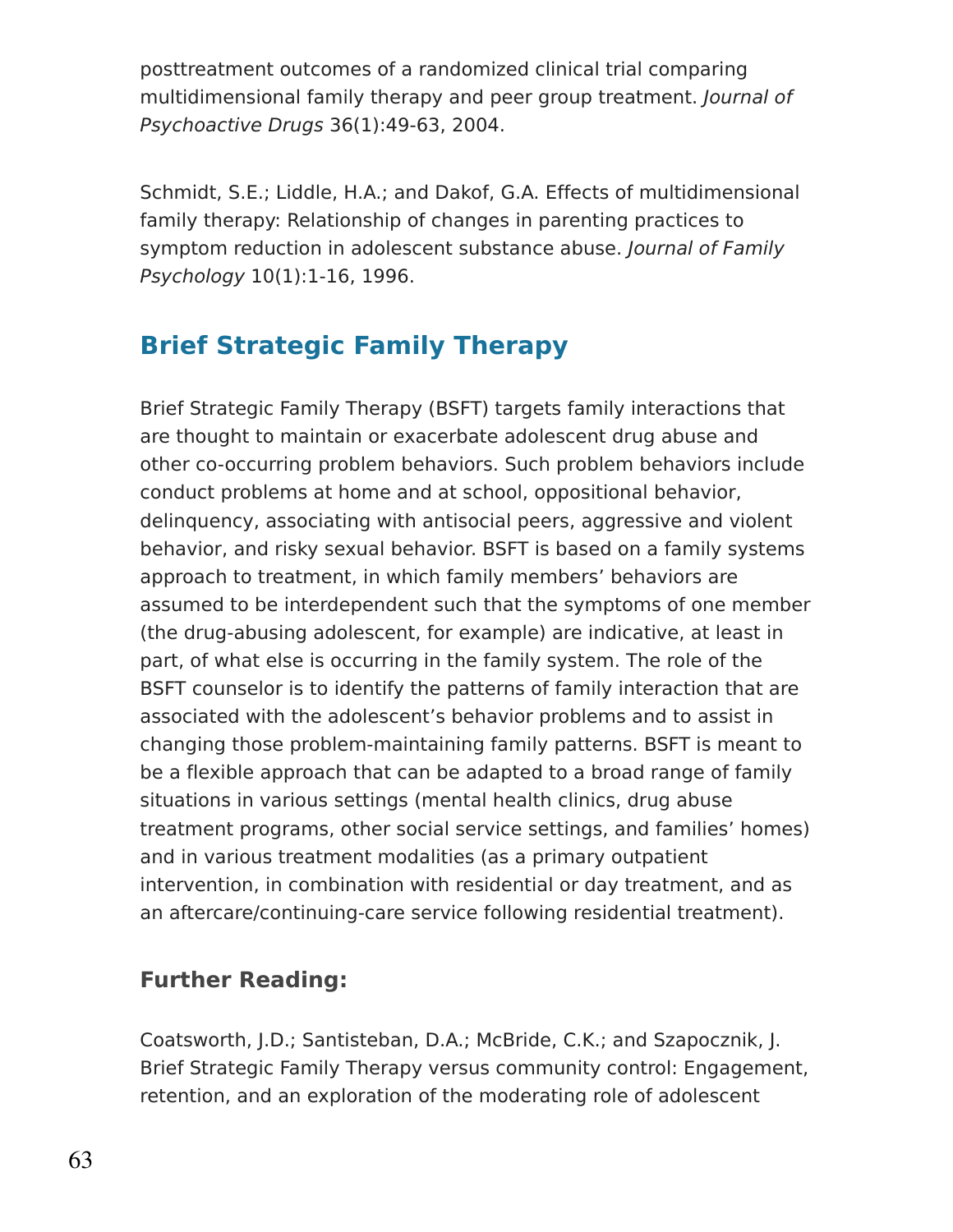severity. Family Process 40(3):313-332, 2001.

Kurtines, W.M.; Murray, E.J.; and Laperriere, A. Efficacy of intervention for engaging youth and families into treatment and some variables that may contribute to differential effectiveness. Journal of Family Psychology 10(1):35–44, 1996.

Santisteban, D.A.; Coatsworth, J.D.; Perez-Vidal, A.; Mitrani, V.; Jean-Gilles, M.; and Szapocznik, J. Brief Structural/Strategic Family Therapy with African- American and Hispanic high-risk youth. Journal of Community Psychology 25(5):453-471, 1997.

Santisteban, D.A.; Suarez-Morales, L.; Robbins, M.S.; and Szapocznik, J. Brief strategic family therapy: Lessons learned in efficacy research and challenges to blending research and practice. Family Process 45(2):259-271, 2006.

Santisteban, D.A.; Szapocznik, J.; Perez-Vidal, A.; Mitrani, V.; Jean-Gilles, M.; and Szapocznik, J. Brief Structural/Strategic Family Therapy with African-American and Hispanic high-risk youth. Journal of Community Psychology 25(5):453–471, 1997.

Szapocznik, J., et al. Engaging adolescent drug abusers and their families in treatment: A strategic structural systems approach. Journal of Consulting and Clinical Psychology 56(4):552-557, 1988.

## **Functional Family Therapy**

Functional Family Therapy (FFT) is another treatment based on a family systems approach, in which an adolescent's behavior problems are seen as being created or maintained by a family's dysfunctional interaction patterns. FFT aims to reduce problem behaviors by improving communication, problem-solving, conflict resolution, and parenting skills. The intervention always includes the adolescent and at least one family member in each session. Principal treatment tactics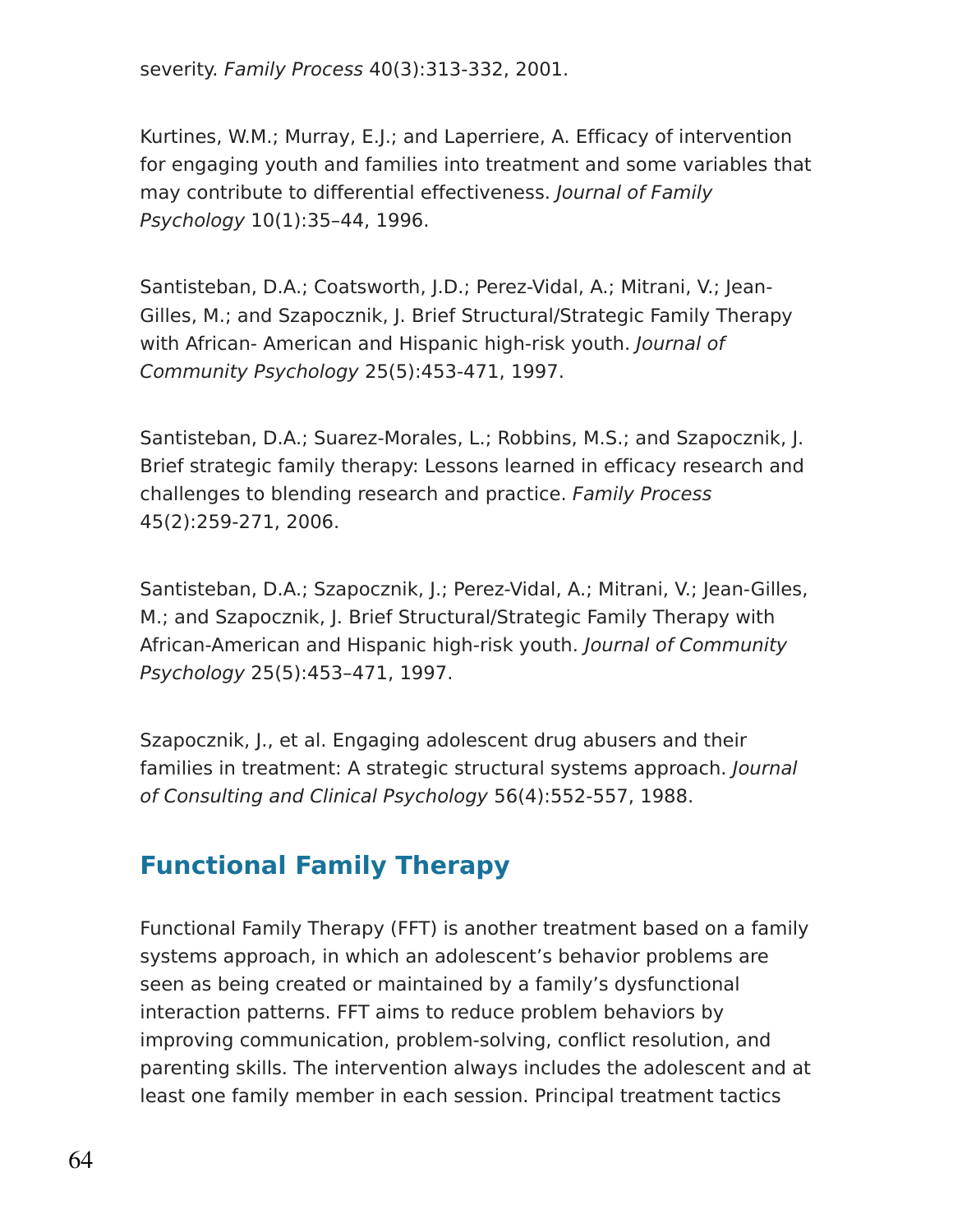include (1) engaging families in the treatment process and enhancing their motivation for change and (2) bringing about changes in family members' behavior using contingency management techniques, communication and problem-solving, behavioral contracts, and other behavioral interventions.

### **Further Reading:**

Waldron, H.B.; Slesnick, N.; Brody, J.L.; Turner, C.W.; and Peterson, T.R. Treatment outcomes for adolescent substance abuse at 4- and 7-month assessments. Journal of Consulting and Clinical Psychology 69:802– 813, 2001.

Waldron, H.B.; Turner, C. W.; and Ozechowski, T. J. Profiles of drug use behavior change for adolescents in treatment. Addictive Behaviors 30:1775–1796, 2005.

## **Adolescent Community Reinforcement Approach and Assertive Continuing Care**

The Adolescent Community Reinforcement Approach (A-CRA) is another comprehensive substance abuse treatment intervention that involves the adolescent and his or her family. It seeks to support the individual's recovery by increasing family, social, and educational/vocational reinforcers. After assessing the adolescent's needs and levels of functioning, the therapist chooses from among 17 A-CRA procedures to address problem-solving, coping, and communication skills and to encourage active participation in positive social and recreational activities. A-CRA skills training involves role-playing and behavioral rehearsal.

Assertive Continuing Care (ACC) is a home-based continuing-care approach to preventing relapse. Weekly home visits take place over a 12- to 14-week period after an adolescent is discharged from residential, intensive outpatient, or regular outpatient treatment. Using positive and negative reinforcement to shape behaviors, along with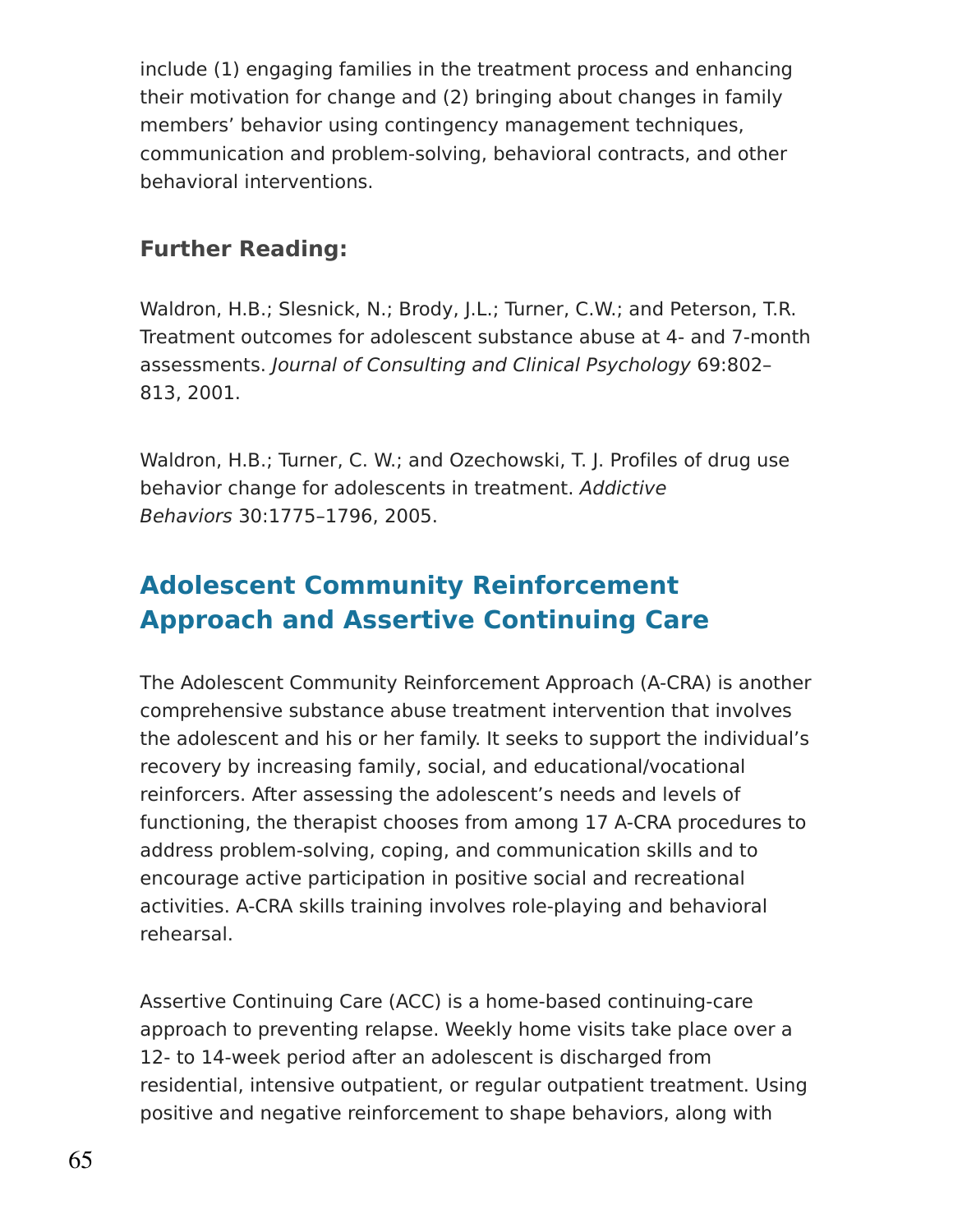training in problem-solving and communication skills, ACC combines A-CRA and assertive case management services (e.g., use of a multidisciplinary team of professionals, round-the-clock coverage, assertive outreach) to help adolescents and their caregivers acquire the skills to engage in positive social activities.

### **Further Reading:**

Dennis, M.; Godley, S.H.; Diamond, G.; Tims, F.M.; Babor, T.; Donaldson, J.; Liddle, H.; Titus, J.C.; Kamier, Y.; Webb, C.; Hamilton, N.; and Funk R. The Cannabis Youth Treatment (CYT) Study: Main findings from two randomized trials. Journal of Substance Abuse Treatment 27:197–213, 2004.

Godley, S.H.; Garner, B.R.; Passetti, L.L.; Funk, R.R.; Dennis, M.L.; and Godley, M.D. Adolescent outpatient treatment and continuing care: Main findings from a randomized clinical trial. Drug and Alcohol Dependence Jul 1;110 (1-2):44–54, 2010.

Godley, M.D.; Godley, S.H.; Dennis, M.L.; Funk, R.; and Passetti, L.L. Preliminary outcomes from the assertive continuing care experiment for adolescents discharged from residential treatment. Journal of Substance Abuse Treatment 23:21–32, 2002.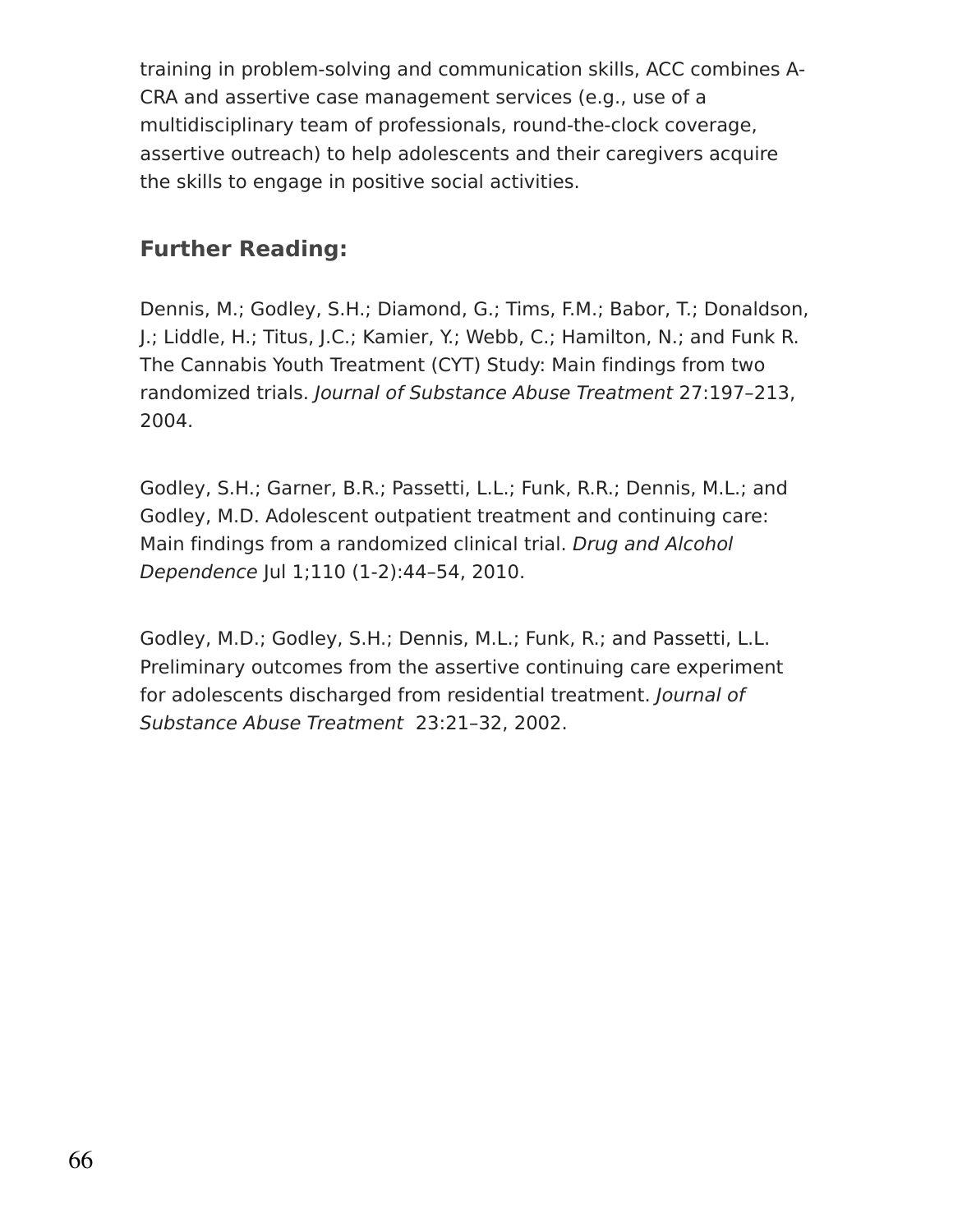# **Resources**

## **National Agencies**

The National Institute on Drug Abuse (NIDA) leads the Nation in scientific research on the health aspects of drug abuse and addiction. It supports and conducts research across a broad range of disciplines, including genetics, functional neuroimaging, social neuroscience, prevention, medication and behavioral therapies, and health services. It then disseminates the results of that research to significantly improve prevention and treatment and to inform policy as it relates to drug abuse and addiction. Additional information is available at [drugabuse.gov](https://www.drugabuse.gov/in-english) or by calling 301-443-1124.

### **National Institute on Alcohol Abuse and Alcoholism (NIAAA)**

The National Institute on Alcohol Abuse and Alcoholism (NIAAA) provides leadership in the national effort to reduce alcohol-related problems by conducting and supporting research in a wide range of scientific areas, including genetics, neuroscience, epidemiology, health risks and benefits of alcohol consumption, prevention, and treatment; coordinating and collaborating with other research institutes and Federal programs on alcohol-related issues; collaborating with international, national, State, and local institutions, organizations, agencies, and programs engaged in alcohol-related work; and translating and disseminating research findings to healthcare providers, researchers, policymakers, and the public. Additional information is available at [www.niaaa.nih.gov](http://www.niaaa.nih.gov/) or by calling 301-443- 3860.

### **National Institute of Mental Health (NIMH)**

The mission of National Institute of Mental Health (NIMH) is to transform the understanding and treatment of mental illnesses through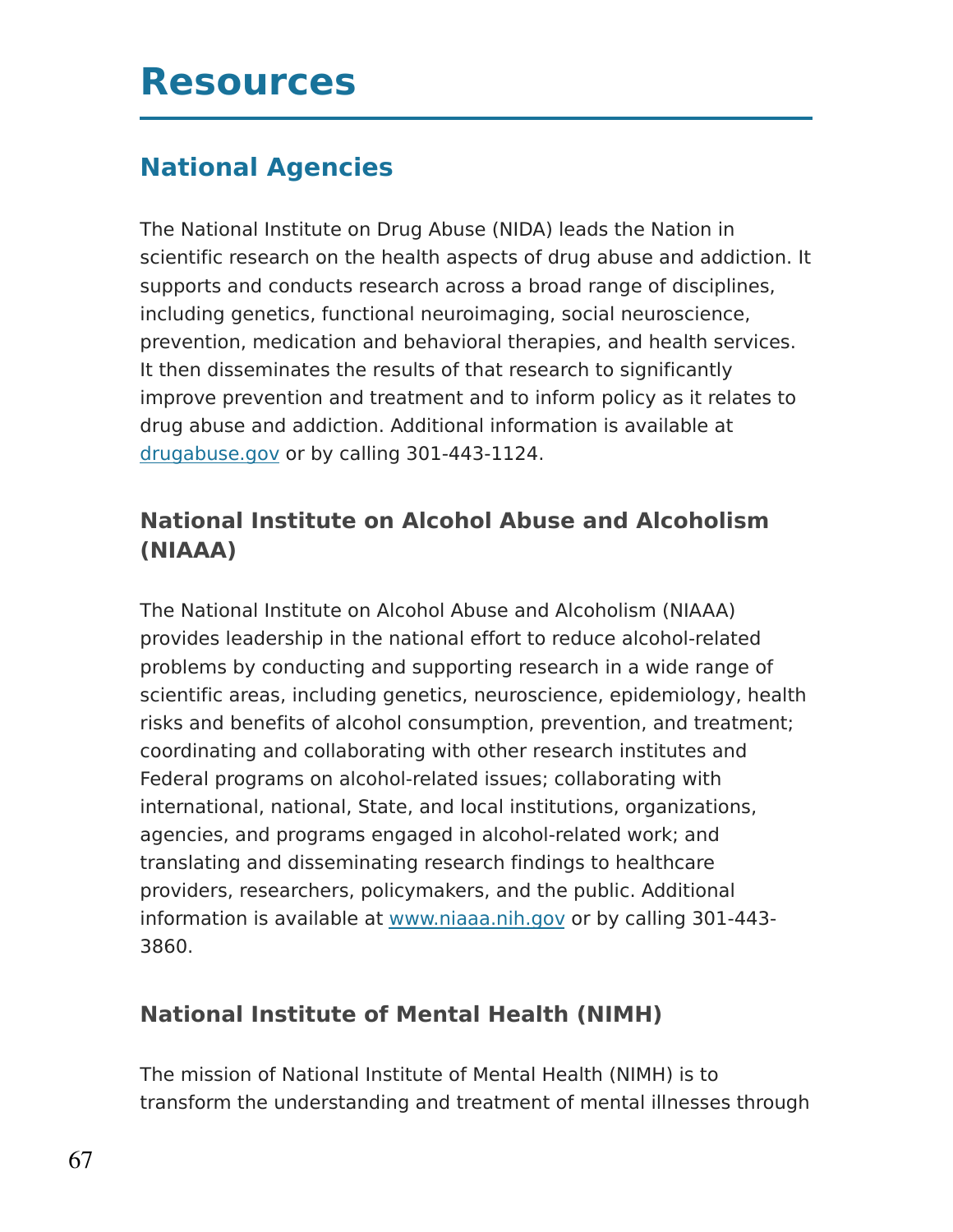basic and clinical research, paving the way for prevention, recovery, and cure. In support of this mission, NIMH generates research and promotes research training to fulfill the following four objectives: (1) promote discovery in the brain and behavioral sciences to fuel research on the causes of mental disorders; (2) chart mental illness trajectories to determine when, where, and how to intervene; (3) develop new and better interventions that incorporate the diverse needs and circumstances of people with mental illnesses; and (4) strengthen the public health impact of NIMH-supported research. Additional information is available at [nimh.nih.gov](http://www.nimh.nih.gov/index.shtml) or by calling 301-443-4513.

#### **Center for Substance Abuse Treatment (CSAT)**

The Center for Substance Abuse Treatment (CSAT), a part of the Substance Abuse and Mental Health Services Administration (SAMHSA), is responsible for supporting treatment services through a block grant program, as well as disseminating findings to the field and promoting their adoption. CSAT also operates the 24-hour National Treatment Referral Hotline (1-800-662-HELP), which offers information and referral services to people seeking treatment programs and other assistance. CSAT publications are available through SAMHSA's Store [\(store.samhsa.gov\)](http://store.samhsa.gov/). Additional information about CSAT can be found on SAMHSA's Web site at [www.samhsa.gov/about-us/who-we](http://www.samhsa.gov/about-us/who-we-are/offices-centers/csat)are/offices-centers/csat.

### **Selected NIDA Educational Resources on Drug Addiction Treatment**

The following are available from the NIDA [DrugPubs](https://drugpubs.drugabuse.gov/) Research Dissemination Center, the National Technical Information Service (NTIS), or the Government Printing Office (GPO). To order, refer to the DrugPubs (877-NIDANIH [643-2644]), NTIS (1-800-553-6847), or GPO (202-512-1800) number provided with the resource description.

**Blending products.** NIDA's Blending Initiative—a joint venture with SAMHSA and its nationwide network of Addiction Technology Transfer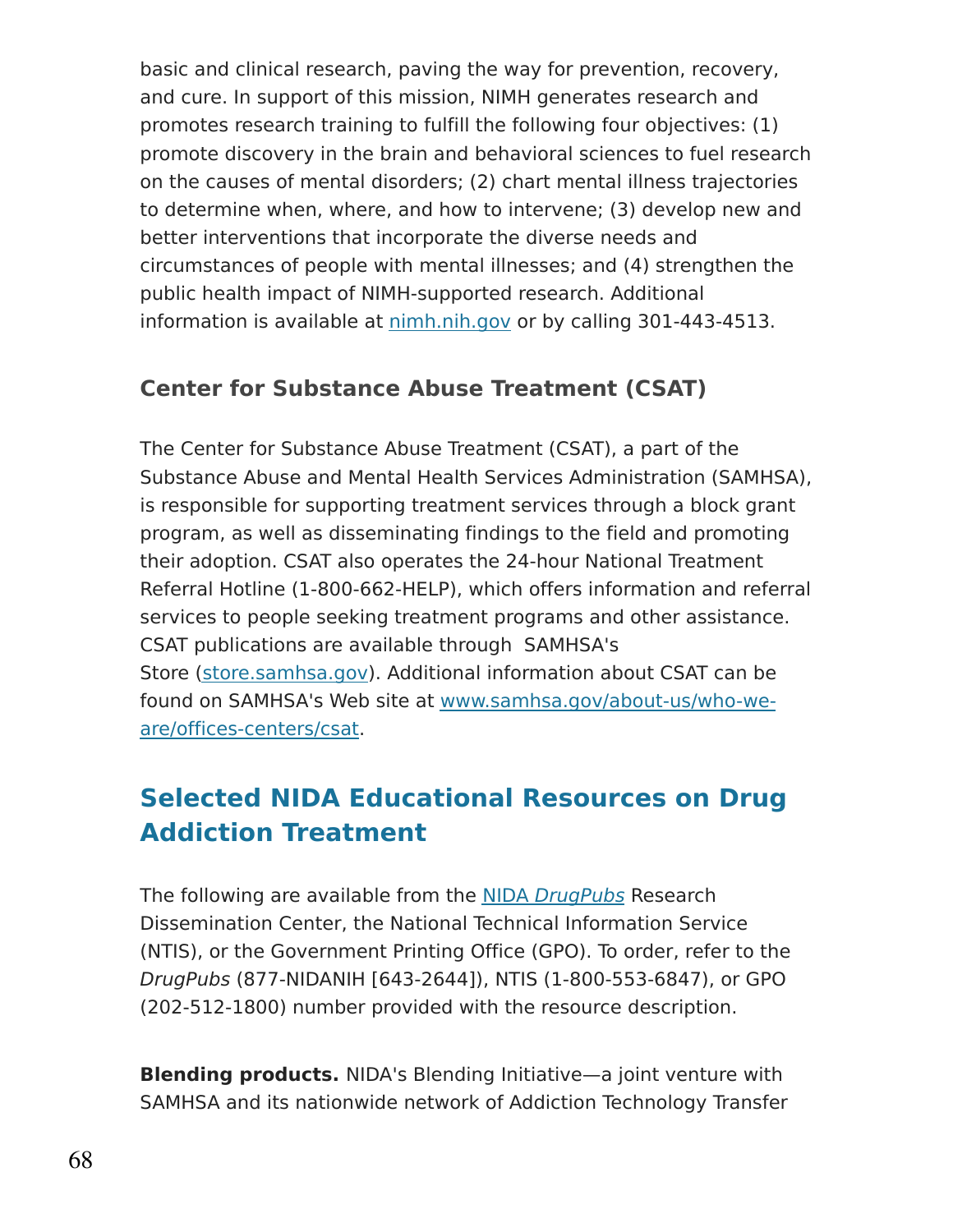Centers (ATTCs)—uses "Blending Teams" of community practitioners, SAMHSA trainers, and NIDA researchers to create products and devise strategic dissemination plans for them. Completed products include those that address the value of buprenorphine therapy and onsite rapid HIV testing in community treatment programs; strategies for treating prescription opioid dependence; and the need to enhance healthcare workers' proficiency in using tools such as the Addiction Severity Index (ASI), motivational interviewing, and motivational incentives. For more information on Blending products, please visit NIDA's Web site at [drugabuse.gov/blending-initiative.](https://www.drugabuse.gov/blending-initiative)

**Addiction Severity Index**. Provides a structured clinical interview designed to collect information about substance use and functioning in life areas from adult clients seeking drug abuse treatment. For more information on using the ASI and to obtain copies of the most recent edition, please visit [triweb.tresearch.org/index.php/tools/download](http://triweb.tresearch.org/index.php/tools/download-asi-instruments-manuals/)asiinstruments-manuals/.

#### **Drugs, Brains, and Behavior: The Science of Addiction**

(Reprinted 2010). This publication provides an overview of the science behind the disease of addiction. Publication #NIH 10-5605. Available online at [drugabuse.gov/publications/science-addiction.](https://www.drugabuse.gov/publications/science-addiction)

**Seeking Drug Abuse Treatment: Know What To Ask** (2011). This lay-friendly publication offers guidance in seeking drug abuse treatment and lists five questions to ask when searching for a treatment program. NIDA Publication #12-7764. Available online at [drugabuse.gov/publications/seeking-drug-abuse-treatment.](https://www.drugabuse.gov/publications/seeking-drug-abuse-treatment)

**Principles of Drug Abuse Treatment for Criminal Justice Populations: A Research-Based Guide** (Revised 2012)**.** Provides 13 essential treatment principles and includes resource information and answers to frequently asked questions. NIH Publication No.: 11- 5316. Available online at drugabuse.gov/publications/principles-drug[abuse-treatment-criminal-justice-populations-research-based-guide.](https://www.drugabuse.gov/publications/principles-drug-abuse-treatment-criminal-justice-populations-research-based-guide)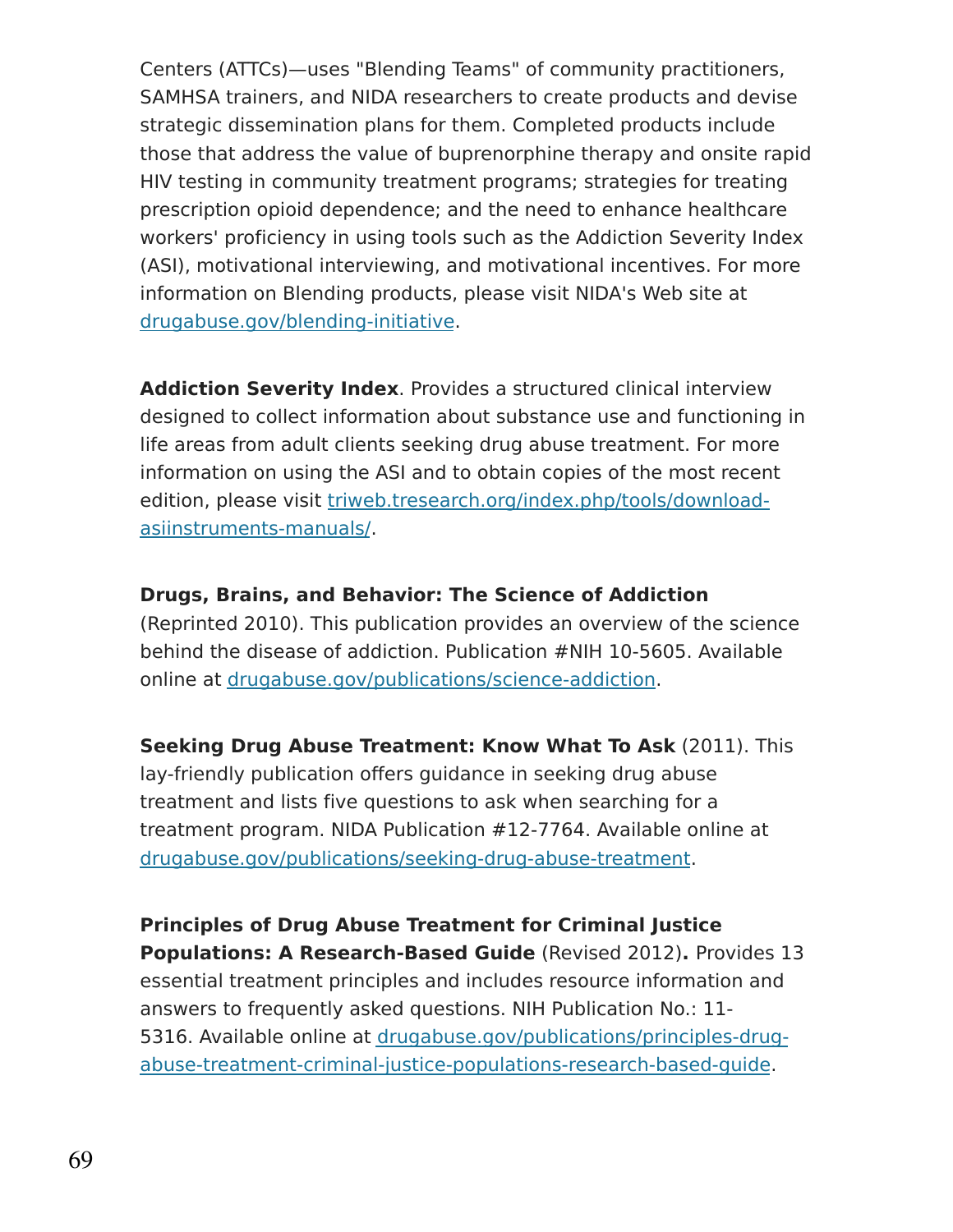#### **NIDA DrugFacts: Treatment Approaches for Drug Addiction**

(Revised 2009). This is a fact sheet covering research findings on effective treatment approaches for drug abuse and addiction. Available online at [drugabuse.gov/publications/drugfacts/treatment-approaches](https://www.drugabuse.gov/publications/drugfacts/treatment-approaches-drug-addiction)drugaddiction.

#### **Helping Patients Who Drink Too Much: A Clinicians's guide**

**(published by NIAAA).** This booklet is written for primary care and mental health clinicians and provides guidance in screening and managing alcohol-dependent patients. Available online at pubs.niaaa.nih.gov/publications/Practitioner/CliniciansGuide2005/clinicians\_guide

**Research Report Series: Therapeutic Community** (2002). This report provides information on the role of residential drug-free settings and their role in the treatment process. NIH Publication #02-4877. Available online at [drugabuse.gov/publications/research](https://www.drugabuse.gov/publications/research-reports/therapeutic-communities)reports/therapeutic-community.

## **Initiatives Designed to Move Treatment Research into Practice**

#### **Clinical Trials Network**

Assessing the real-world effectiveness of evidence-based treatments is a crucial step in bringing research to practice. Established in 1999, NIDA's National Drug Abuse Treatment Clinical Trials Network (CTN) uses community settings with diverse patient populations and conditions to adjust and test protocols to meet the practical needs of addiction treatment. Since its inception, the CTN has tested pharmacological and behavioral interventions for drug abuse and addiction, along with common co-occurring conditions (e.g., HIV and PTSD) among various target populations, including adolescent drug abusers, pregnant drug-abusing women, and Spanish-speaking patients. The CTN has also tested prevention strategies in drugabusing groups at high risk for HCV and HIV and has become a key element of NIDA's multipronged approach to move promising science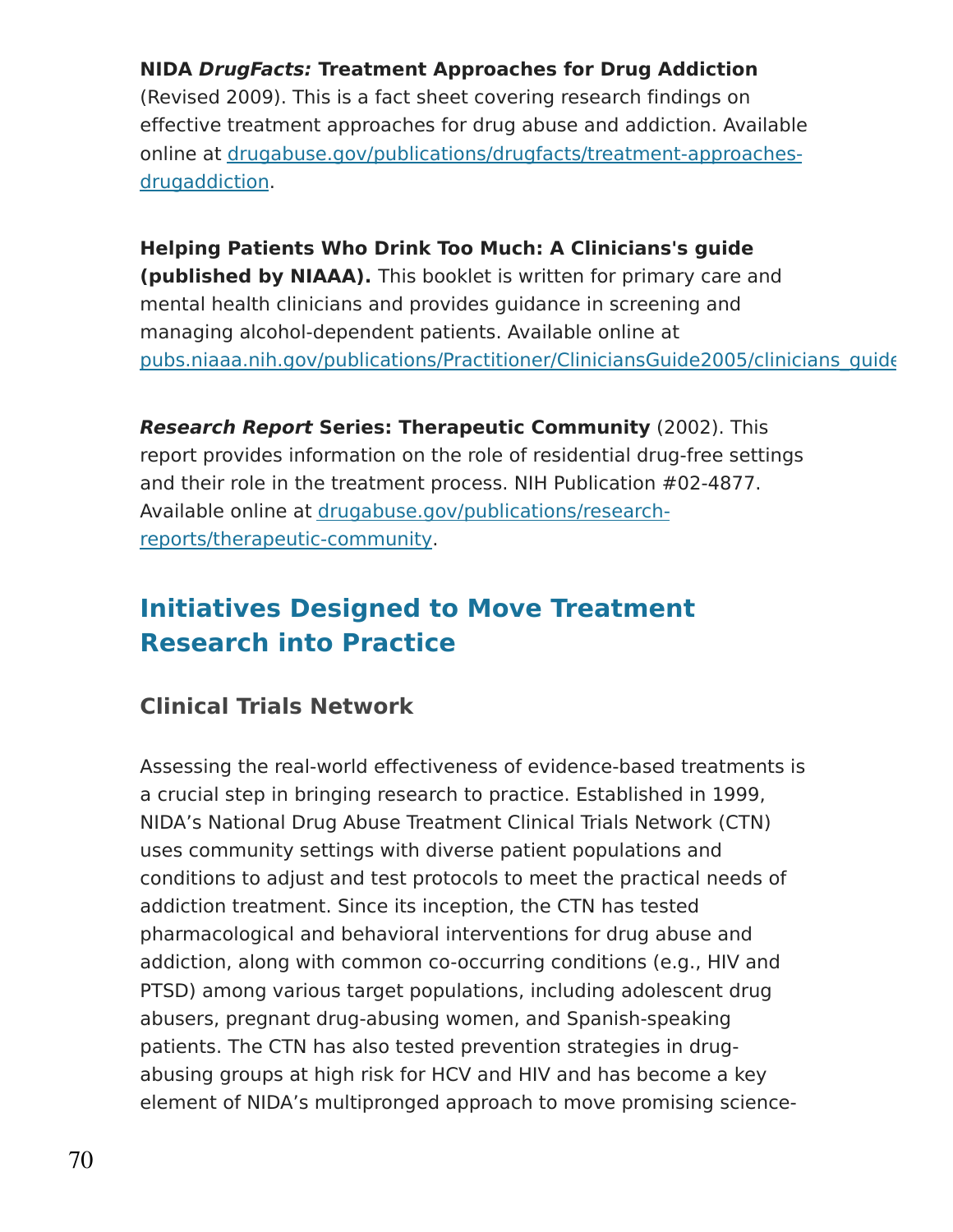based drug addiction treatments rapidly into community settings. For more information on the CTN, please visit [drugabuse.gov/CTN.](https://www.drugabuse.gov/about-nida/organization/cctn/ctn)

### **Criminal Justice-Drug Abuse Treatment Studies**

NIDA is taking an approach similar to the CTN to enhance treatment for drug-addicted individuals involved with the criminal justice system through Criminal Justice-Drug Abuse Treatment Studies (CI-DATS). Whereas NIDA's CTN has as its overriding mission the improvement of the quality of drug abuse treatment by moving innovative approaches into the larger community, research supported through CJ-DATS is designed to effect change by bringing new treatment models into the criminal justice system and thereby improve outcomes for offenders with substance use disorders. It seeks to achieve better integration of drug abuse treatment with other public health and public safety forums and represents a collaboration among NIDA; SAMHSA; the Centers for Disease Control and Prevention (CDC); Department of Justice agencies; and a host of drug treatment, criminal justice, and health and social service professionals.

### **Blending Teams**

Another way in which NIDA is seeking to actively move science into practice is through a joint venture with SAMHSA and its nationwide network of Addiction Technology Transfer Centers (ATTCs). This process involves the collaborative efforts of community treatment practitioners, SAMHSA trainers, and NIDA researchers, some of whom form "Blending Teams" to create products and devise strategic dissemination plans for them. Through the creation of products designed to foster adoption of new treatment strategies, Blending Teams are instrumental in getting the latest evidence-based tools and practices into the hands of treatment professionals. To date, a number of products have been completed. Topics have included increasing awareness of the value of buprenorphine therapy and enhancing healthcare workers' proficiency in using tools such as the ASI, motivational interviewing, and motivational incentives. For more information on Blending products, please visit NIDA's Web site at [drugabuse.gov/nidasamhsa-blending-](https://www.drugabuse.gov/nidasamhsa-blending-initiative)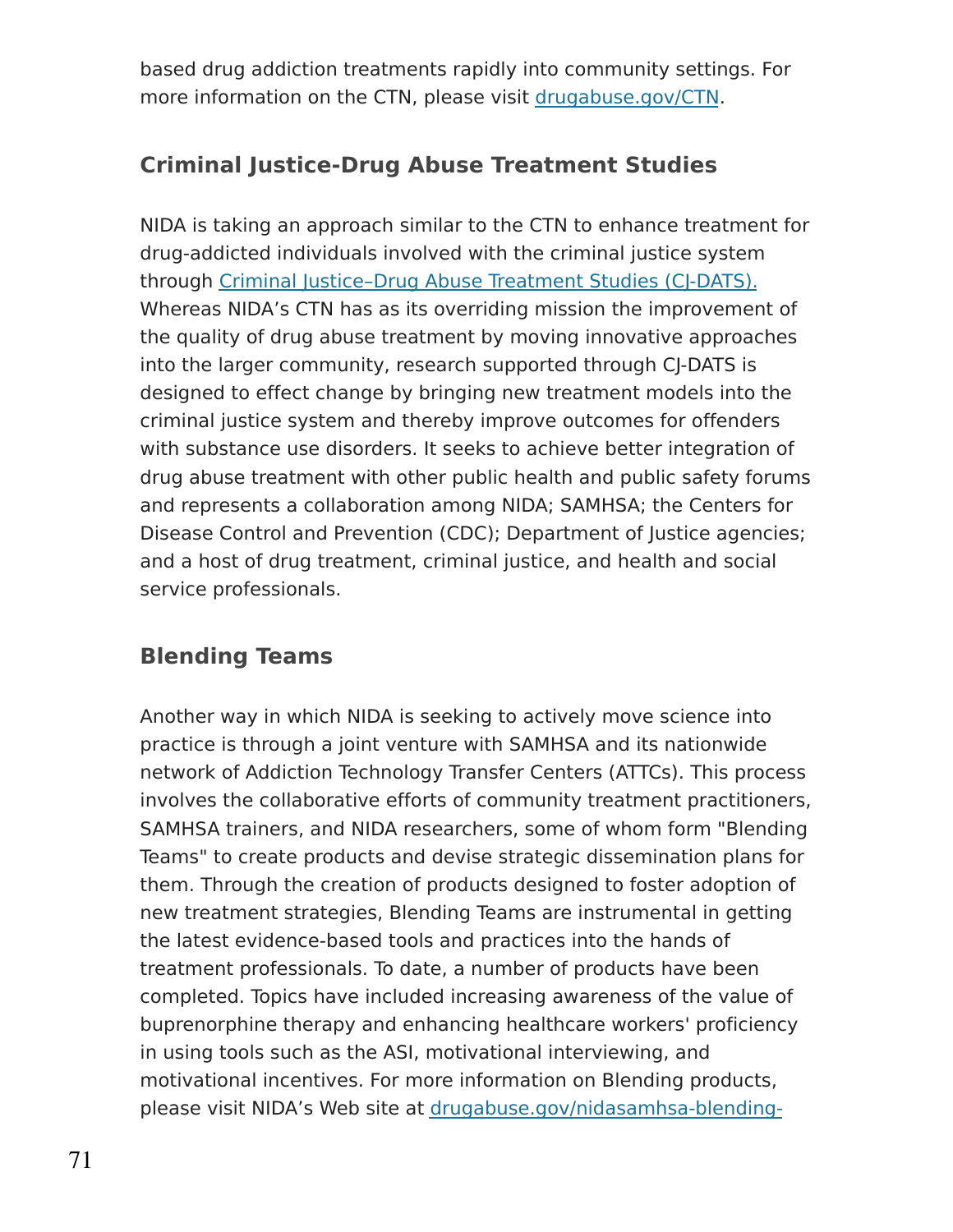[initiative.](https://www.drugabuse.gov/nidasamhsa-blending-initiative)

### **Other Federal Resources**

#### **NIDA DrugPubs Research Dissemination Center.** NIDA

publications and treatment materials are available from this information source. Staff provide assistance in English and Spanish, and have TTY/TDD capability. Phone: 877-NIDA-NIH (877-643-2644); TTY/TDD: 240-645-0228; fax: 240-645-0227; e-mail: [drugpubs@nida.nih.gov;](mailto:drugpubs@nida.nih.gov) Web site: [drugpubs.drugabuse.gov.](https://drugpubs.drugabuse.gov/)

#### **The National Registry of Evidence-Based Programs and**

**Practices.** This database of interventions for the prevention and treatment of mental and substance use disorders is maintained by SAMHSA and can be accessed at [www.samhsa.gov/nrepp.](https://www.samhsa.gov/nrepp)

**SAMHSA's Store** has a wide range of products, including manuals, brochures, videos, and other publications. Phone: 800-487-4889; Web site: [store.samhsa.gov.](http://store.samhsa.gov/)

**The National Institute of Justice.** As the research agency of the Department of Justice, the National Institute of Justice (NIJ) supports research, evaluation, and demonstration programs relating to drug abuse in the context of crime and the criminal justice system. For information, including a wealth of publications, contact the National Criminal Justice Reference Service at 800-851-3420 or 301-519-5500; or visit [nij.gov.](http://nij.gov/)

**Clinical Trials.** For more information on federally and privately supported clinical trials, please visit [clinicaltrials.gov.](http://clinicaltrials.gov/)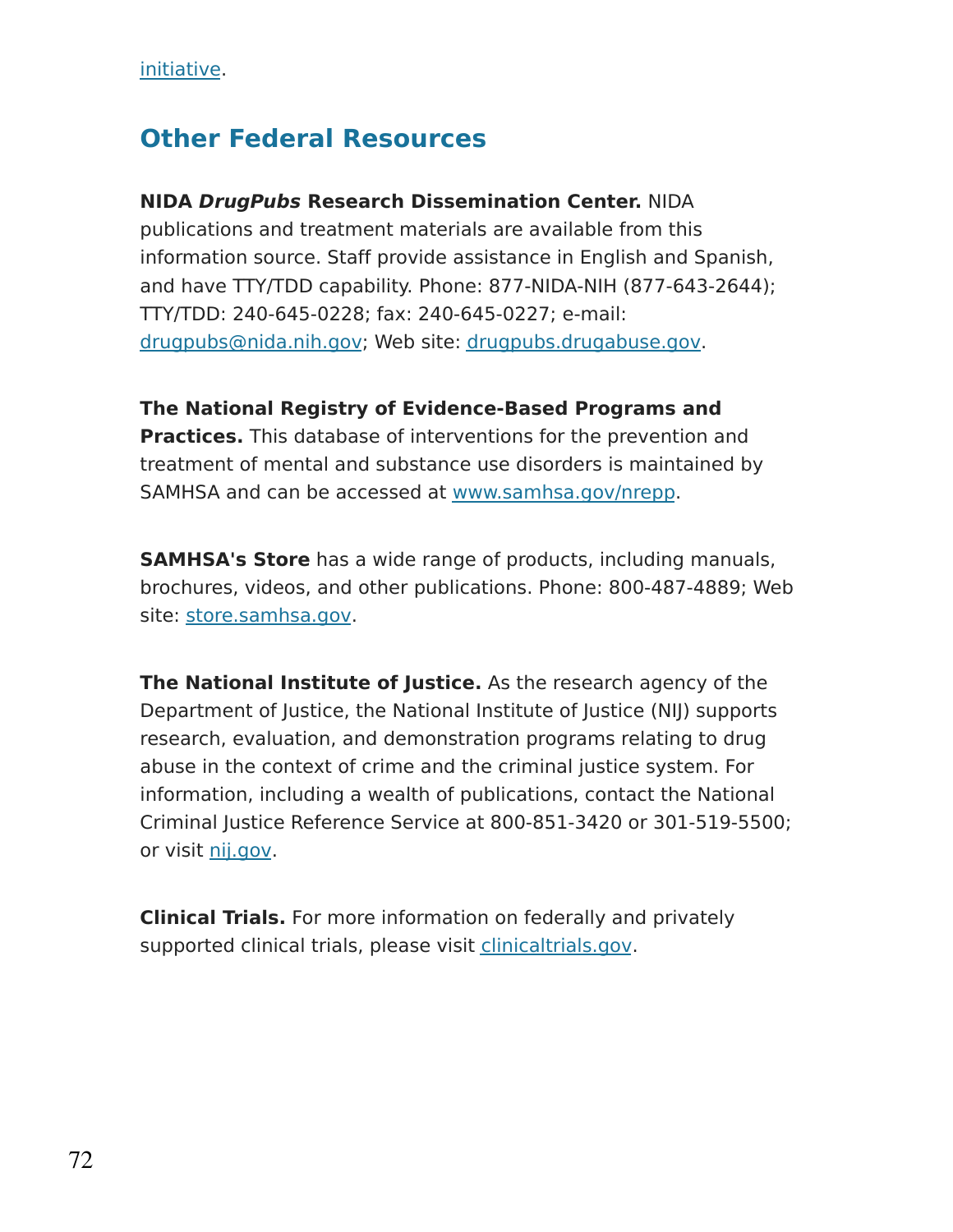This publication is available for your use and may be reproduced **in its entirety** without permission from NIDA. Citation of the source is appreciated, using the following language: Source: National Institute on Drug Abuse; National Institutes of Health; U.S. Department of Health and Human Services.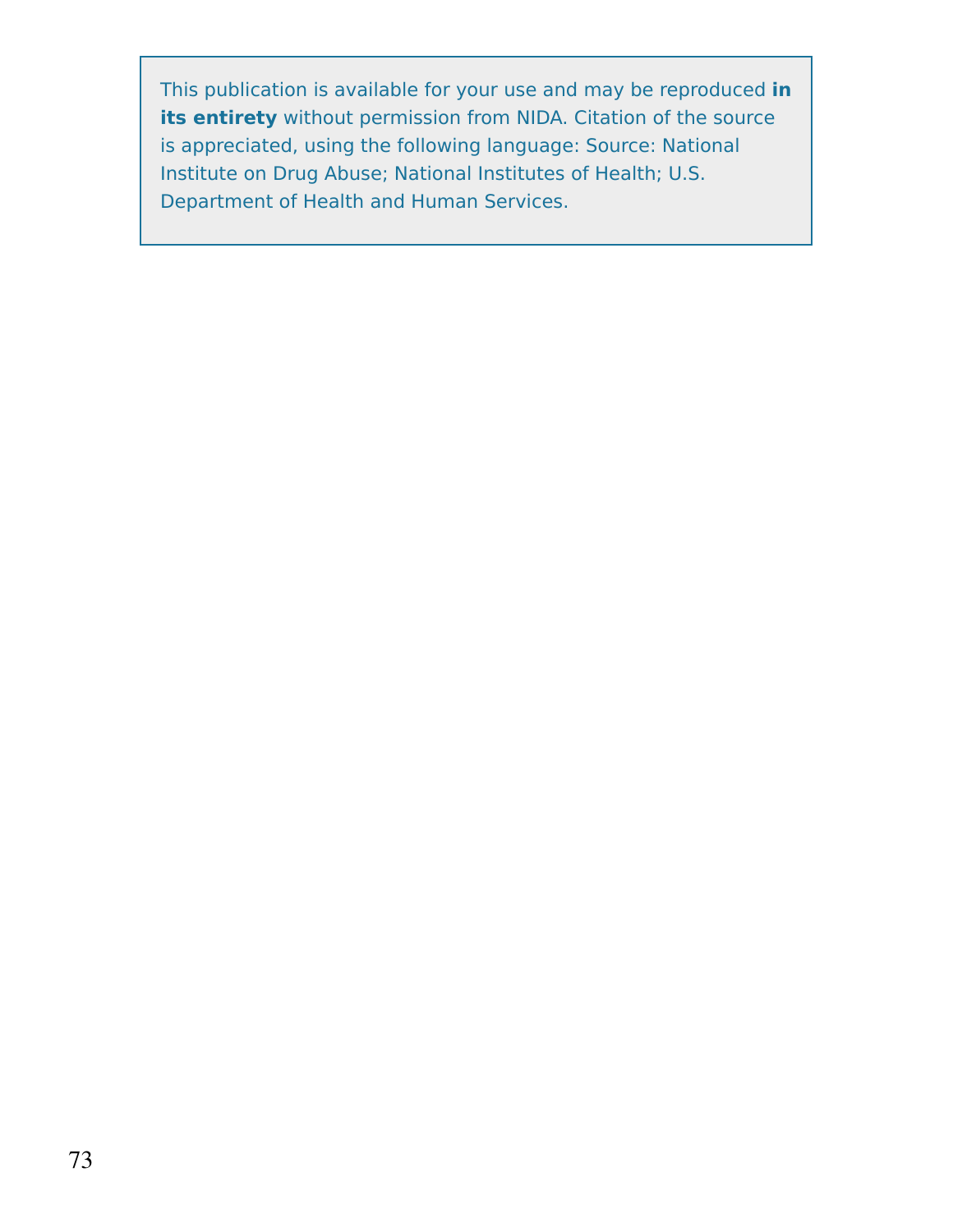## **Acknowledgments**

The National Institute on Drug Abuse wishes to thank the following individuals for reviewing this publication.

**Martin W. Adler, Ph.D.** Temple University School of Medicine

**Kathleen Brady, M.D., Ph.D.** Medical University of South Carolina

**Greg Brigham, Ph.D.** Maryhaven, Inc.

**Kathleen M. Carroll, Ph.D.** Yale University School of Medicine

**Richard R. Clayton, Ph.D.** University of Kentucky

**Linda B. Cottler, Ph.D.** Washington University School of Medicine

**David P. Friedman, Ph.D.** Wake Forest University Bowman Gray School of Medicine

**Reese T. Jones, M.D.** University of California at San Francisco

**Nancy K. Mello, Ph.D.** Harvard Medical School